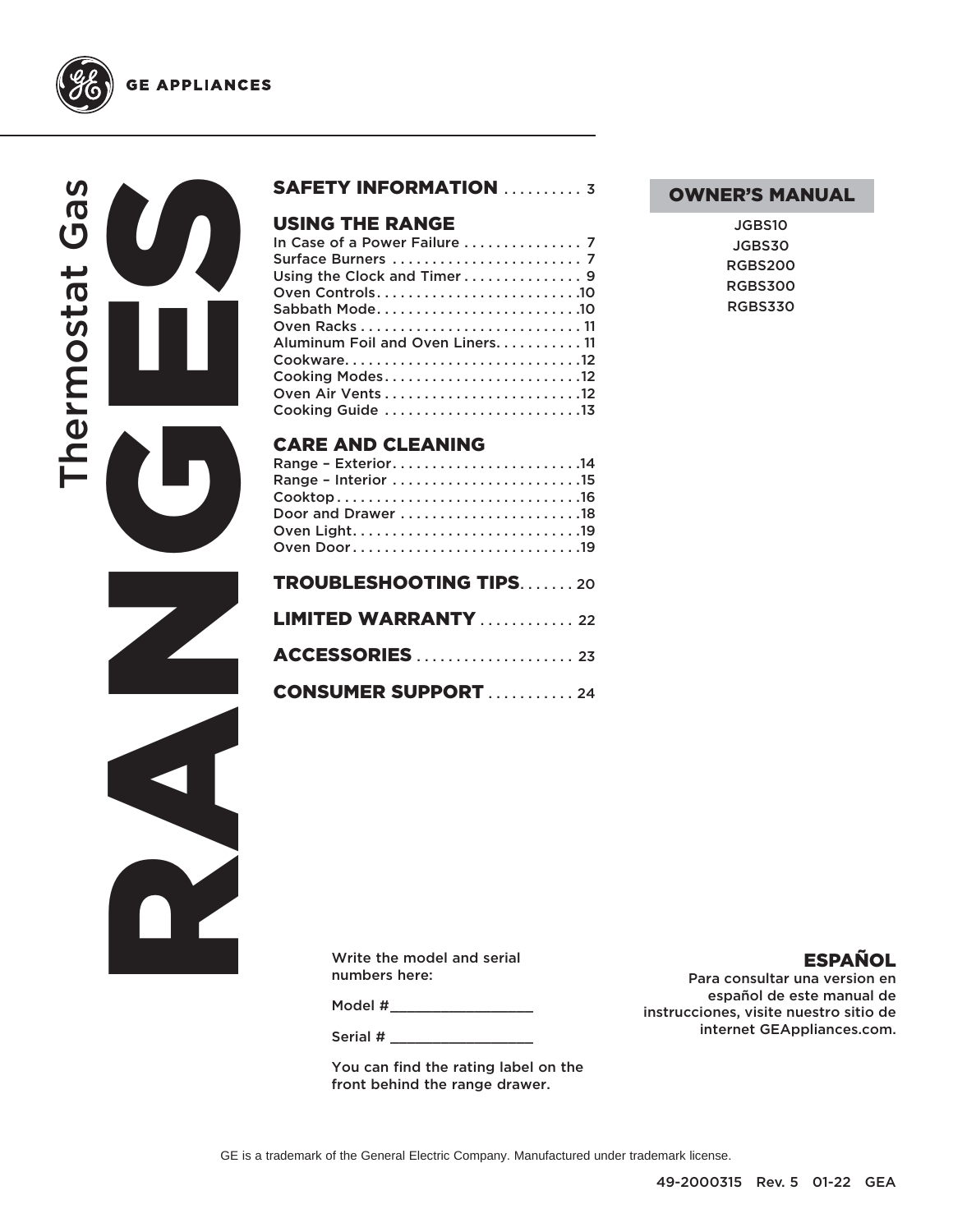# **THANK YOU FOR MAKING GE APPLIANCES A PART OF YOUR HOME.**

Whether you grew up with GE Appliances, or this is your first, we're happy to have you in the family.

We take pride in the craftsmanship, innovation and design that goes into every GE Appliances product, and we think you will too. Among other things, registration of your appliance ensures that we can deliver important product information and warranty details when you need them.

Register your GE appliance now online. Helpful websites and phone numbers are available in the Consumer Support section of this Owner's Manual. You may also mail in the pre-printed registration card included in the packing material.

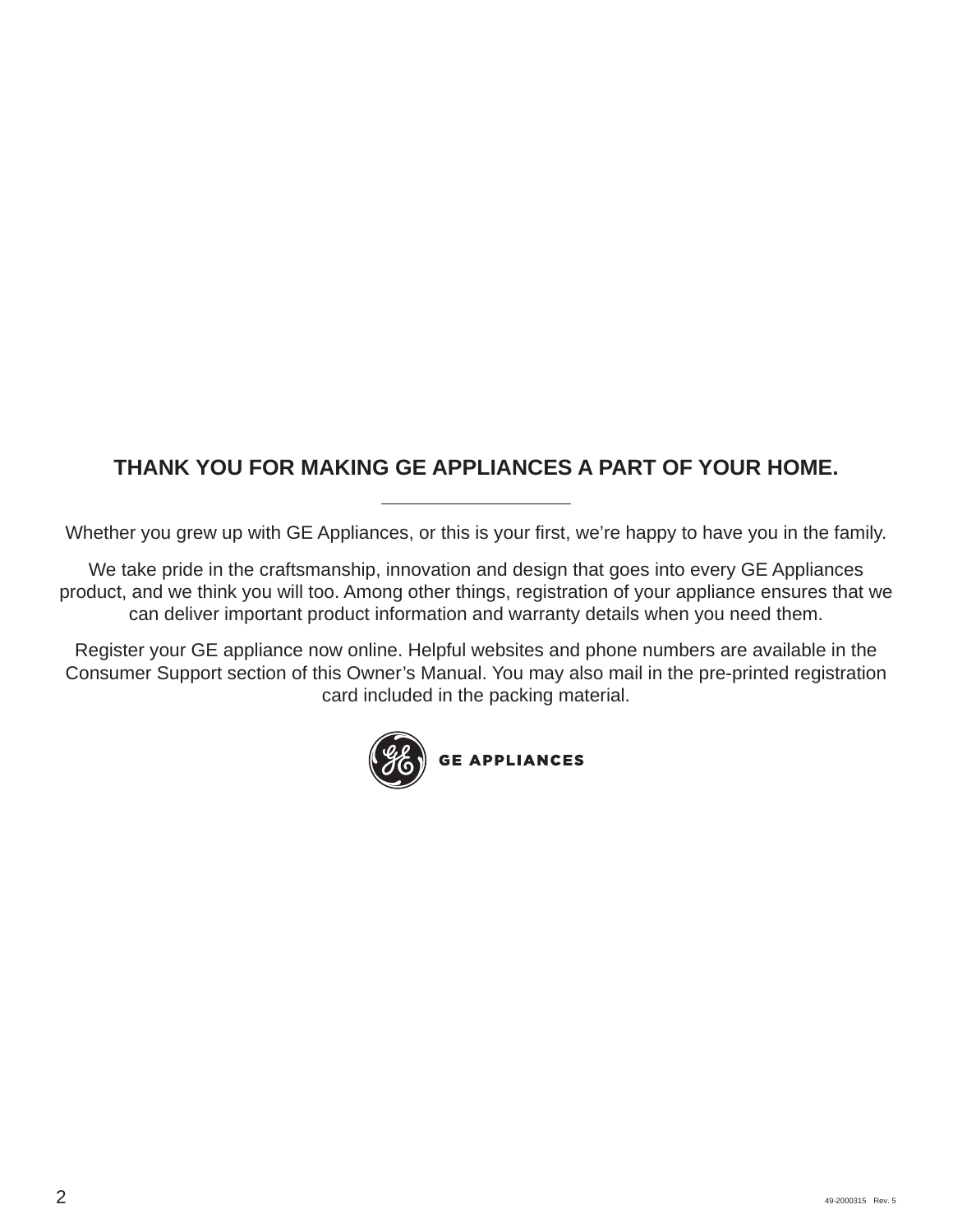# **IMPORTANT SAFETY INFORMATION READ ALL INSTRUCTIONS BEFORE USING THE APPLIANCE**

**A WARNING** Read all safety instructions before using the product. Failure to follow these instructions may result in fire, electrical shock, serious injury or death.

**WARNING If the information in this manual is not followed exactly, a fire or explosion may result, causing property damage, personal injury or death.**

- **Do not store or use gasoline or other flammable vapors and liquids in the vicinity of this or any other appliance.**
- **WHAT TO DO IF YOU SMELL GAS**
	- **E** Do not try to light any appliance.
	- $\blacksquare$  Do not touch any electrical switch; do not use any phone in your building.
	- **E** Immediately call your gas supplier from a neighbor's phone. Follow the gas supplier's instructions.
	- **If you cannot reach your gas supplier, call the fire department.**
- **Installation and service must be performed by a qualified installer, service agency or the gas supplier.**

# **ANTI-TIP DEVICE**



To reduce the risk of tipping the range, the range must be secured by a properly installed anti-tip bracket. See installation instructions shipped with the bracket for complete details before attempting to install.

#### **For Free-Standing and Slide-In Ranges**

To check if the bracket is installed and engaged properly, look underneath the

range to see that the rear leveling leg is engaged in the bracket. On some models, the storage drawer or kick panel can be removed for easy inspection. If visual inspection is not possible, slide the range forward, confirm the anti-tip bracket is securely attached to the floor or wall, and slide the range back so the rear leveling leg is under the anti-tip bracket.

If the range is pulled from the wall for any reason, always repeat this procedure to verify the range is properly secured by the anti-tip bracket.

Never completely remove the leveling legs or the range will not be secured to the anti-tip device properly.



Free-Standing and Slide-In Ranges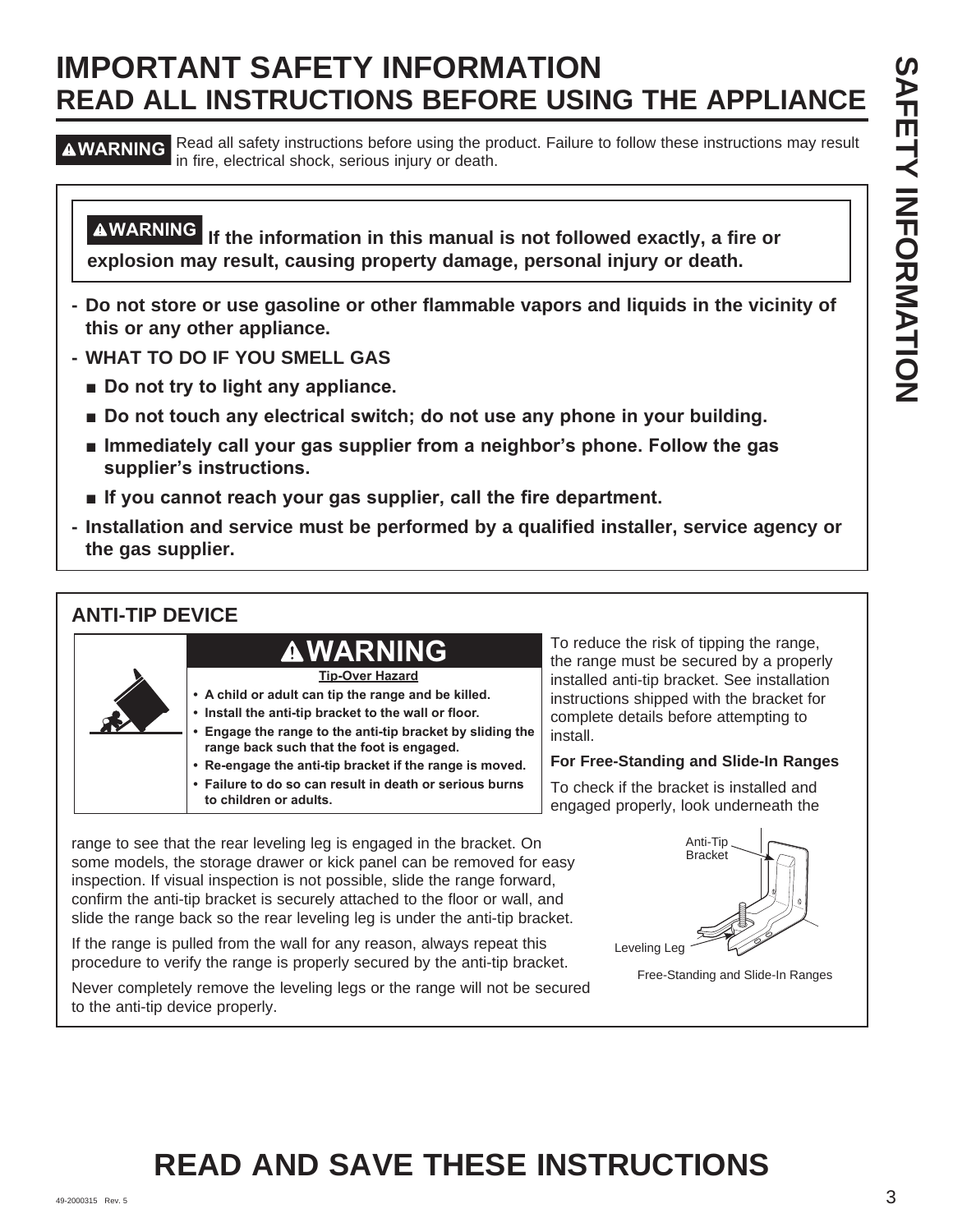# **IMPORTANT SAFETY INFORMATION READ ALL INSTRUCTIONS BEFORE USING THE APPLIANCE**

# **WARNING GENERAL SAFETY INSTRUCTIONS**

**WARNING NEVER use this appliance as a space heater to heat or warm the room. Doing so may result in carbon monoxide poisoning and overheating of the oven.**

- Use this appliance for its intended purpose as described in this owner's manual.
- Have your range installed and properly grounded by a qualified installer in accordance with the provided installation instructions.
- $\blacksquare$  Any adjustment and service should be performed only by a qualified gas range installer or service technician. Do not attempt to repair or replace any part of your range unless it is specifically recommended in this manual.
- Your range is shipped from the factory set for use with natural gas. It can be converted for use with propane gas. If required, these adjustments must be made by a qualified technician in accordance with the installation instructions and local codes. The agency performing this work assumes responsibility for the conversion.
- $\blacksquare$  Have the installer show you the location of the range gas shut-off valve and how to turn it off if necessary.
- Plug your range into a 120-volt grounded outlet only. Do not remove the round grounding prong from the plug. If in doubt about the grounding of the home electrical system, it is your responsibility and obligation to have an ungrounded outlet replaced with a properly grounded, three prong outlet in accordance with the National Electrical Code. Do not use an extension cord with this appliance.
- $\blacksquare$  Before performing any service, unplug the range or disconnect the power supply at the household distribution panel by removing the fuse or switching off the circuit breaker.
- For the cordless range, before performing any service, remove the 9V battery from the range to disable the spark ignition system.
- $\blacksquare$  Be sure all packing materials are removed from the range before operating to prevent ignition of these materials.
- Avoid scratching or impacting glass doors, cooktops, or control panels. Doing so may lead to glass breakage. Do not cook on a product with broken glass. Shock, fire, or cuts may occur.
- Do not leave children alone or unattended in an area where an appliance is in use. They should never be allowed to climb, sit or stand on any part of the appliance.

Ŷ **ACAUTION** Do not store items of interest to children in cabinets above an oven - children climbing on the oven to reach items could be seriously injured.

- Never block the vents (air openings) of the range. They provide the air inlets and outlets that are necessary for the range to operate properly with correct combustion. Air openings are located at the rear of the cooktop, at the top and bottom of the oven door, and at the bottom of the range under the warming drawer, lower oven drawer or kick panel.
- Use only dry pot holders-moist or damp pot holders on hot surfaces may result in burns from steam. Do not let pot holders touch surface burners, burner grate, or oven heating element. Do not use a towel or other bulky cloth in place of pot holders.
- **EXAMPLE AND INTERNATION SPECTIONS BEFORE USING THE APPLIANCE<br>
CONVERTING GENERAL SAFETY INSTRUCTIONS BEFORE USING THE APPLIANCE<br>
CONVERTING GENERAL SAFETY INSTRUCTIONS CONFIGURATIONS CONFIGURATIONS CONFIGURATIONS CONFIGU**  $\blacksquare$  Do not touch the heating elements or the interior surface of the oven. These surfaces may be hot enough to burn even though they are dark in color. During and after use, do not touch, or let clothing or other flammable materials contact any interior area of the oven; allow sufficient time for cooling first. Other surfaces of the appliance may become hot enough to cause burns. Potentially hot surfaces include the burners, grates, oven vent opening, surfaces near the opening, and crevices around the oven door.
	- Do not heat unopened food containers. Pressure could build up and the container could burst, causing an injury.
	- Cook food thoroughly to help protect against foodborne illness. Minimum safe food temperature recommendations can be found at **IsItDoneYet.gov** and **fsis.usda.gov**. Use a food thermometer to take food temperatures and check several locations.
	- $\blacksquare$  Do not allow anyone to climb, stand or hang on the oven door, drawer or cooktop. They could damage the range or tip it over causing severe injury or death.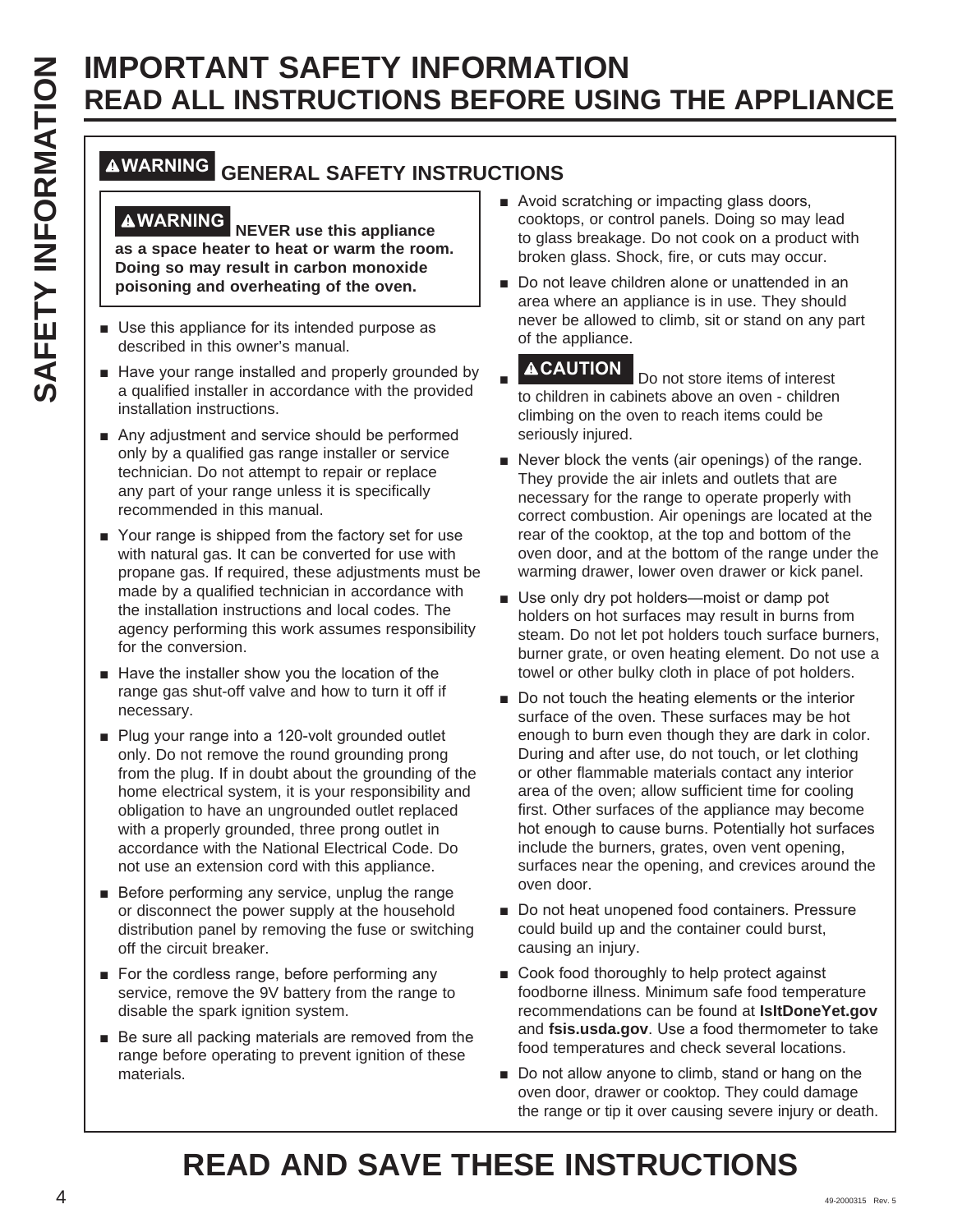# **IMPORTANT SAFETY INFORMATION READ ALL INSTRUCTIONS BEFORE USING THE APPLIANCE**

# **WARNING KEEP FLAMMABLE MATERIALS AWAY FROM THE RANGE**

**Failure to do so may result in fire or personal injury.**

Do not store or use flammable materials in an oven or near the cooktop, including paper, plastic, pot holders, linens, wall coverings, curtains, drapes and gasoline or other flammable vapors and liquids.

Never wear loose-fitting or hanging garments while

using the appliance. These garments may ignite if they contact hot surfaces causing severe burns.

Do not let cooking grease or other flammable materials accumulate in or near the range. Grease in the oven or on the cooktop may ignite.

# **WARNING IN THE EVENT OF A FIRE, TAKE THE FOLLOWING STEPS TO PREVENT INJURY AND FIRE SPREADING**

- Do not use water on grease fires. Never pick up a flaming pan. Turn the controls off. Smother a flaming pan on a surface unit by covering the pan completely with a well-fitting lid, cookie sheet or flat tray. Use a multi-purpose dry chemical or foam-type fire extinguisher.
- $\blacksquare$  If there is a fire in the oven during baking, smother the fire by closing the oven door and turning the

oven off or by using a multi-purpose dry chemical or foam-type fire extinguisher.

If there is a fire in the oven during self-clean, turn the oven off and wait for the fire to go out. Do not force the door open. Introduction of fresh air at selfclean temperatures may lead to a burst of flame from the oven. Failure to follow this instruction may result in severe burns.

# **WARNING COOKTOP SAFETY INSTRUCTIONS**

# **WARNING NEVER Operate the**

**Top Surface Cooking Section of this Appliance Unattended.**

- • **Failure to follow this warning statement could result in fire, explosion, or burn hazard that could cause property damage, personal injury, or death.**
- • **If a fire should occur, keep away from the appliance and immediately call your fire department. DO NOT ATTEMPT TO EXTINGUISH AN OIL/GREASE FIRE WITH WATER.**
- $\blacksquare$  Never leave the surface burners unattended at medium or high heat settings. Foods, especially oily foods, may ignite resulting in fire that could spread to surrounding cabinets.
- Never leave oil unattended while frying. If allowed to heat beyond its smoking point, oil may ignite resulting in fire that may spread to surrounding cabinets. Use a deep fat thermometer whenever possible to monitor oil temperature.
- $\blacksquare$  To avoid oil spillover and fire, use the minimum amount of oil when using a shallow pan-frying and avoid cooking frozen foods with excessive amounts of ice.
- Use proper pan size and avoid pans that are unstable or easily tipped. Select cookware that is matched to the size of the burner. Burner flames should be adjusted so that they do not extend beyond the bottom of the pan. Excessive flame may be hazardous.
- $\blacksquare$  Always use the LITE position when igniting the top burners and make sure the burners have ignited.
- When using glass/ceramic cookware, make sure it is suitable for cooktop service; others may break because of sudden change in temperature.
- $\blacksquare$  To minimize the possibility of burns, ignition of flammable materials and spillage, the handle of a container should be turned toward the center of the range without extending over nearby burners.
- Do not use a wok with a round metal support ring. The ring may trap heat and block air to the burner resulting in a carbon monoxide hazard.
- Do not attempt to lift the cooktop. Doing so may damage the gas tubing to the surface burners resulting in a gas leak and risk of fire.
- When disabling Lock Control (on some models), make sure the surface controls are set to the OFF position. This will prevent unintended gas flow from the burners.
- Do not use aluminum foil to cover the grates or line any part of the cooktop. Doing so may result in carbon monoxide poisoning, overheating of the cooktop surfaces, or a potential fire hazard.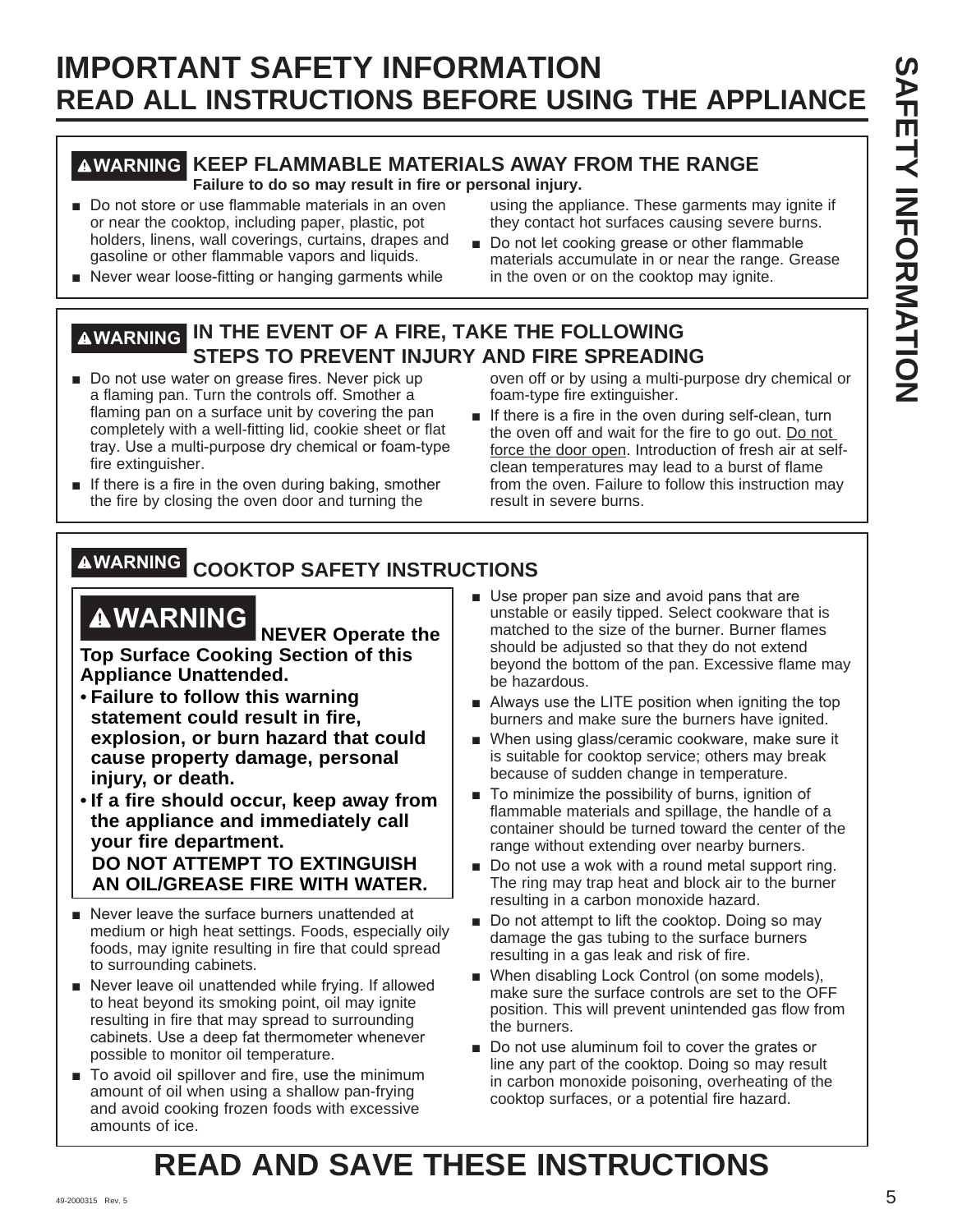# **READ ALL INSTRUCTIONS BEFORE USING THE APPLIANCE**

# **WARNING OVEN SAFETY INSTRUCTIONS**

**SAFETY INFORMATION<br>
SAFETY INSTRUCTIONS BEFORE USIN<br>
INFORMATING OVEN SAFETY INSTRUCTIONS<br>
INFORMATING OVEN SAFETY INSTRUCTIONS<br>
THE MORE OVER SAFETY INSTRUCTIONS<br>
THE MORE OVER SAFETY INSTRUCTIONS<br>
THE MORE OVER SAFETY I WARNING NEVER cover any slots, holes, or passages in the oven bottom or cover an entire rack with materials such as aluminum foil or oven liners. Doing so blocks air flow through the oven and may cause carbon monoxide poisoning. Never place foil or oven liners on the oven bottom. They can trap heat causing risk of smoke or fire.**

- Stand away from the range when opening the oven door. Hot air or steam which escapes can cause burns to hands, face and/or eyes.
- Never place cooking utensils, pizza or baking stones,

or any type of foil or liner on the oven floor. These items can trap heat or melt, resulting in damage to the product and risk of shock, smoke or fire.

- Place oven racks in desired location while oven is cool. If rack must be moved while oven is hot, be careful to avoid touching hot surfaces.
- Do not leave items such as paper, cooking utensils, or food in the oven when not in use. Items stored in an oven can ignite.
- Do not leave items on the cooktop near the oven vent. Items may overheat resulting in a risk of fire or burns.
- Never broil with door open. Open-door broiling is not permitted due to overheating of control knobs.

# **WARNING SELF-CLEANING OVEN SAFETY INSTRUCTIONS**

The self-cleaning feature operates the oven at temperatures high enough to burn away food soils in the oven. Follow these instructions for safe operation.

- Do not touch oven surfaces during self-clean operation. Keep children away from the oven during self-cleaning. Failure to follow these instructions may cause burns.
- $\blacksquare$  Before operating the self-clean cycle, remove pans, shiny metal oven racks, and other utensils from the oven. Only porcelain-coated oven racks may be left in the oven.
- $\blacksquare$  Before operating the self-clean cycle, wipe grease and food soils from the oven. Excessive amount of grease may ignite leading to smoke damage to your home.
- $\blacksquare$  If the self-cleaning mode malfunctions, turn the oven off and disconnect the power supply. Have it serviced by a qualified technician.
- Do not use oven cleaners. No commercial oven cleaner or oven liner protective coating of any kind should be used in or around any part of the oven.
- Do not clean the door gasket. The door gasket is essential for a good seal. Care should be taken not to rub, damage or move the gasket.
- **IMPORTANT:** The health of some birds is extremely sensitive to the fumes given off during the self-cleaning cycle of any range. Move birds to another well-ventilated room.

# **How to Remove Protective Shipping Film and Packaging Tape**

Carefully grasp a corner of the protective shipping film with your fingers and slowly peel it from the appliance surface. Do not use any sharp items to remove the film. Remove all of the film before using the appliance for the first time.

To assure no damage is done to the finish of the product, the safest way to remove the adhesive from

packaging tape on new appliances is an application of a household liquid dishwashing detergent. Apply with a soft cloth and allow to soak.

**NOTE:** The adhesive must be removed from all parts. It cannot be removed if it is baked on.

Consider recycling options for your appliance packaging material.

# **PROPER DISPOSAL OF YOUR APPLIANCE**

Dispose of or recycle your appliance in accordance with Federal and Local Regulations. Contact your local authorities for the environmentally safe disposal or recycling of your appliance.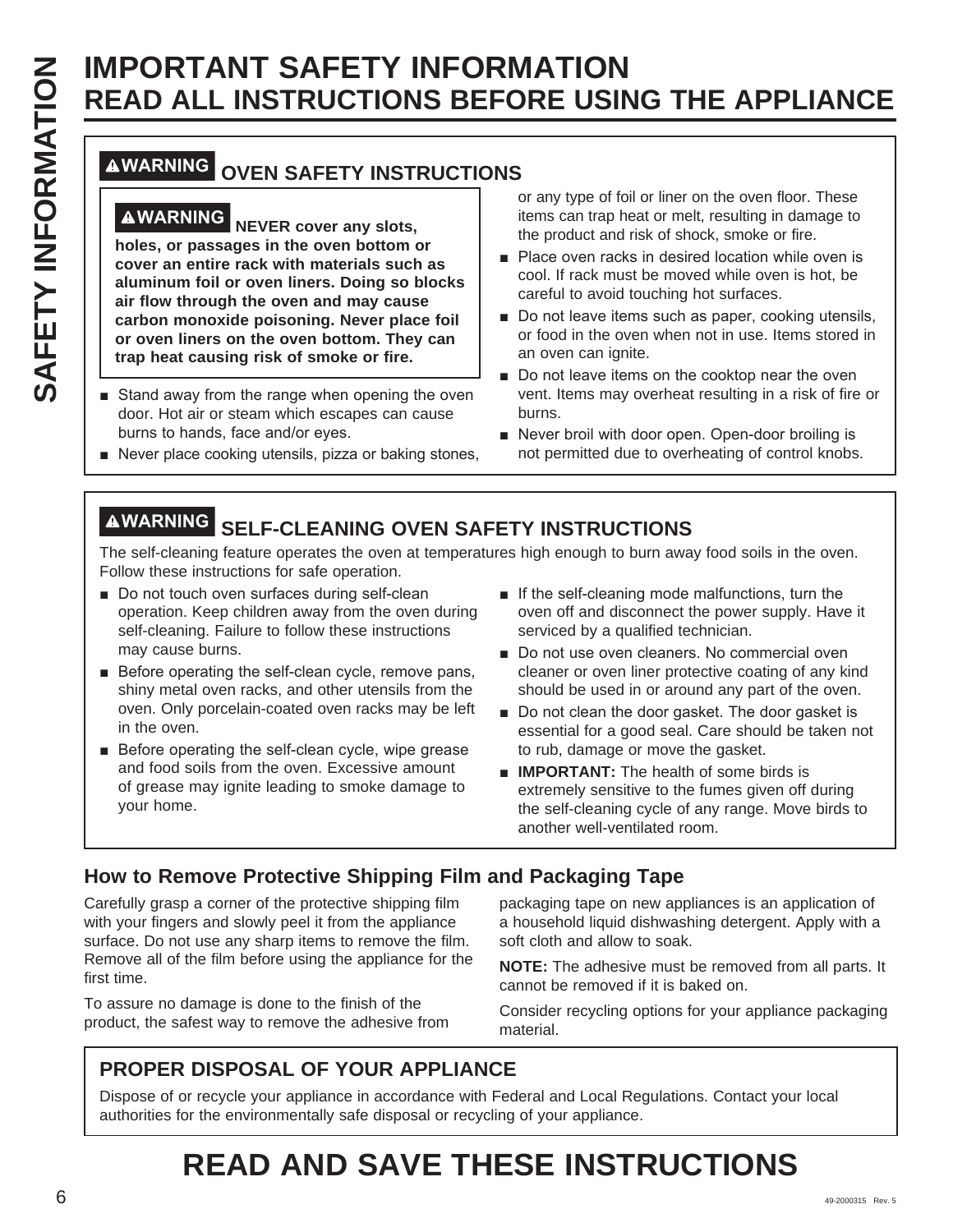# **In Case of a Power Failure**

In the event of a power failure, the oven is inoperable and no attempt should be made to operate it. However, the surface burners may be lit with a match. Using extreme caution, hold a lit match near the ports beneath the surface burner cap, then slowly turn the knob to the LITE position. Once lit, surface burners will continue to operate normally.

# **Surface Burners**

# **Lighting a Surface Burner**

**AWARNING** Burners should be operated only when covered by cookware. Burner flames not covered by cookware present a risk of fire or clothing ignition. Never let flames extend beyond the sides of the cookware. Failure to comply may result in serious injury.

Make sure all burners are in their correct locations and fully assembled before attempting to operate any burner.

Select a burner and find its control knob. Push the knob in and turn it to the LITE position.

# **Selecting a Flame Size**

Watch the flame, not the knob, as you adjust heat. When rapid heating is desired, the flame size should match the size of the cookware you are using. Flames larger than the bottom of the cookware will not heat faster and may be hazardous. These flames are too large for the pot

# **Replacing the 9V Battery (cordless range)**

**ACAUTION** Battery may explode or leak and cause burn injury, if recharged, disposed of in fire, inserted backwards, or missassembled.

When a knob is turned to the **LITE** position, sparking will occur at the burners. A weak battery will cause the amount of time between sparks to increase. If the time between sparks exceeds one second, replace the battery. If a surface burner doesn't light within five seconds, turn gas off and wait one minute for gas to dissipate before attempting to light again.

You will hear a clicking noise-the sound of the electric spark igniting the burner. When one burner is turned to LITE, all burners will spark. Sparking will continue as long as the knob remains at LITE. Once gas is ignited, turn the knob to adjust the flame size.



Push the control knob in and turn it to the LITE position.



On some models, a **Battery Level** indicator light is located to the left of the burner knobs. This light will glow as the burners are being lit if the battery has enough power. If this indicator light fails to glow during sparking, the battery power level is low and the battery should be replaced soon.

**IMPORTANT:** Replace with standard 9V alkaline battery. Follow all state and local requirements for disposing of the old battery.



Battery Compartment Location



# **Using the Surface Burners**

#### **NOTES:**

- Do not operate the burner for an extended period of time without cookware on the grate. The finish on the grate may discolor or chip without cookware to absorb the heat.
- Do not attempt to disassemble any burner while another burner is on. Damage to the product may occur.
- $\blacksquare$  Be sure the burners and grates are cool before you place your hand, a pot holder or cleaning materials on them.

Your rangetop offers convenience, cleanability and flexibility for a wide range of cooking applications.

The smallest burner is the simmer burner. A simmer burner turned down to LO provides precise cooking performance for foods such as delicate sauces that require low heat for a long cooking time.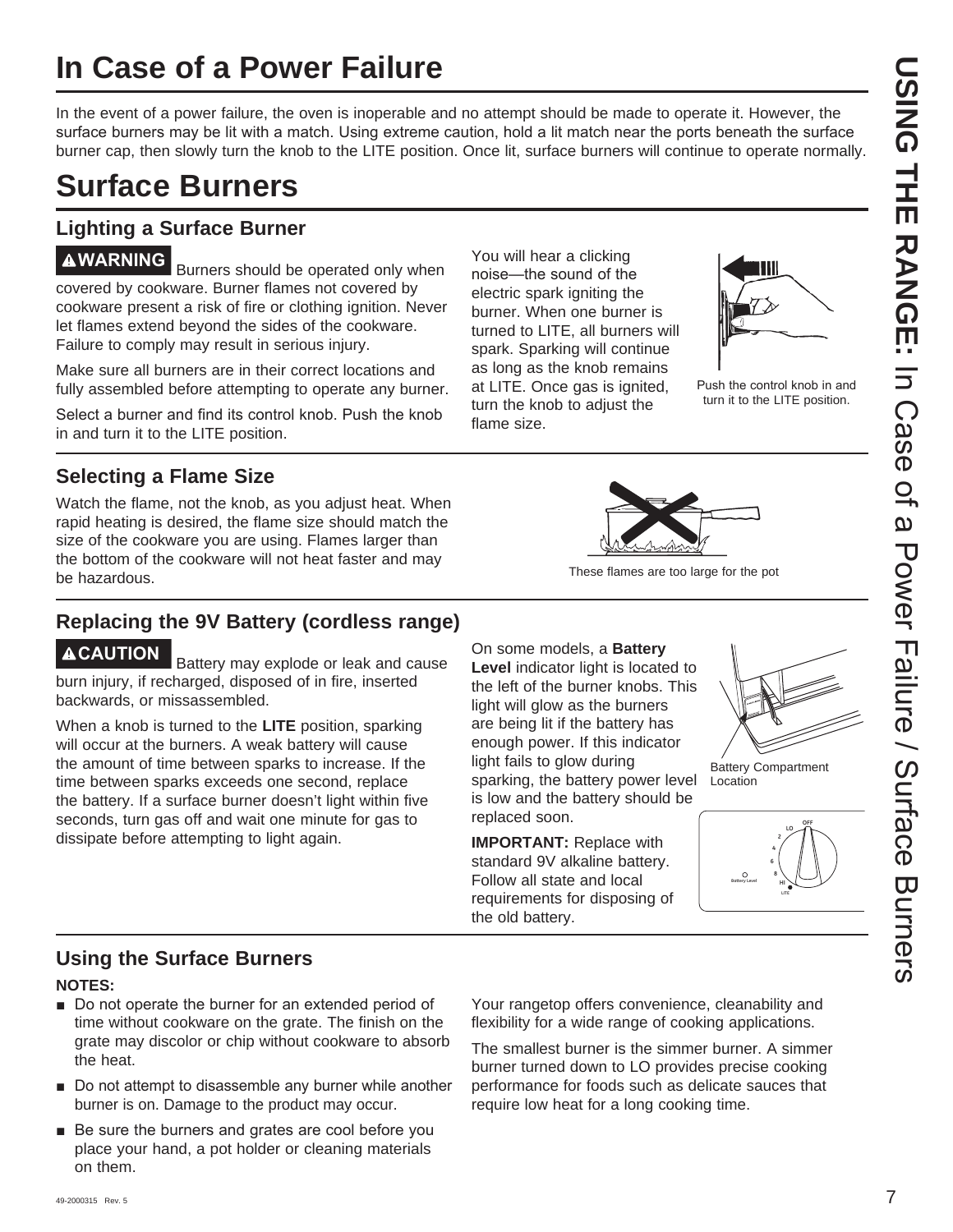# **Surface Burner**

The round burner is for general cooking purposes. Size cookware appropriately to the flames.

# **Top-of-Range Cookware**

**Aluminum:** Medium-weight cookware is recommended because it heats quickly and evenly. Most foods brown evenly in an aluminum skillet. Use saucepans with tightfitting lids when cooking with minimum amounts of water.

**USING THE RANGE SURFACE BUTNETS (CONT.)**<br>
Surface Burner<br>
The round burner is for general cooking purposes.<br>
COOKWATE appropriately to the flames.<br>
Top-of-Range Cookware<br>
Aluminum: Medium-weight cookware is recommer<br>
beca **Stainless Steel:** This metal alone has poor heating properties and is usually combined with copper, aluminum or other metals for improved heat distribution. Combination metal skillets usually work satisfactorily if they are used with medium heat or as the manufacturer recommends.

**Cast-Iron:** If heated slowly, most skillets will give satisfactory results.

**Enamelware:** Under some conditions, the enamel of some cookware may melt. Follow the cookware manufacturer's recommendations for cooking methods.

**Glass:** There are two types of glass cookware—those for oven use only and those for top-of-range cooking (saucepans, coffee and teapots). Glass conducts heat very slowly.

**Heatproof Glass Ceramic:** Can be used for either surface or oven cooking. It conducts heat very slowly and cools very slowly. Check the cookware manufacturer's directions to be sure it can be used on gas ranges.

# **Stove Top Grills**

Do not use an after-market stove top grill on your gas surface burners. A stove top grill will cause incomplete combustion resulting in carbon monoxide levels above allowable standards. This could be hazardous to your health.

# **Using a Wok**

Use only a flat-bottomed wok with a diameter of 14 inches or less. Make sure the wok bottom sits flat on the grate.

Do not use a wok support ring. Placing the ring over the burner or grate may cause the burner to work improperly, resulting in carbon monoxide levels above allowable standards. This could be hazardous to your health. 8VHD Use a flat-bottomed wok

# **Lighting Burners with a Match (cordless range)**

If the battery is too weak to light the burners, you can light the gas surface burners on your range with a wooden kitchen match. Hold a lit match to the burner, then push in and turn the control knob to the **LITE**



Do not use stove top grills

position. Use extreme caution when lighting burners this way. Surface burners in use when an electrical power failure occurs will continue to operate normally.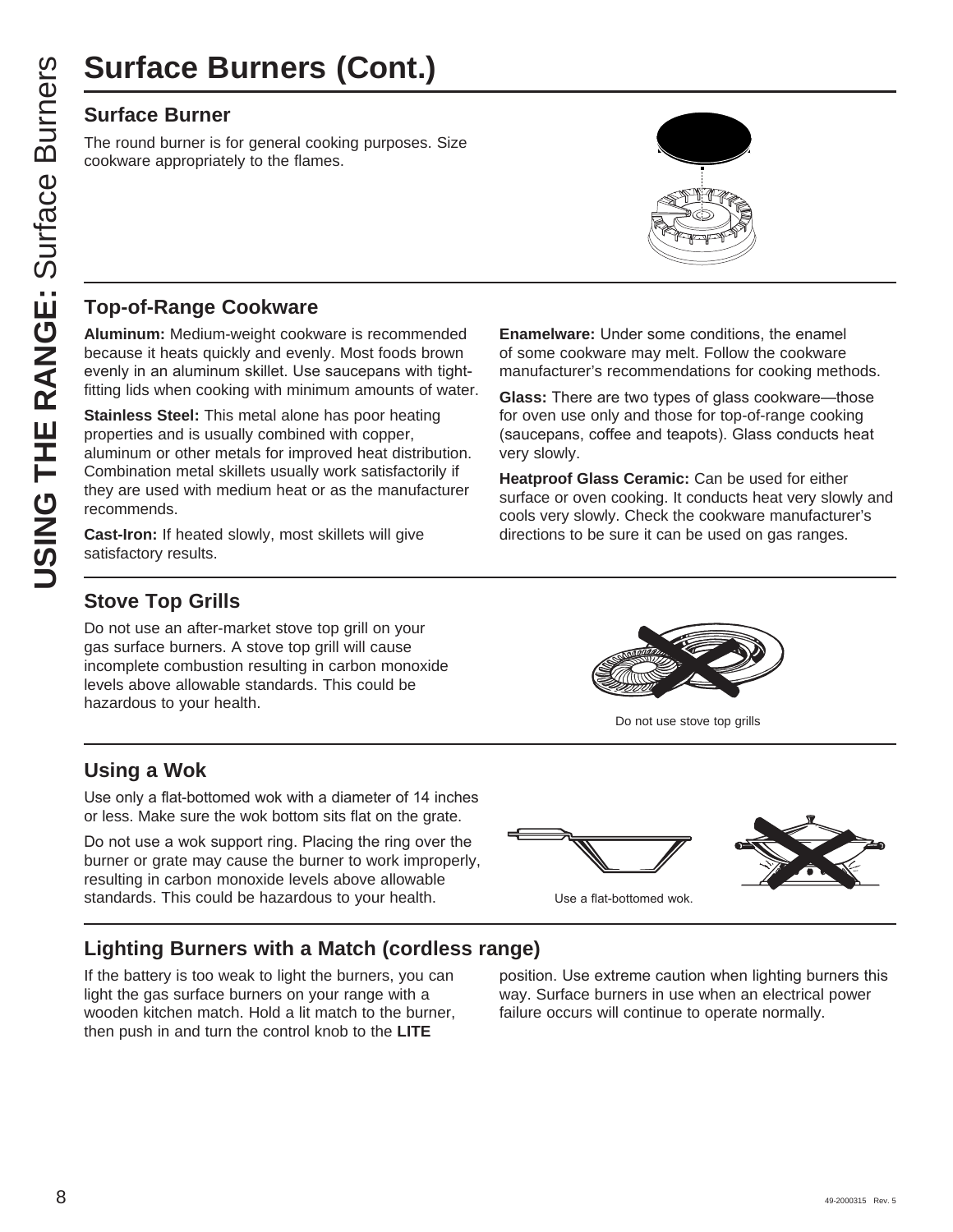# **Using the Clock and Timer**

Throughout this manual, features and appearance may vary from your model.

You have the choice of having the timer show the time counting down or the time of day. In either case, the timer will signal at the end of the timer period to alert you that the time is up.

# **To Set the Clock**

**NOTE:** When you first plug in the range or after a power failure, the entire Clock/Timer display will light up.

- **1.** Press the **Clock** pad.
- **2.** Press and hold the  $\div$  or  $-$  pad and the time of day will change 10 minutes at a time. To change the time by single minutes, give the pads short taps.
- **3.** Press the **Clock** pad to start the clock.

# **To Set the Kitchen Timer**

- 1. Press the Kitchen Timer On/Off pad.
- **2.** Use the  $\div$  and  $-$  pads to set the timer. Short taps on the **+** or **–** pad change the timer's setting one minute at a time. Pressing and continuing to hold the + pad increases the setting 10 minutes at a time.
- **3.** Once you have set your timer, press the **Kitchen Timer On/Off** pad to start timing.

 As the timer counts down, a signal will indicate when one minute is left. After this signal, the display will count down in seconds. When time runs out, a final signal will sound. Press the Kitchen Timer On/ **Off** pad to stop the signal.

# **To Change or Cancel the Kitchen Timer Setting**

When the timer is counting down, use the **+** and **–** pad to change the remaining time, or press the **Kitchen Timer On/Off** pad to stop the timer. The timer cannot

be cancelled unless you have fully completed "set timer" instructions above.

# **Display Clock While Kitchen Timer Is Operating**

Pressing the **Clock** pad while the timer is operating will not interfere with the timer's operation; the display will change to show the clock, but the timer will continue to

count down and will still signal when time is up. Press the **Kitchen Timer On/Off** pad again to change the display back to show the timer.



**CLOCK** 



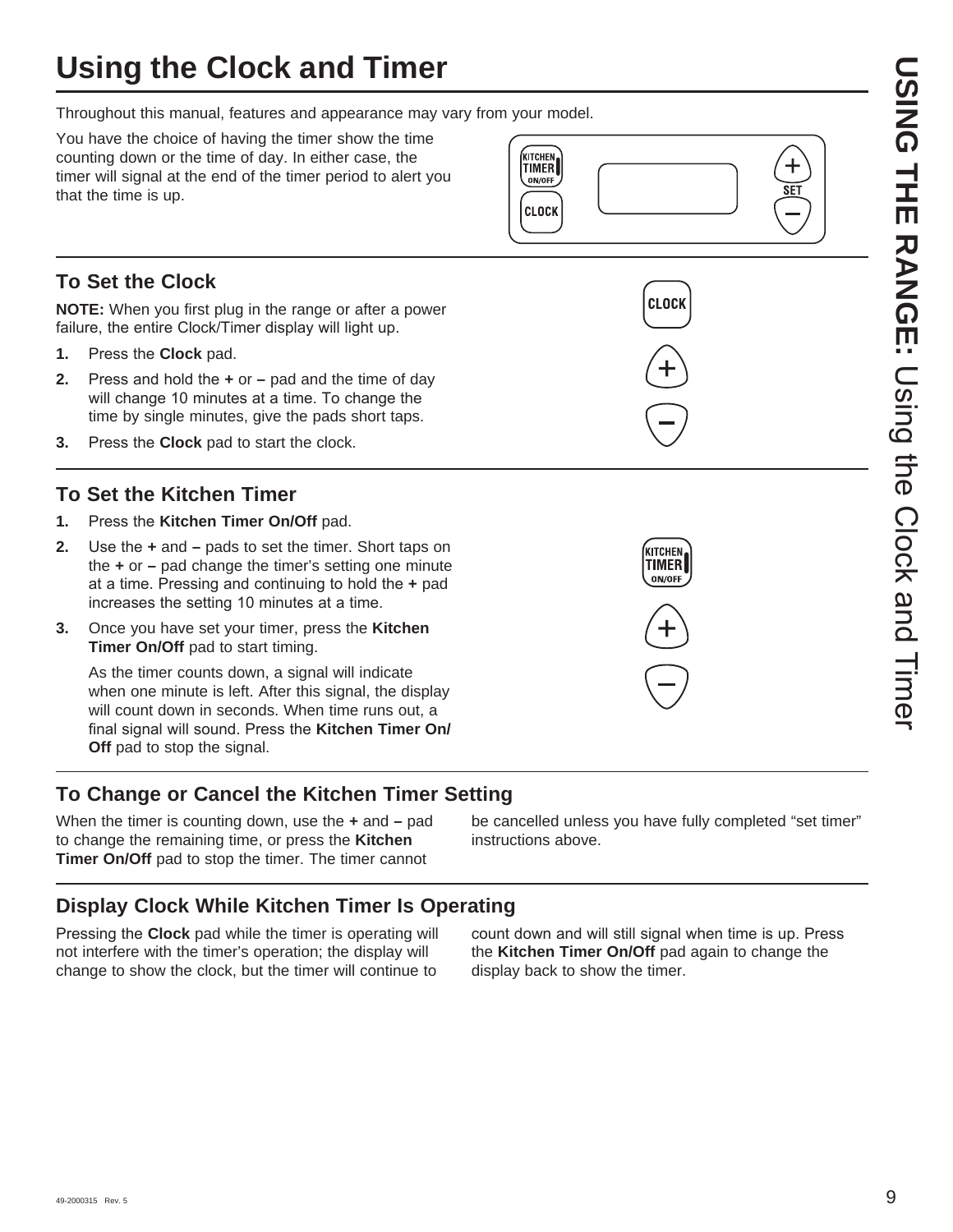# **Oven Controls**

Turn the **Oven Temp** knob to the setting you want.

 $\blacksquare$  The Oven/Cycle light comes on when the burner is on. It will cycle on and off during cooking.

#### **To Adjust the Thermostat (on models with an Oven Temp Knob):**

- 1. Pull the **Oven Temp** knob off the range and look at the back side. To make an adjustment, loosen (approximately one turn), but do not completely remove, the two screws on the back of the knob.
- 2. With the back of the knob facing you, hold the outer edge of the knob with one hand and turn the front of the knob with the other hand.

 To increase the oven temperature, move the top screw toward the right. You'll hear a click for each notch you move the knob.

 To decrease the oven temperature, move the top screw toward the left.

Each click will change the oven temperature

approximately 10°F. (Range is plus or minus  $30^{\circ}$ F from the arrow.) We suggest that you make the adjustment one click from the original setting and check oven performance before making any additional adjustments.

- 3. After the adjustment is made, retighten screws so they are snug, but be careful not to overtighten.
- 4. Replace the knob, matching the flat area of the knob to the shaft, and check performance.



Front of OVEN TEMP knob (knob appearance may vary)



Back of OVEN TEMP knob (knob appearance may vary)

# **Lighting the Oven with a Match (cordless range)**

**USING THE RANGE THE RANGE THE RANGE THE RANGE THE RANGE THE RANGE THE CONDUCT THE CONDUCT THE CONDUCT THE CONDUCT TO Adjust the Thermostation of diming cooking.<br>
1 The Quajust the Thermostation on the burner is on.<br>
To Ad** The oven of a battery-powered cordless range may be lit with a match and operated normally, even if the battery is too weak to activate the spark system. Follow these steps to match-light the oven burner:

- 1. Remove the oven door, oven racks, and oven bottom. To remove oven bottom, remove two 1/4" hex head screws at the rear of the oven.
- 2. Locate the oven burner pilot at the left rear of the oven burner.
- 3. Hold a lit match to the oven burner pilot. Turn the oven control knob to the **PILOT** position and push in completely.
- 4. After pilot lights, continue to hold in firmly on the knob for 10 seconds before releasing.
- 5. Pilot should remain lit. If not, repeat steps 3 and 4.
- 6. Replace oven bottom, racks, and oven door.
- 7. Turn knob to the desired temperature setting. Oven will operate normally.

Turn oven control knob to **Off** when finished baking.

# **Sabbath Mode**

Certain models comply with Jewish Sabbath requirements for use during the Sabbath and holidays. .

# **Start Baking**

To start a baking, simply turn the thermostat knob to the desired temperature. Because a thermostat model will respond with a clicking sound when the thermostat knob is used to turn on the oven, this operation should take place before the Sabbath or Holidays begin.

# **Adjusting the Temperature**

To adjust the oven temperature while in compliance with Sabbath requirements, the user must observe the oven ON indicator light:

■ To adjust the oven temperature to a higher value, the user must first confirm the "OVEN ON" light is on. Only then, can the user turn the knob to a higher temperature than was previously set.

■ To adjust the oven temperature to a lower value, the user must first confirm the "OVEN ON" light is off. Only then, can the user turn the knob to a lower temperature than was previously set.

# **Stop Baking**

To stop a baking, simply turn the thermostat knob to the off position. Because a thermostat model will respond with a clicking sound when the thermostat knob is used to turn off the oven, this operation should take place after the Sabbath or Holidays end.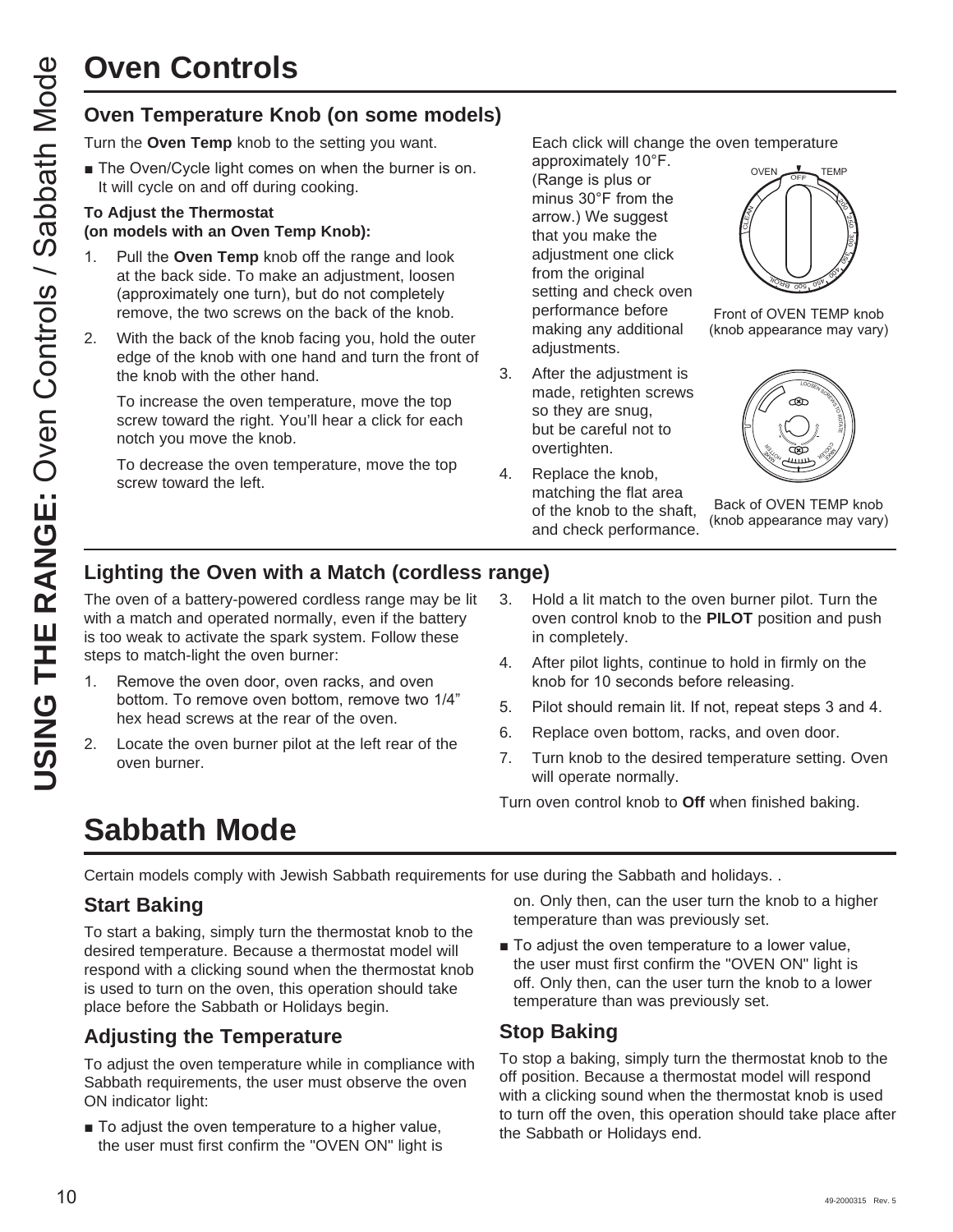# **Oven Light Operation**

The oven light can be set to either on or off prior to the start of the Sabbath or the holiday. Opening and closing of the door will not change the state of the oven light.

# **Oven Racks**

Recommended rack positions for various types of foods are provided in the Cooking Guide. Adjusting rack position is one way to impact cooking results. For example, if you would prefer darker tops on cakes, muffins, or cookies, try moving food one rack position higher. If you find foods are too brown on top try moving them down next time.

When baking with multiple pans and on multiple racks, ensure there is at least  $1\frac{1}{2}$ " between pans to allow sufficient space for air to flow.

To avoid possible burns, place the racks in the desired position before you turn the oven on.

# **Removing and Replacing Flat Racks**

When placing and removing cookware, pull the rack out to the bump (stop position) on the rack support.

To remove a rack, pull it toward you until it reaches the stop position, tilt up the front of the rack and pull it out.

To replace a rack, place the curved end of the rack onto the rack supports. Tilt up the front of the rack and push the rack in until it stops. Then lay the rack flat and push it in until it is all the way into the oven.

Racks may become difficult to slide, especially after a self-clean cycle. To improve sliding conditions, use a soft cloth or paper towel to rub vegetable oil on the left and right edges of the racks and/or rack supports.

**NOTE:** Remove unused racks when using the oven for faster preheat, improved efficiency and optimal cooking performance.

See the Assistance/Accessories section for instructions on ordering additional racks.

# **Aluminum Foil and Oven Liners**

**ACAUTION Do not use any type of foil or oven liner to cover the oven bottom. These items can trap heat or melt, resulting in damage to the product and risk of shock, smoke or fire. Damage from improper use of these items is not covered by the product warranty.** 

Foil may be used to catch spills by placing a sheet on a lower rack, several inches below the food. Do not use more foil than necessary and never entirely cover an oven rack with aluminum foil. Keep foil at least 1-1/2" from oven walls to prevent poor heat circulation.

# **Sabbath Mode Power Outage Note**

If a power outage occurs during a Sabbath bake, the unit will return to Sabbath bake mode when power is restored and the oven will return to the same temperature as before the outage, without any intervention from the user.



The number of rack positions may vary by model.



Removing racks



Replacing racks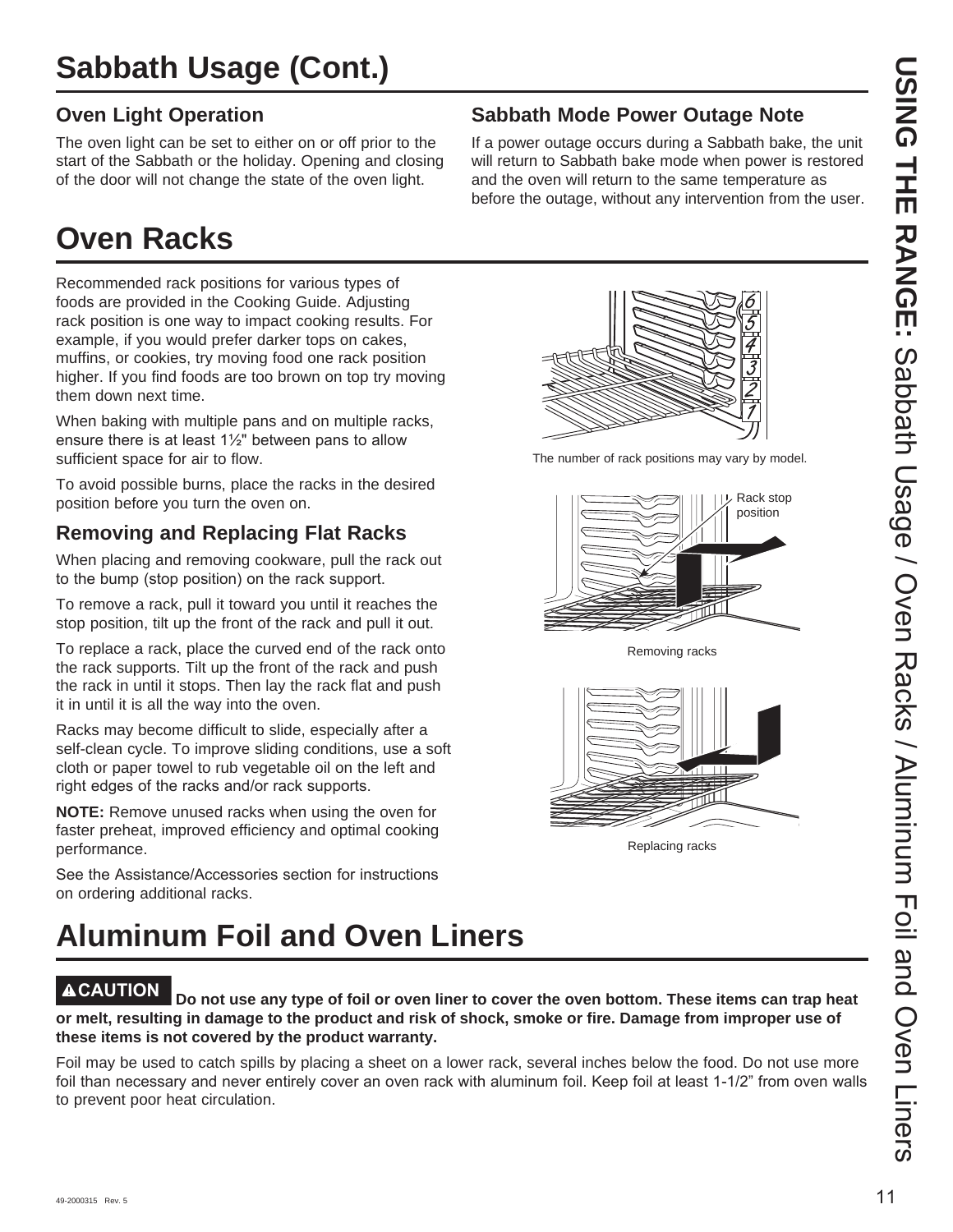# **Cookware**

The material, finish, and size of cookware affect baking performance.

Dark, coated and dull pans absorb heat more readily than light, shiny pans. Pans that absorb heat more readily can result in a browner, crisper, and thicker crust. If using dark and coated cookware check food earlier than minimum cook time. If undesirable results are obtained with this type of cookware consider reducing oven temperature by 25°F next time.

Shiny pans can produce more evenly cooked baked goods such as cakes and cookies.

# **Cooking Modes**

Glass and ceramic pans heat slowly but retain heat well. These types of pans work well for dishes such as pies and custards.

Air insulated pans heat slowly and can reduce bottom browning.

Keep cookware clean to promote even heating.

Stoneware heats slowly and retains heat well. It is recommended to preheat this type of cookware if possible. Additional cook time may be required.

Your new oven has a variety of cooking modes to help you get the best results. These modes are described below. Refer to the Cooking Guide section for recommendations for specific foods. Remember, your new oven may perform differently than the oven it is replacing.

# **Bake**

The bake mode is for baking and roasting. When preparing baked goods such as cakes, cookies and pastries, always preheat the oven first. To use this mode turn the thermostat knob to the desired temperature.

# **Broil**

Always broil with the oven door and drawer closed. Monitor food closely while broiling. Use caution when broiling on the upper rack positions as placing food closer to the broil burner increases smoking, splattering, and the possibility of fats igniting.

COOKWATE<br>
The material, finish, and size of<br>
Dark, coated and dull pans at<br>
than light, shiny pans. Pans the<br>
If using dark and coated cook<br>
than minimum cook time. If your temperature by 25°F need<br>
Solven temperature by 2 Try broiling foods that you would normally grill. Adjust rack positions to adjust the intensity of the heat to the food. Place foods closer to the broil burner when a seared surface and rare interior is desired. Thicker foods and foods that need to be cooked through should be broiled on a lower rack position. To use this mode turn the thermostat knob to the **Broil** setting. **NOTE:** Remove unused racks from oven for faster preheat, improved efficiency, and optimal performance.

# **Oven Air Vents**

Never block the vents (air openings) of the range. They provide the air inlet and outlet that are necessary for the range to keep cool and operate properly with correct combustion.

Air openings are located at the rear of the cooktop, at the top and bottom of the oven door, and at the bottom of the range. Vent appearance and location vary.

# **Broil Compartment (on some models)**

For better searing use the rack position that places food closest to the broil heater. Move food down for more doneness/less searing. Take care not to touch the inner door when placing and removing food in broil compartment.



Drop-down Broil Compartment (some models)

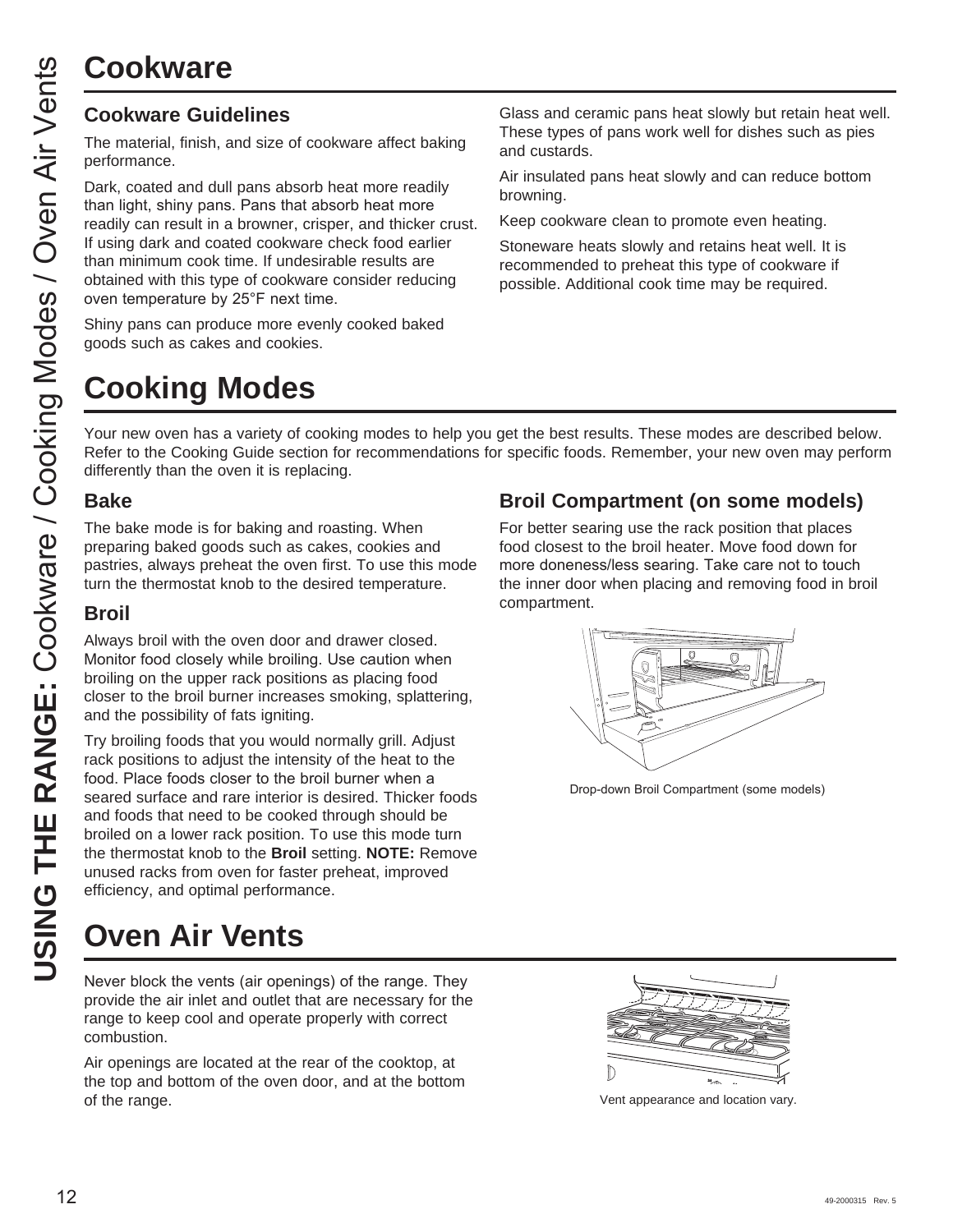# **Cooking Guide**

| <b>FOOD TYPE</b>                                                                                      | <b>RECOMMENDED</b><br><b>MODE(S)</b> | <b>RECOMMENDED</b><br><b>RACK POSITION(S)</b> | <b>ADDITIONAL SUGGESTIONS</b>                                                                                                     |
|-------------------------------------------------------------------------------------------------------|--------------------------------------|-----------------------------------------------|-----------------------------------------------------------------------------------------------------------------------------------|
| <b>Baked Goods</b>                                                                                    |                                      |                                               |                                                                                                                                   |
| Layer cakes, sheet cakes, bundt<br>cakes, muffins, quick breads,<br>biscuits, scones on a Single Rack | <b>Bake</b>                          | 2 or 3                                        | Use shiny cookware.                                                                                                               |
| Layer cakes* on Multiple Racks                                                                        | <b>Bake</b>                          | $2$ and $4$                                   | Ensure adequate airflow<br>(see illustration below).                                                                              |
| Chiffon cakes (angel food)                                                                            | <b>Bake</b>                          | $\mathbf{1}$                                  | Use shiny cookware.                                                                                                               |
| Cookies, biscuits, scones on a<br>Single Rack                                                         | Bake                                 | 3                                             | Use shiny cookware.                                                                                                               |
| Cookies, biscuits, scones on<br><b>Multiple Racks</b>                                                 | <b>Bake</b>                          | $2$ and $4$                                   | Ensure adequate airflow. Switch food<br>location partially through cooking for more<br>even cooking results.                      |
| <b>Beef &amp; Pork</b>                                                                                |                                      |                                               |                                                                                                                                   |
| Hamburgers                                                                                            | <b>Broil Hi</b>                      | C                                             | Use a broil pan; move food down for more<br>doneness/less searing. Watch food closely<br>when broiling. Center food under burner. |
| Steaks & Chops                                                                                        | <b>Broil Hi</b>                      | C                                             | Use a broil pan; move food down for more<br>doneness/less searing. Watch food closely<br>when broiling. Center food under burner. |
| <b>Roasts</b>                                                                                         | <b>Bake</b>                          | 1 or 2                                        | Leave uncovered, use a low sided pan such<br>as a broil pan. Preheating is not necessary.                                         |
| <b>Poultry</b>                                                                                        |                                      |                                               |                                                                                                                                   |
| Whole chicken                                                                                         | <b>Bake</b>                          | 1 or 2                                        | Leave uncovered, use a low sided pan<br>such as a broil pan.                                                                      |
| Bone-in chicken breasts, legs, thighs                                                                 | <b>Broil Hi</b><br><b>Bake</b>       | B                                             | Broil skin side down first.<br>Watch food closely when broiling.                                                                  |
| Boneless chicken breasts                                                                              | <b>Broil Hi</b><br>Bake              | B                                             | Move food down for more doneness/less<br>searing and up for greater searing/browning<br>when broiling.                            |
| Whole turkey                                                                                          | <b>Bake</b>                          | R or 1                                        | Leave uncovered, use a low sided pan<br>such as a broil pan.                                                                      |
| <b>Turkey Breast</b>                                                                                  | <b>Bake</b>                          | 1 or 2                                        | Leave uncovered, use a low sided pan<br>such as a broil pan.                                                                      |
| <b>Fish</b>                                                                                           | <b>Broil Hi</b>                      | B (>1/2 inch)                                 | Watch food closely when broiling.                                                                                                 |
| <b>Casseroles</b>                                                                                     | <b>Bake</b>                          | 2 or 3                                        |                                                                                                                                   |
| <b>Frozen Convenience Foods</b>                                                                       |                                      |                                               |                                                                                                                                   |
| Pizza, french fries, tator tots, chicken<br>nuggets, appetizers on a Single Rack                      | Bake                                 | 3                                             | Use shiny cookware.                                                                                                               |
| Pizza, french fries, tator tots, chicken<br>nuggets, appetizers on Multiple Racks                     | <b>Bake</b>                          | $2$ and $4$                                   | Use shiny cookware.<br>Switch food location partially through<br>cooking for more even cooking results.                           |

\*When baking four cake layers at a time use racks 2 and 4. Place the pans as shown so that one pan is not directly above another.

Cook food thoroughly to help protect against food borne illness. Minimum safe food temperature recommendations for food safety can be found at **IsItDoneYet.gov**. Make sure to use a food thermometer to take food temperatures.



**USING THE RANGE:USING THE RANGE: Cooking Guide** Cooking Guide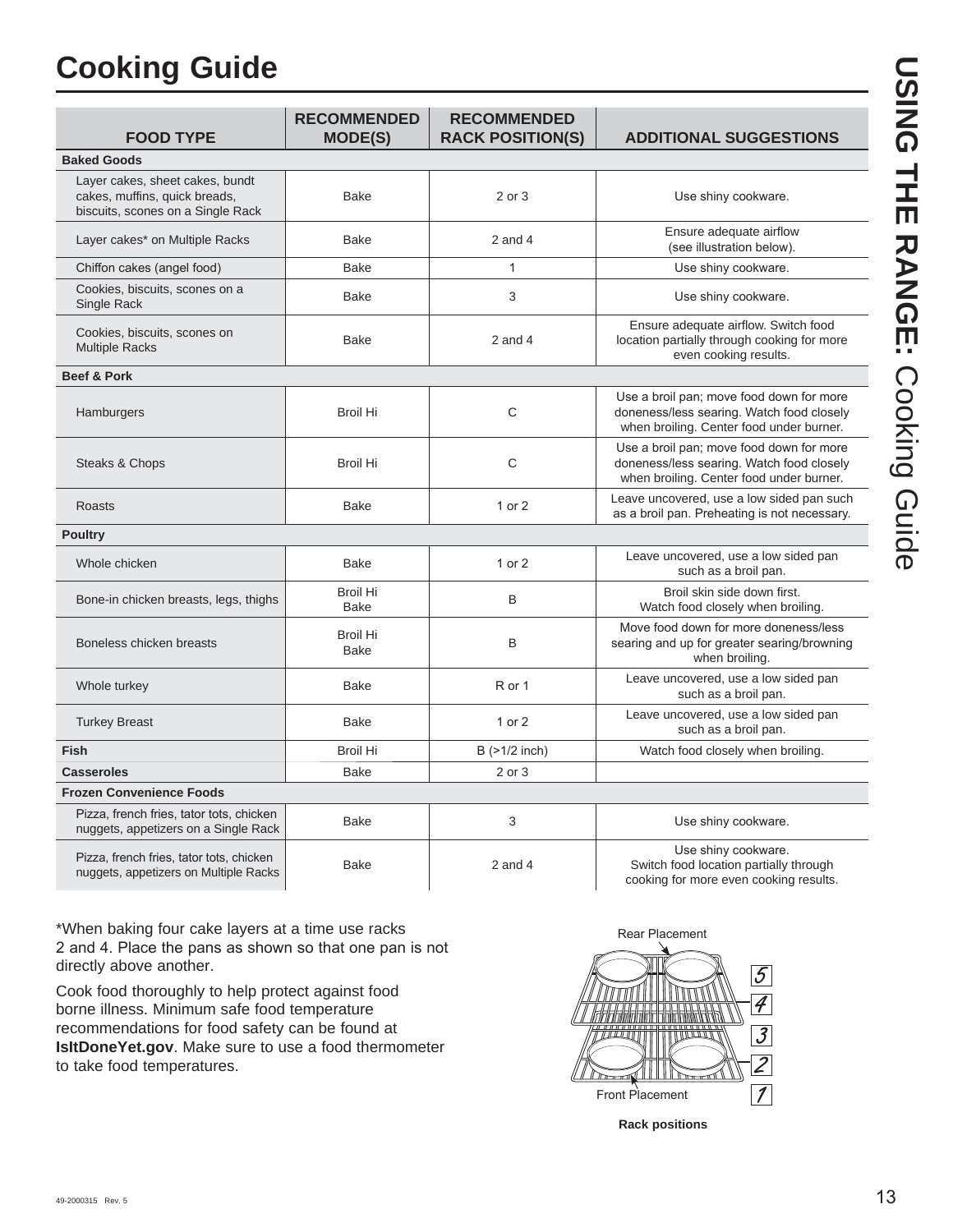# **Range – Exterior**

Be sure all controls are off and all surfaces are cool before cleaning any part of the range.



**AWARNING** If your range is removed for cleaning, servicing or any reason, be sure the anti-tip device is reengaged properly when the range is replaced. Failure to take this precaution could result in tipping of the range and can result in death or serious burns to children or adults.

# **Control Lockout**

If desired, the touch pads may be deactivated before cleaning. See Lock Controls in the Oven Controls section in this manual. Clean up splatters with a damp cloth. You may also use a glass cleaner. Remove heavier soil with warm, soapy water. Do not use abrasives of any kind. Reactivate the touch pads after cleaning.

# **Control Panel**

It's a good idea to wipe the control panel after each use. Clean with mild soap and water or vinegar and water, rinse with clean water and polish dry with a soft cloth.

Do not use abrasive cleansers, strong liquid cleansers, plastic scouring pads or oven cleaners on the control panel—they will damage the finish, including Black Stainless Steel.

# **Oven Exterior**

Do not use oven cleaners, abrasive cleansers, strong liquid cleansers, steel wool, plastic scouring pads, or cleaning powders on the interior or exterior of the oven. Clean with a mild soap and water or vinegar and water solution. Rinse with clean water and dry with a soft cloth. When cleaning surfaces, make sure that they are at room temperature and not in direct sunlight.

If stain on the door vent trim is persistent, use a mild abrasive cleaner and a sponge-scrubber for best results.

Spillage of marinades, fruit juices, tomato sauces and basting liquids containing acids may cause discoloration and should be wiped up immediately. Let hot surfaces cool, then clean and rinse.

# **Painted Surfaces**

Painted surfaces include the sides of the range and the door, top of control panel and the drawer front. Clean these with soap and water or a vinegar and water solution.

Do not use commercial oven cleaners, cleaning powders, steel wool or harsh abrasives on any painted surface, including Black Stainless Steel.

# **Stainless Steel excluding Black Stainless Steel (on some models)**

Do not use a steel wool pad; it will scratch the surface.

Cleaners with oxalic acid such as Bar Keepers Friend Soft Cleanser™ will remove surface rust, tarnish and small blemishes. Use only a liquid cleanser free of grit and rub in the direction of the brush lines with a damp, soft sponge.

To clean the stainless steel surface, use warm sudsy water or a stainless steel cleaner or polish. Always wipe the surface in the direction of the grain. Follow the cleaner instructions for cleaning the stainless steel surface.

To inquire about purchasing cleaning products including stainless steel appliance cleaner or polish, see the Accessories and Consumer Support sections at the end of this manual.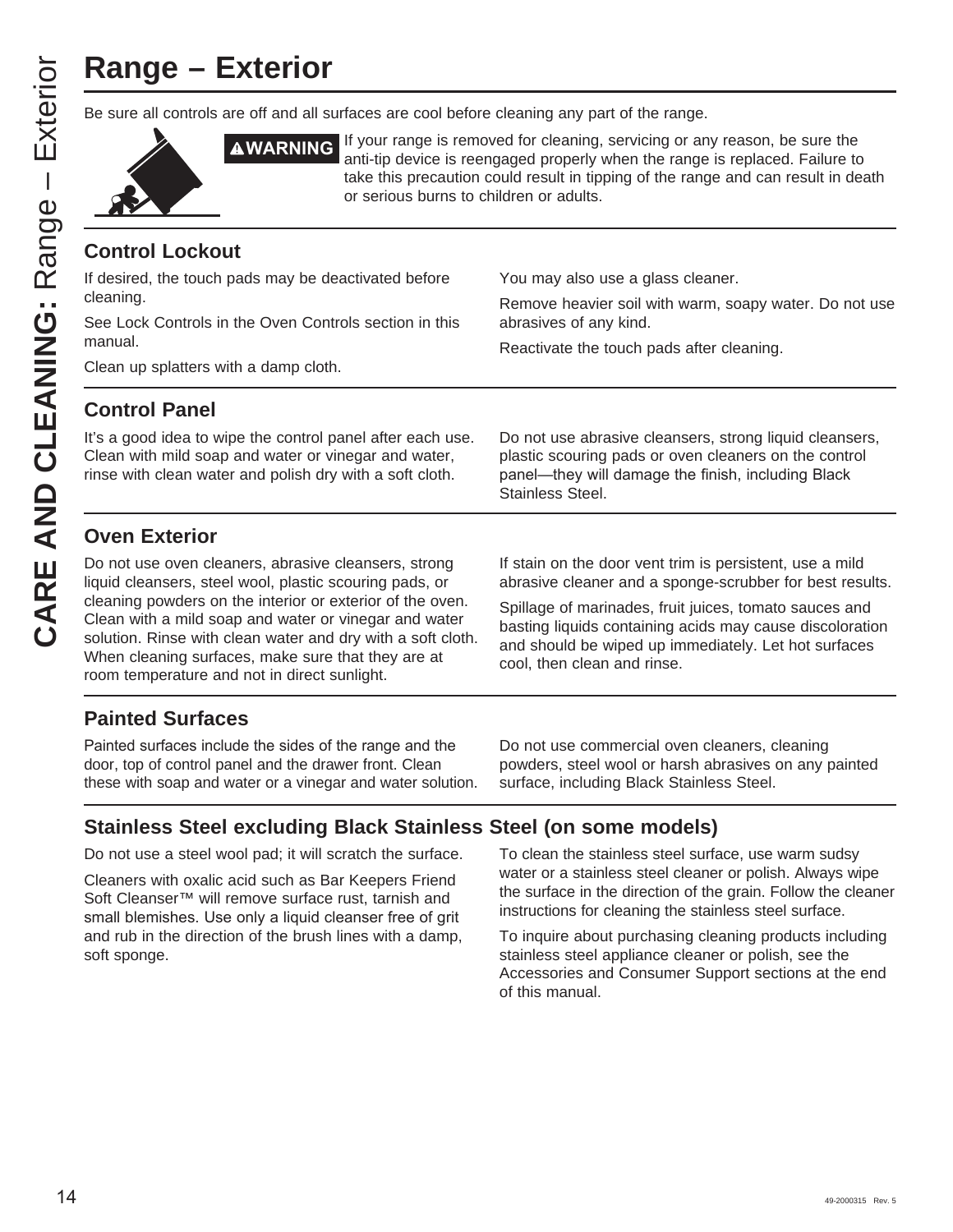# **Range – Interior**

The interior of your new oven can be cleaned manually or by using Self Clean mode.

Spillage of marinades, fruit juices, tomato sauces and basting liquids containing acids may cause discoloration and should be wiped up immediately. Let hot surfaces cool, then clean and rinse.

# **Manual Cleaning**

Do not use oven cleaners, strong liquid cleansers, steel wool, or scouring pads on the interior of the oven. For soils on the oven bottom and other enameled surfaces, use a gentle abrasive containing oxalic acid, such as Bar Keepers Friend®, with a non-scratch sponge. Take care not to apply any abrasive cleaners or sponges to

the door glass, as it will scratch the reflective coating. The oven interior and door glass may be cleaned using a soft cloth with a mild soap and water, or vinegar and water solution. After cleaning, rinse with clean water and dry with a soft cloth.

# **Self Clean Mode (on some models)**

Read Self-Cleaning Oven Safety Instructions at the beginning of this manual before using the Self Clean Mode. Self Clean uses very high temperatures to clean the oven interior. Only self-clean (black) racks and grates may remain in the oven during the self-clean cycle. All other items, including nickel plated (silver) racks, should be removed. If nickel plated (silver) racks are left in the oven during a self-clean cycle, the racks will tarnish. If either type of rack is left in the oven during a self-clean cycle, the rack may become difficult to slide. See the Oven Racks section for instructions on how to improve.

**IMPORTANT:** The health of some birds is extremely sensitive to the fumes given off during the self-cleaning cycle of any range. Move birds to another wellventilated room.

To use the Self Clean feature:

- 1. Start with the oven at room temperature.
- 2. Wipe excess grease and soils from the oven and interior door.
- 3. Remove all items. See Cleaning the Cooktop to determine if your grates may be self-cleaned and for important details regarding grate placement.
- 4. Close the door. Slide the door latch handle to the left as far as it will go.
- 5. Turn Oven Knob to Self Clean.

You cannot open the door during the self-clean cycle. The door will remain locked after the self-clean cycle until the oven cools below the unlocking temperature. At the end of the self-clean cycle, allow the oven to cool and wipe any ash out of the oven.

# **Racks**

All racks can be washed with warm, soapy water. Enameled (not shiny) racks can be left in the cavity during self clean.

Racks may be more difficult to slide, especially after a self-clean. Put some vegetable oil on a soft cloth or paper towel and rub onto the left and right edges.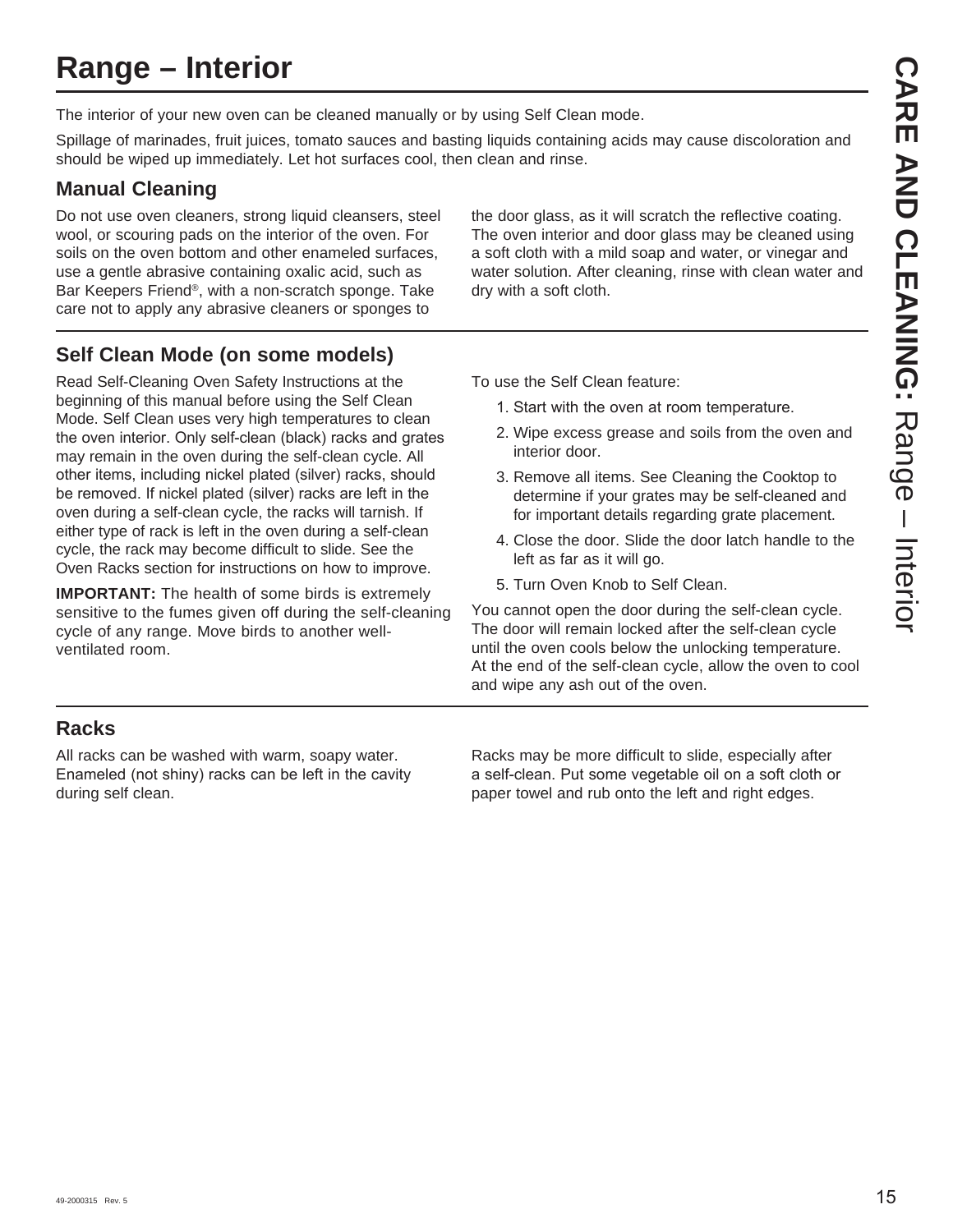# **Cooktop**

# **Removal of Surface Burners for Cleaning**

Turn all controls OFF. Allow cooktop to cool before removing grates and burner parts. When removing the burner caps and heads, remember their size and location. Replace them in the same location after cleaning.



**Round Burner (on some models)**

# **Cleaning the Surface Burners**

#### **Cleaning the Burner Caps**

Wash burner caps in hot, soapy water and rinse with clean water. You may scour with a plastic scouring pad to remove burned-on food particles. The round burner caps may also be cleaned in your dishwasher.

#### **Cleaning the Burner Heads**

Wash the burner heads routinely, especially after bad spillovers which could clog the burner openings. Lift burners off when cool. Wash with hot, soapy water. Rinse with clean water. For more stubborn stains, use a brush with plastic bristles.

**NOTE:** Do not use steel wool or scouring pads to clean the burner parts as these may clog the openings. Never wash burner heads in your dishwasher as dishwasher. Doing so may cause them to discolor.

The ports in the burner heads must be kept clean at all times for an even, unhampered flame.

Clogged or dirty burner ports or electrodes will not allow the burner to operate properly.



## **Replacing Surface Burners**

Before replacing the burner caps, heads and oval head/ cap assembly, shake out excess water and allow them to dry thoroughly.

Replace burner heads in the correct locations according to size. Ensure each cap is properly seated on the burner head, as pictured below.





Burner cap is NOT properly seated.

Burner cap is NOT properly seated.

Burner cap is properly seated.

# **CAUTION Do not operate the cooktop without all burner parts and grates in place.**

Any spill on or around an electrode must be carefully cleaned. Avoid hitting the electrode with anything hard or it could be damaged.



The electrode of the spark igniter is exposed when the burner head is removed. When one burner is turned to LITE, all the burners spark. Do not attempt to disassemble or clean around any burner while another burner is on.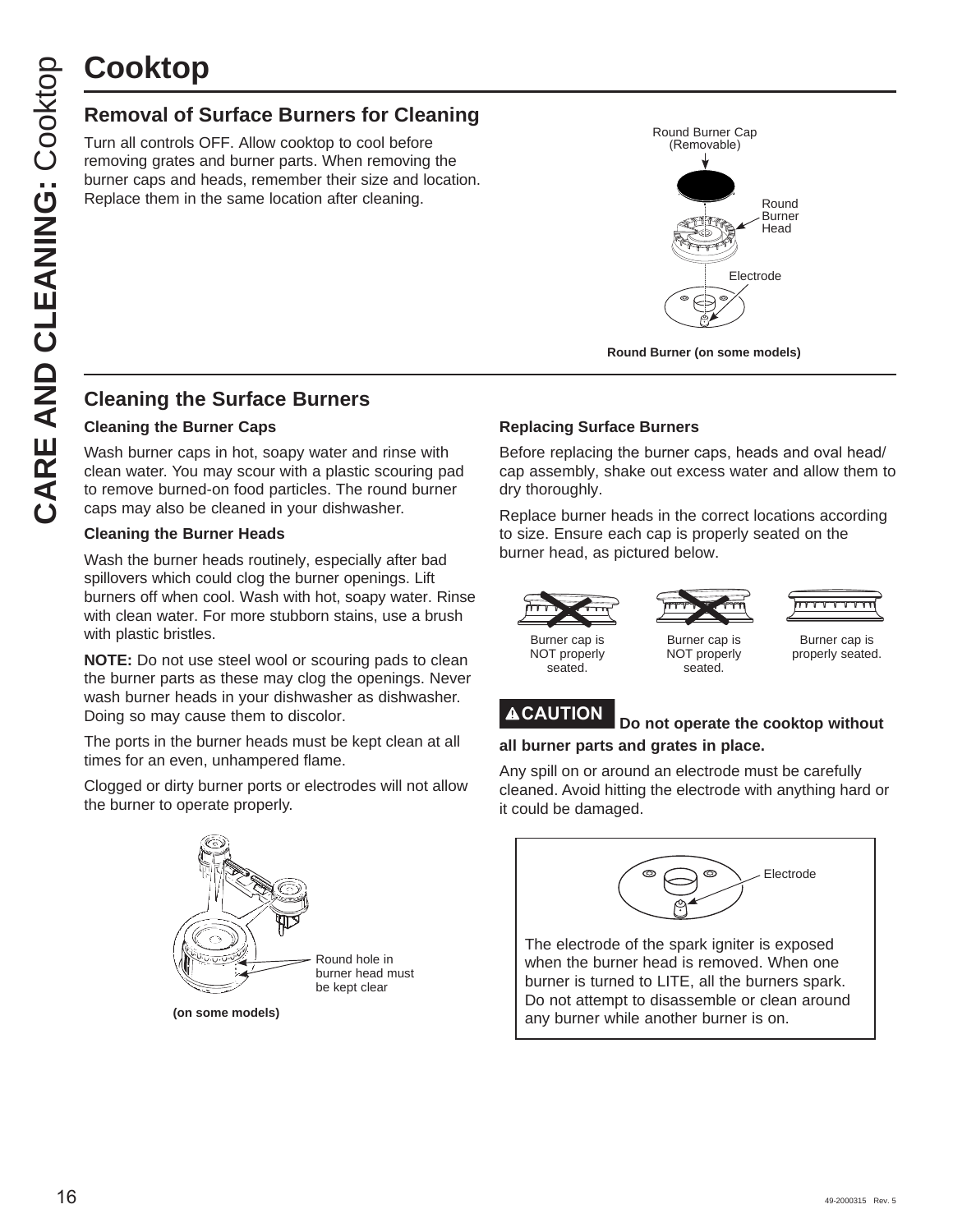# **Burner Grates**

## **Manual Cleaning**

Grates should be washed in hot, soapy water and rinsed with clean water. To soften burned-on food, place grates in a solution containing ¼-cup of household ammonia for several hours. Afterward, scrub grates with a plastic scouring pad soaked in hot, soapy water. Rinse well and dry.

## **Self Clean Mode (on some models)**

If your grates do not have rubber bumpers on their bottom surface, they may be cleaned in the oven using the self-clean cycle. Do not attempt to clean your grates in the oven if your grates have rubber bumpers. Doing so will destroy the rubber bumpers and may affect the function of your surface burners.

Porcelain-coated grates may gradually dull if continually exposed to self-clean temperatures.

Your oven is equipped with nickel-plated (silver) racks, it is recommended to follow the instructions for placing grates on the oven bottom. Nickel-plated racks should not remain in the oven during the self clean cycle. Doing so will tarnish the racks. If either type of rack is left in the oven during a self-clean cycle, the rack may become difficult to slide.

**NOTE:** When placing or removing grates from the oven, do not slide the grates on the racks or oven bottom. Doing so could damage the enamel on the racks or oven bottom.

#### **To self clean your grates on the oven bottom:**

- 1. Remove all oven racks.
- 2. Gently place one grate on the center of the oven bottom with the grate oriented in the upright position. Stack remaining grate(s) as shown below. Do not place or stack grates in any other configuration.



Once the grates are placed in the oven, operate the self-clean cycle per the instruction in the Cleaning the Oven section.

**NOTE:** Use caution when removing the grates from the oven after the self-clean cycle has ended. The grates may still be hot.

Once the self-clean cycle is complete, the grates may carefully be removed. You may notice a white residue on the grates. Wipe it off with a damp sponge. If white spots persist, wet the sponge with a 50/50 solution of vinegar and water and wipe the grates again.

When replacing the grates on the cooktop, be sure to locate them correctly. Grates should fit securely into the cooktop.

# **Grate Support Bumpers (on some models)**

If any of the rubber grate support bumpers in the cooktop are missing or damaged, replacement parts can be obtained by calling GE Appliances at 1.800.GE.CARES  $(1.800.432.2737).$ 

To insert the new bumpers, simply place the coneshaped end of the bumper into the hole in the cooktop and push down while gently twisting the bumper.

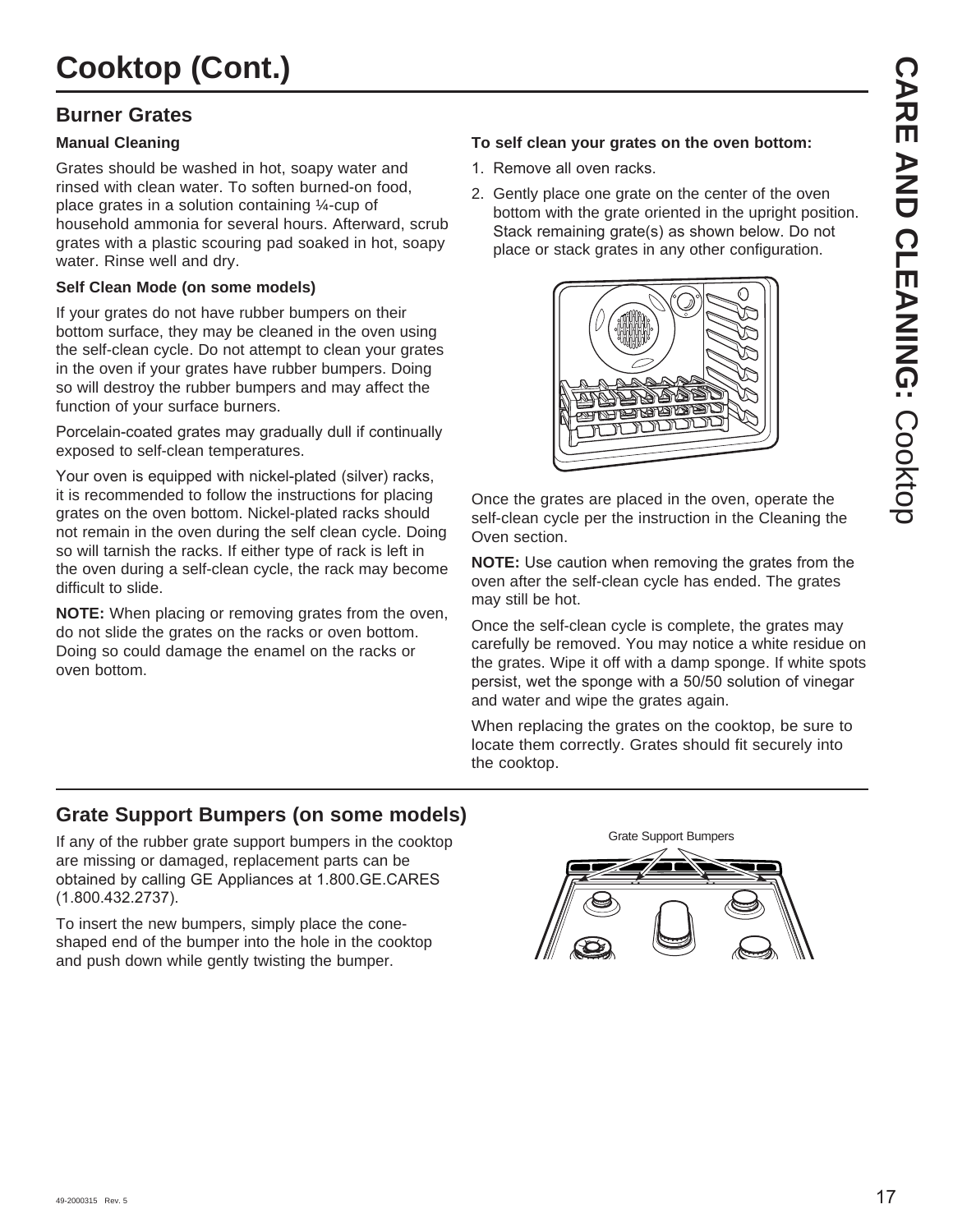# **Door and Drawer**

# **Cleaning the Oven Door**

#### **Cleaning the Door Interior**

Do not allow excess water to run into any holes or slots in the door.

Wipe dish soap over any baked-on spatters on the glass. Use a single sided safety razor blade to clean it off. Then wipe over the glass with a soapy cloth to remove any residue and dry off.

The area outside the gasket can be cleaned with a soapfilled plastic scouring pad. Do not rub or clean the door gasket - it has an extremely low resistance to abrasion.

If you notice the gasket becoming worn, frayed or damaged in any way or if it has become displaced on the door, you should have it replaced.

#### **Cleaning the Door Exterior**

If a stain on the door vent trim is persistent, use a mild abrasive cleaner and a sponge-scrubber for best results. Do not use this method on any other surface.

#### **Stainless Steel Surfaces (on some models)**

Do not use a steel wool pad; it will scratch the surface.

To clean the stainless steel surface, use warm sudsy water or a stainless steel cleaner or polish. Always wipe the surface in the direction of the grain. Follow the cleaner instructions for cleaning the stainless steel surface.

To inquire about purchasing cleaning products including stainless steel appliance cleaner or polish, see the Accessories and Consumer Support sections at the end of this manual.

# **Removable Storage Drawer (on some models)**

The storage drawer is a good place to store cookware and bakeware. Do not store plastics or flammable material in the drawer.

The storage drawer may be removed for cleaning under the range. Clean the storage drawer with a damp cloth or sponge. Never use harsh abrasives or scouring pads.

#### **Removing the Storage Drawer:**

- 1. Pull drawer straight out until it stops.
- 2. Tilt the front of the drawer upward and pull the drawer free of the range.

#### **Replacing the Storage Drawer:**

- 1. Rest the drawer slides on the range stops.
- 2. Push directly backward until the drawer drops into place.
- 3. Slide the drawer all the way into the oven.



The storage drawer may be removed for cleaning under the range.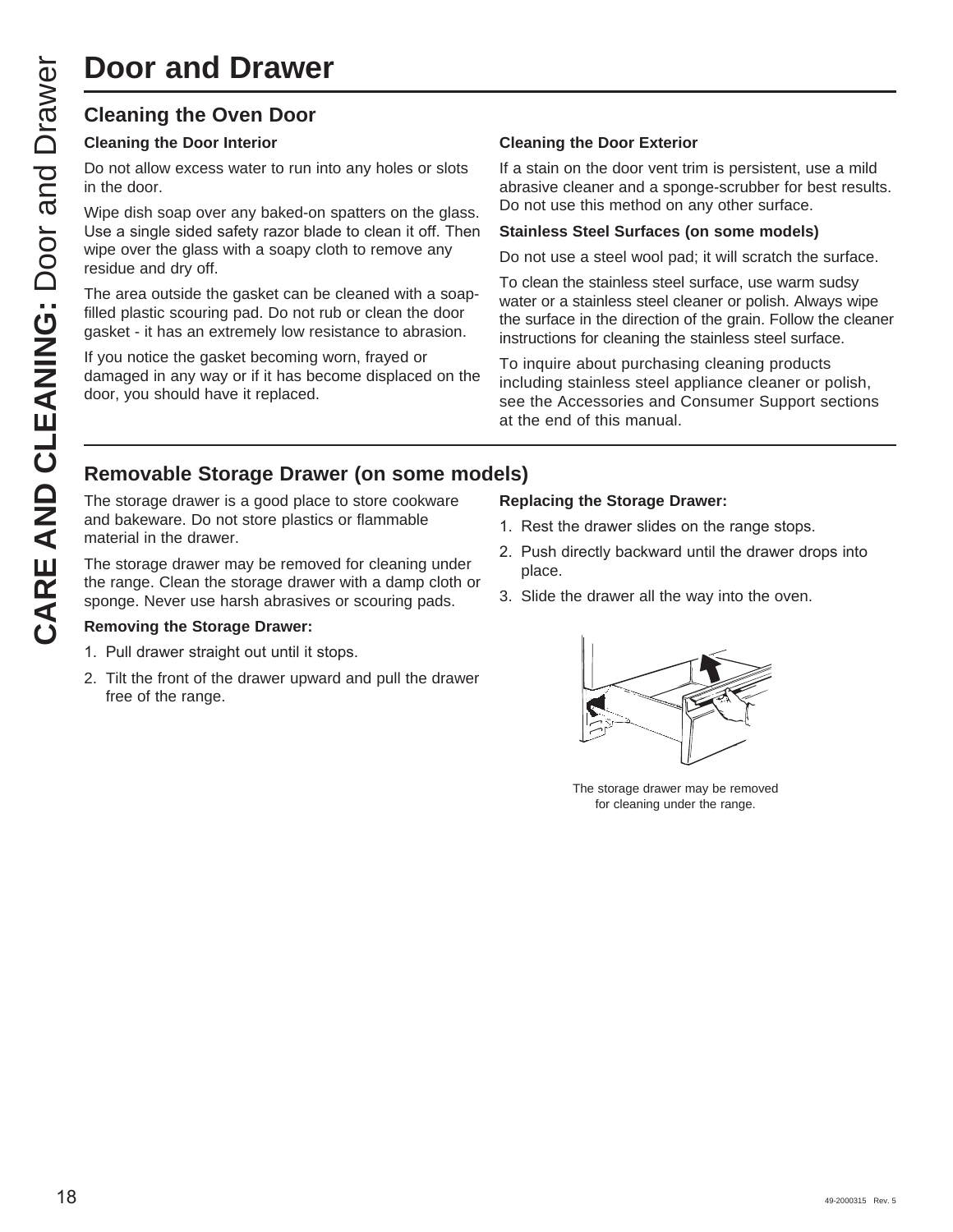# **CARE AND CLEANING: CARE AND CLEANING: Oven Light / Oven Door** Oven Light / Oven Door

# **Oven Light**

**AWARNING** SHOCK OR BURN HAZARD: Before replacing oven light bulb, disconnect the electrical power to the range at the main fuse or circuit breaker panel. Failure to do so may result in electric shock or burn.

**CAUTION** BURN HAZARD: The glass cover and bulb should be removed when cool. Touching hot glass with bare hands or a damp cloth can cause burns.

#### **ACAUTION** Before replacing your oven light bulb, disconnect the electrical power to the range at the main fuse or circuit breaker panel. Be sure to let the light cover and bulb cool completely.

 The oven light bulb is covered with a removable glass cover that is held in place with a bail-shaped wire. Remove the oven door, if desired, to reach the cover easily. See the Lift-Off Oven Door section for detailed oven door removal instructions.

#### **Replacing the Light Bulb (glass cover on self clean models only):**

- 1. Disconnect electrical power to the range.
- 2. Hold the glass cover stable, so it doesn't fall when released.
- 3. Slide near the indent of the cover holder until the cover is released. **Do not remove any screws to release the glass cover.**
- 4. Replace bulb with a 40-watt household appliance bulb. **Do not touch hot bulb with hand or wet cloth. Only remove bulb when it is cool.**
- 5. Hold glass cover stable over new bulb.
- 6. Pull the wire cover holder near the indent until the indent in the wire cover holder is located in the indent of the glass cover.
- 7. Connect electrical power to range.



# **Oven Door**

The door is very heavy. Be careful when removing and lifting the door. Do not lift door by the handle.

## **Removing the Door:**

- 1. Fully open the oven door.
- 2. On each hinge, slide the hinge lock up, making sure it snaps into its fully raised position.
- 3. Firmly grasp both sides of the door near the handle.
- 4. Close the door until the top of the door is approximately 3" from the range frame.
- 5. Lift door up and away from the range until both hinge arms are clear of the slots in the range frame.

## **Replacing the Door:**

- 1. Firmly grasp both sides of the door near the handle.
- 2. With the door at the same angle as the removal position, rest the notch in the bottom of the left hinge arm on the bottom edge of the left hinge slot. The notch in the hinge arm must be fully seated onto the bottom of the slot. Repeat for the right side.
- 3. Fully open the door. If the door will not fully open, the hinge arms are not seated correctly. Lift the door off the range and repeat Step 2.
- 4. Push the hinge locks down to the locked position.
- 5. Close the oven door.



Pull hinge locks up to unlock





Removal position



Push hinge locks down to lock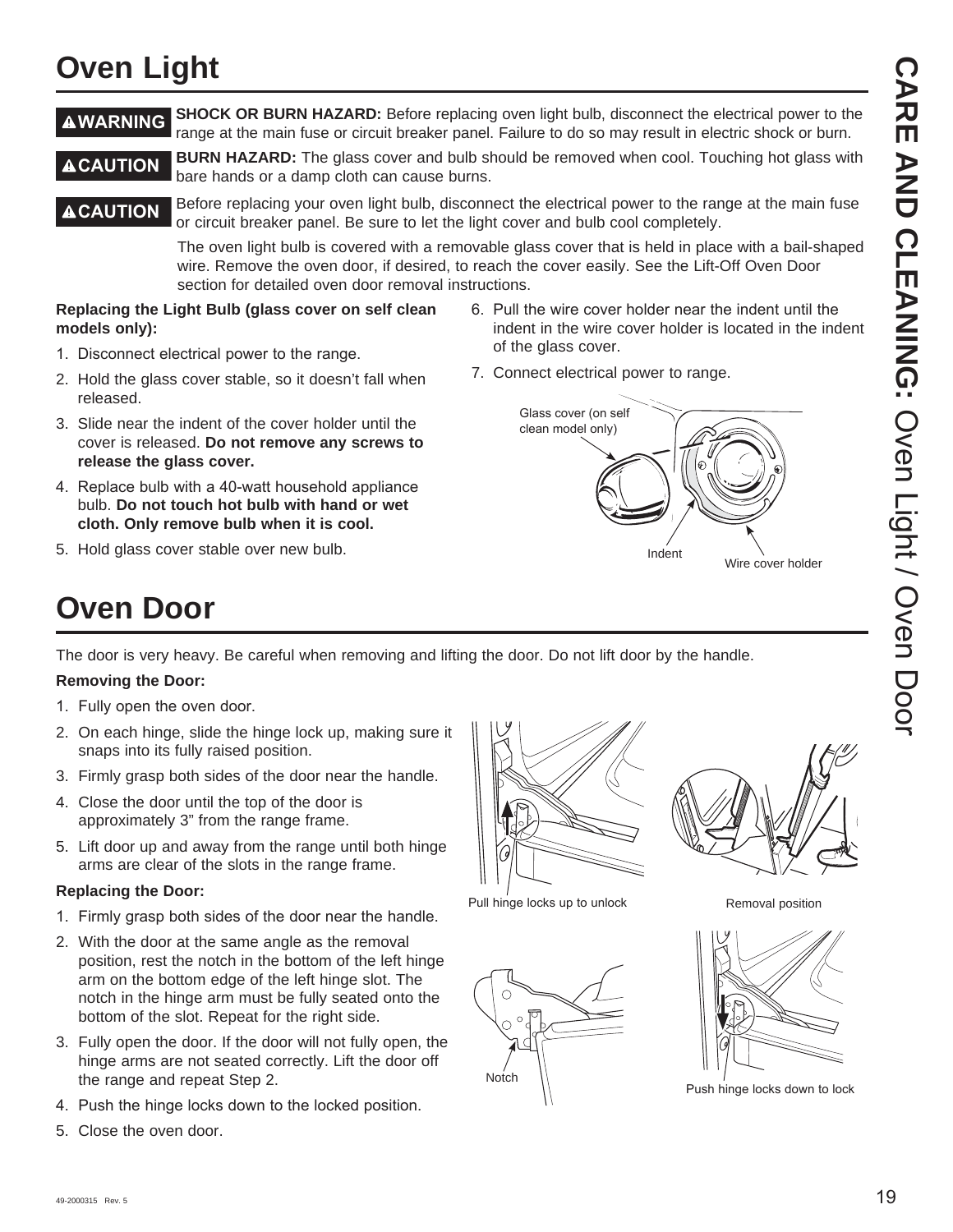# **Troubleshooting Tips ...** Before you call for service

Save time and money! Review the charts on the following pages first and you may not need to call for service.

| <b>Problem</b>                                                                                          | <b>Possible Cause</b>                                                                                                                                                                                                                                                              | <b>What To Do</b>                                                                                                                                                                                                                                                                                                             |
|---------------------------------------------------------------------------------------------------------|------------------------------------------------------------------------------------------------------------------------------------------------------------------------------------------------------------------------------------------------------------------------------------|-------------------------------------------------------------------------------------------------------------------------------------------------------------------------------------------------------------------------------------------------------------------------------------------------------------------------------|
| My new oven doesn't<br>cook like my old one.<br>Is something wrong<br>with the temperature<br>settings? | Your new oven has a different cooking<br>system from your old oven and therefore may<br>cook differently than your old oven.                                                                                                                                                       | For the first few uses, follow your recipe times<br>and temperatures carefully and use rack positions<br>recommended in the Cooking Guide. If you still<br>think your new oven is too hot or too cold, you can<br>adjust the temperature yourself to meet your specific<br>cooking preference. See the Oven Controls section. |
| Food does not bake                                                                                      | Oven controls improperly set.                                                                                                                                                                                                                                                      | See the Cooking Modes section.                                                                                                                                                                                                                                                                                                |
| properly                                                                                                | Rack position is incorrect or rack is not level.                                                                                                                                                                                                                                   | See the Cooking Modes section and Cooking Guide.                                                                                                                                                                                                                                                                              |
|                                                                                                         | Incorrect cookware or cookware of improper<br>size being used.                                                                                                                                                                                                                     | See the Cookware section.                                                                                                                                                                                                                                                                                                     |
|                                                                                                         | Oven temperature needs adjustment.                                                                                                                                                                                                                                                 | See the Oven Controls section.                                                                                                                                                                                                                                                                                                |
| <b>Food does not broil</b>                                                                              | Oven controls improperly set.                                                                                                                                                                                                                                                      | Make sure you select the appropriate broil mode.                                                                                                                                                                                                                                                                              |
| properly                                                                                                | Improper rack position being used.                                                                                                                                                                                                                                                 | See Cooking Guide for rack location suggestions.                                                                                                                                                                                                                                                                              |
|                                                                                                         | Cookware not suited for broiling.                                                                                                                                                                                                                                                  | Use a pan specifically designed for broiling.                                                                                                                                                                                                                                                                                 |
|                                                                                                         | Aluminum foil on the broil pan has not been<br>fitted properly or slit to drain grease.                                                                                                                                                                                            | If using aluminum foil on broil pan, wrap tightly and<br>add slits conforming to those in the pan to allow<br>grease to drain.                                                                                                                                                                                                |
| Oven temperature too<br>hot or too cold                                                                 | Oven temperature needs adjustment.                                                                                                                                                                                                                                                 | See the Oven Controls section.                                                                                                                                                                                                                                                                                                |
| Oven appears not to<br>work                                                                             | A fuse in your home may be blown or the<br>circuit breaker tripped.                                                                                                                                                                                                                | Replace the fuse or reset the circuit breaker.                                                                                                                                                                                                                                                                                |
|                                                                                                         | Oven controls improperly set.                                                                                                                                                                                                                                                      | See the Using the Oven section.                                                                                                                                                                                                                                                                                               |
| "Crackling" or<br>"popping" sound                                                                       | This is the sound of the metal heating and<br>cooling during both the cooking and cleaning<br>functions.                                                                                                                                                                           | This is normal.                                                                                                                                                                                                                                                                                                               |
| Why is my range<br>making a "clicking"<br>noise when using my<br>oven?                                  | Your range has been designed to maintain a<br>tighter control over your oven's temperature.<br>You may hear your oven's heating elements<br>"click" on and off more frequently than in<br>older ovens to achieve better results during<br>baking, broiling, and self-clean cycles. | This is normal.                                                                                                                                                                                                                                                                                                               |
| <b>Clock and timer do not</b><br>work                                                                   | A fuse in your home may be blown or the<br>circuit breaker tripped.                                                                                                                                                                                                                | Replace the fuse or reset the circuit breaker.                                                                                                                                                                                                                                                                                |
| Sometimes the oven<br>takes longer to preheat<br>to the same temperature                                | Cookware, food, and/or number of racks in<br>oven.                                                                                                                                                                                                                                 | Cookware, food, and racks in the oven will cause<br>differences in preheat times. Remove excess items<br>to reduce preheat time.                                                                                                                                                                                              |
| Oven light does not<br>work                                                                             | Light bulb is loose or defective.                                                                                                                                                                                                                                                  | Tighten or replace bulb. See the Maintenance section<br>for instructions on how to replace the bulb.                                                                                                                                                                                                                          |
| Oven will not self-clean                                                                                | The temperature is too high to set a self-<br>clean operation.                                                                                                                                                                                                                     | Allow the oven to cool and reset the controls.                                                                                                                                                                                                                                                                                |
|                                                                                                         | Oven controls improperly set.                                                                                                                                                                                                                                                      | See the Care and Cleaning section.                                                                                                                                                                                                                                                                                            |
| <b>Excessive smoking</b><br>during clean cycle                                                          | Excessive soil or grease.                                                                                                                                                                                                                                                          | Turn the Oven Temperature Knob to OFF. Wait until<br>the Oven cools below the unlocking temperature.<br>Open the windows to rid the room of smoke. Wipe up<br>the excess soil and reset the clean cycle.                                                                                                                      |
| Oven appears not to<br>work                                                                             | Oven is in Sabbath Mode.                                                                                                                                                                                                                                                           | Verify, that the oven is not in Sabbath Mode. See the<br>Sabbath Mode section.                                                                                                                                                                                                                                                |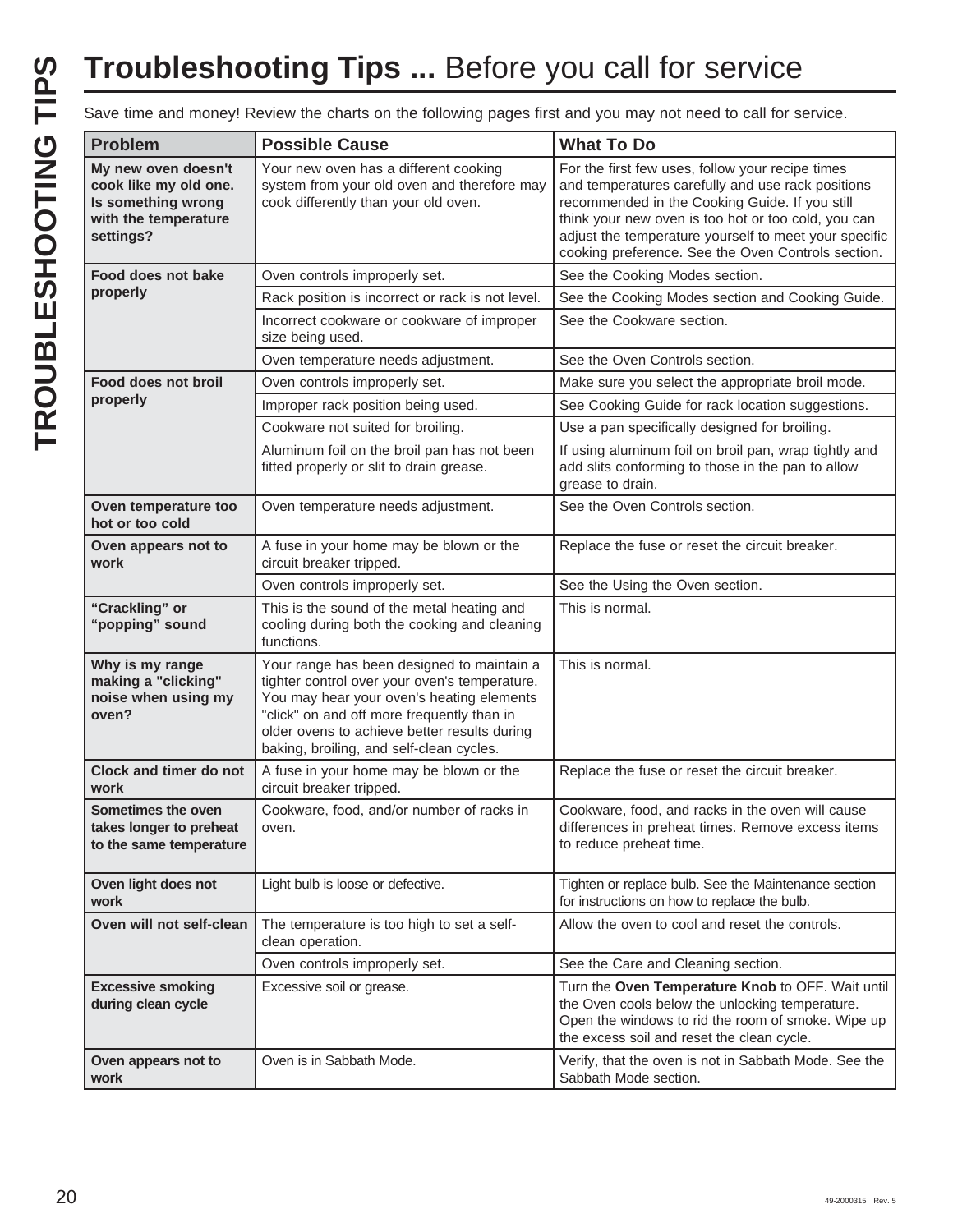# **Troubleshooting Tips ...** Before you call for service

| <b>Problem</b>                                                                | <b>Possible Cause</b>                                                                                                                                              | <b>What To Do</b>                                                                                                                               |  |
|-------------------------------------------------------------------------------|--------------------------------------------------------------------------------------------------------------------------------------------------------------------|-------------------------------------------------------------------------------------------------------------------------------------------------|--|
| Oven not clean after a                                                        | Oven controls improperly set.                                                                                                                                      | See the Care and Cleaning section.                                                                                                              |  |
| clean cycle                                                                   | Oven was heavily soiled.                                                                                                                                           | Clean up heavy spillovers before starting the clean cycle.<br>Heavily soiled ovens may need to self-clean again.                                |  |
| Strong "burning" or<br>"oily" odor emitting<br>from the vent                  | This is normal in a new oven and will<br>disappear in time.                                                                                                        | To speed the process, set a self-clean cycle. See the<br>Care and Cleaning section. This is temporary.                                          |  |
| <b>Excessive smoking</b><br>during broiling                                   | Food too close to burner element.                                                                                                                                  | Lower the rack position of the food.                                                                                                            |  |
| Oven door will not open<br>when you want to cook.                             | The oven door is locked because the<br>temperature inside the oven has not<br>dropped below the locking temperature.                                               | Allow the oven to cool below the locking temperature.                                                                                           |  |
| <b>Burners do not light</b>                                                   | Battery is weak/dead (cordless range).                                                                                                                             | Replace battery (see Replacing the 9V Battery).                                                                                                 |  |
|                                                                               | Plug on range is not completely inserted<br>in the electrical outlet.                                                                                              | Make sure electrical plug is plugged into a live, properly<br>grounded outlet.                                                                  |  |
|                                                                               | Gas supply not connected or turned on.                                                                                                                             | See the Installation Instructions that came with your range.                                                                                    |  |
|                                                                               | A fuse in your home may be blown or<br>the circuit breaker tripped.                                                                                                | Replace the fuse or reset the circuit breaker.                                                                                                  |  |
|                                                                               | Burner parts not replaced correctly.                                                                                                                               | See the Care and Cleaning of the range section.                                                                                                 |  |
|                                                                               | Burner slots near the electrode, or the<br>round lighter port on the oval burner,<br>may be clogged.                                                               | Remove the burners and clean them. Check the electrode<br>area for burned-on food or grease. See the Care and<br>Cleaning of the range section. |  |
|                                                                               | Food residue on electrode                                                                                                                                          | Lightly polish flat tip of electrode with nail file or<br>sandpaper until shiny.                                                                |  |
| Top burners do not<br>burn evenly                                             | Improper burner assembly.                                                                                                                                          | Make sure the burner caps are seated correctly. See the<br>Care and Cleaning of the range section.                                              |  |
|                                                                               | Burner slots on the side of the burner may<br>be clogged.                                                                                                          | Remove the burners for cleaning. See the Care and Cleaning<br>of the range section.                                                             |  |
| <b>Burner flames are very</b><br>large or yellow                              | Improper air to gas ratio.                                                                                                                                         | If range is connected to Propane gas, contact the<br>technician who installed your range or made the<br>conversion.                             |  |
| <b>Surface burners light</b><br>but bake and broil<br>burners do not.         | Gas to the oven burners may have been<br>shut off.                                                                                                                 | The oven gas shut-off is located on the gas regulator near<br>the gas line attachment to your range. Locate it and flip<br>the lever.           |  |
|                                                                               |                                                                                                                                                                    | 00a<br>Lever is<br>shown closed.<br>PULL TO OPEN.<br>Sealed burner models                                                                       |  |
| My oven door glass<br>appears to be "tinted"<br>or have a "rainbow"<br>color. | The inner oven glass is coated with a<br>heat barrier to reflect the heat back into<br>the oven to prevent heat loss and keep<br>the outer door cool while baking. | This is normal. Under certain light or angles, you may see<br>this tint or rainbow color.                                                       |  |
| Drawer does not slide<br>smoothly or drags                                    | The drawer is out of alignment.                                                                                                                                    | Fully extend the drawer and push it all the way in. See the<br>Care and Cleaning of the range section.                                          |  |
|                                                                               | Drawer is over-loaded or load is<br>unbalanced.                                                                                                                    | Reduce weight or redistribute drawer contents.                                                                                                  |  |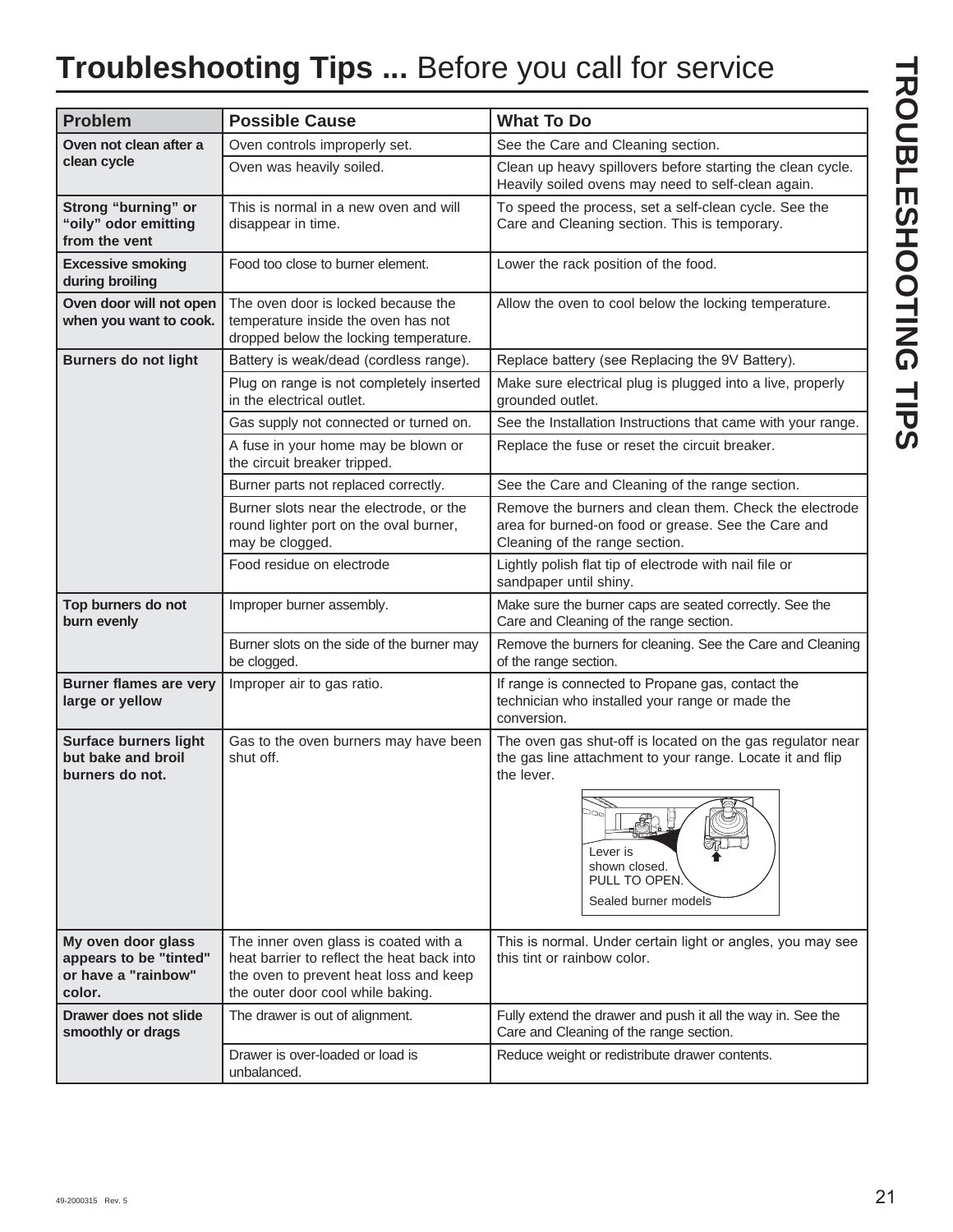# **GEAppliances.com**

|                                                                               |                                                                                                              | <b>GE Appliances Gas Range Limited Warranty</b>                                                                                                                                                                                                                                                                                                                           |                                                                                                                                                                                                                                                                                                                                                                                                                                                                                                                                                                                                                                                                                                                                                                                                                                                    |  |
|-------------------------------------------------------------------------------|--------------------------------------------------------------------------------------------------------------|---------------------------------------------------------------------------------------------------------------------------------------------------------------------------------------------------------------------------------------------------------------------------------------------------------------------------------------------------------------------------|----------------------------------------------------------------------------------------------------------------------------------------------------------------------------------------------------------------------------------------------------------------------------------------------------------------------------------------------------------------------------------------------------------------------------------------------------------------------------------------------------------------------------------------------------------------------------------------------------------------------------------------------------------------------------------------------------------------------------------------------------------------------------------------------------------------------------------------------------|--|
| LIMITED WARRANTY                                                              | <b>GEAppliances.com</b>                                                                                      | have your serial number and your model number available when calling for service.                                                                                                                                                                                                                                                                                         | All warranty service is provided by our Factory Service Centers, or an authorized Customer Care® technician. To schedule<br>service online, visit us at GEAppliances.com/service, or call GE Appliances at 800.GE.CARES (800.432.2737). Please<br>Servicing your appliance may require the use of the onboard data port for diagnostics. This gives a GE Appliances factory<br>service technician the ability to quickly diagnose any issues with your appliance and helps GE Appliances improve its<br>products by providing GE Appliances with information on your appliance. If you do not want your appliance data to be<br>sent to GE Appliances, please advise your technician not to submit the data to GE Appliances at the time of service.                                                                                               |  |
|                                                                               | For the period of                                                                                            | <b>GE Appliances will replace</b>                                                                                                                                                                                                                                                                                                                                         |                                                                                                                                                                                                                                                                                                                                                                                                                                                                                                                                                                                                                                                                                                                                                                                                                                                    |  |
|                                                                               | One year<br>From the date<br>of the original<br>purchase                                                     | service to replace the defective part.                                                                                                                                                                                                                                                                                                                                    | Any part of the range which fails due to a defect in materials or workmanship. During this<br>limited one-year warranty, GE Appliances will provide, free of charge, all labor and in-home                                                                                                                                                                                                                                                                                                                                                                                                                                                                                                                                                                                                                                                         |  |
|                                                                               | the product.<br>$\mathcal{L}_{\mathcal{A}}$<br>or used commercially.<br>breakers.<br>floods, or acts of God. | <b>What GE Appliances will not cover:</b><br>Service trips to your home to teach you how to use<br>Improper installation, delivery, or maintenance.<br>Failure of the product if it is abused, misused,<br>modified, or used for other than the intended purpose<br>Replacement of house fuses or resetting of circuit<br>Damage to the product caused by accident, fire, | Damage to finish, such as surface rust, tarnish, or<br>small blemishes not reported within 48 hours of<br>delivery.<br>Incidental or consequential damage caused by<br>possible defects with this appliance.<br>Damage caused after delivery.<br>Product not accessible to provide required service.<br>Service to repair or replace light bulbs, except for LED<br>lamps.                                                                                                                                                                                                                                                                                                                                                                                                                                                                         |  |
| the original purchase<br>nder the warranty.                                   | the shortest period allowed by law.                                                                          | <b>EXCLUSION OF IMPLIED WARRANTIES</b>                                                                                                                                                                                                                                                                                                                                    | Your sole and exclusive remedy is product repair as provided in this Limited Warranty. Any implied warranties,<br>including the implied warranties of merchantability or fitness for a particular purpose, are limited to one year or                                                                                                                                                                                                                                                                                                                                                                                                                                                                                                                                                                                                              |  |
| Ξ<br>Staple your receipt here. Proof of<br>date is needed to obtain service u | calls to your home.                                                                                          |                                                                                                                                                                                                                                                                                                                                                                           | This limited warranty is extended to the original purchaser and any succeeding owner for products purchased for<br>home use within the USA. If the product is located in an area where service by a GE Appliances Authorized Servicer<br>is not available, you may be responsible for a trip charge or you may be required to bring the product to an Authorized<br>GE Appliances Service location for service. In Alaska, the limited warranty excludes the cost of shipping or service<br>Some states do not allow the exclusion or limitation of incidental or consequential damages. This limited warranty<br>gives you specific legal rights, and you may also have other rights which vary from state to state. To know what your<br>legal rights are, consult your local or state consumer affairs office or your state's Attorney General. |  |
|                                                                               | Warrantor: GE Appliances, a Haier company<br>Louisville, KY 40225                                            |                                                                                                                                                                                                                                                                                                                                                                           |                                                                                                                                                                                                                                                                                                                                                                                                                                                                                                                                                                                                                                                                                                                                                                                                                                                    |  |
|                                                                               |                                                                                                              |                                                                                                                                                                                                                                                                                                                                                                           |                                                                                                                                                                                                                                                                                                                                                                                                                                                                                                                                                                                                                                                                                                                                                                                                                                                    |  |
|                                                                               |                                                                                                              |                                                                                                                                                                                                                                                                                                                                                                           | Extended Warranties: Purchase a CE Appliances extended warranty and learn about special discounts that are                                                                                                                                                                                                                                                                                                                                                                                                                                                                                                                                                                                                                                                                                                                                         |  |

## **What GE Appliances will not cover:**

- $\blacksquare$  Service trips to your home to teach you how to use the product.
- $\blacksquare$  Improper installation, delivery, or maintenance.
- Failure of the product if it is abused, misused, modified, or used for other than the intended purpose or used commercially.
- Replacement of house fuses or resetting of circuit breakers.
- $\blacksquare$  Damage to the product caused by accident, fire, floods, or acts of God.
- Damage to finish, such as surface rust, tarnish, or small blemishes not reported within 48 hours of delivery.
- **Incidental or consequential damage caused by** possible defects with this appliance.
- Damage caused after delivery.
- **Product not accessible to provide required service.**
- Service to repair or replace light bulbs, except for LED lamps.

# **EXCLUSION OF IMPLIED WARRANTIES**

# **Warrantor: GE Appliances,** *a* **Haier** *company*

**Extended Warranties:** Purchase a GE Appliances extended warranty and learn about special discounts that are available while your warranty is still in effect. You can purchase it online anytime at

#### **GEAppliances.com/extended-warranty**

or call 800.626.2224 during normal business hours. GE Appliances Service will still be there after your warranty expires.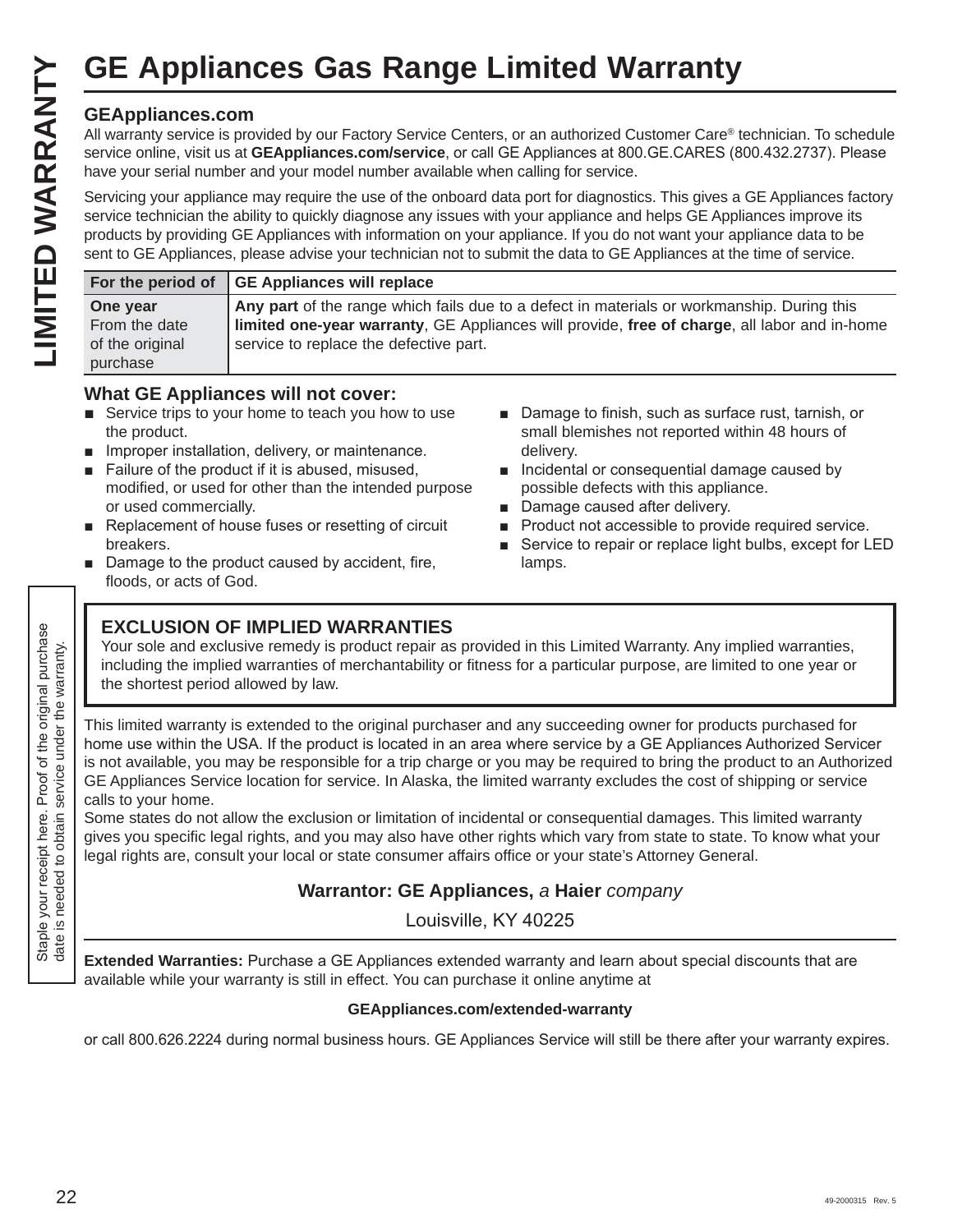# **Accessories**

# **Looking For Something More?**

#### **GE Appliances offers a variety of accessories to improve your cooking and maintenance experiences!**

Refer to the Consumer Support page for phone numbers and website information.

The following products and more are available:

# **Accessories**

| Nickel Flat Rack                                                          |
|---------------------------------------------------------------------------|
| Reinforced Nickel Flat Rack                                               |
| Self Clean Flat Rack                                                      |
| Nickel Extension Rack                                                     |
| Self Clean Extension Rack                                                 |
| Broiler Pan (12 $\frac{3}{4}$ " x 1 $\frac{1}{4}$ " x 16 $\frac{1}{2}$ ") |
| Roasting Rack Accessory                                                   |
| <b>Cooktop Center Grate</b>                                               |
| Nonstick Aluminum Griddle                                                 |
| Reversible Cast-Iron Griddle                                              |
| <b>Cleaning Supplies</b>                                                  |
| CitruShine™ Stainless Steel Wipes                                         |
| <b>Stainless Steel Polishing Cloth</b>                                    |
|                                                                           |

Burnt-On Grease Remover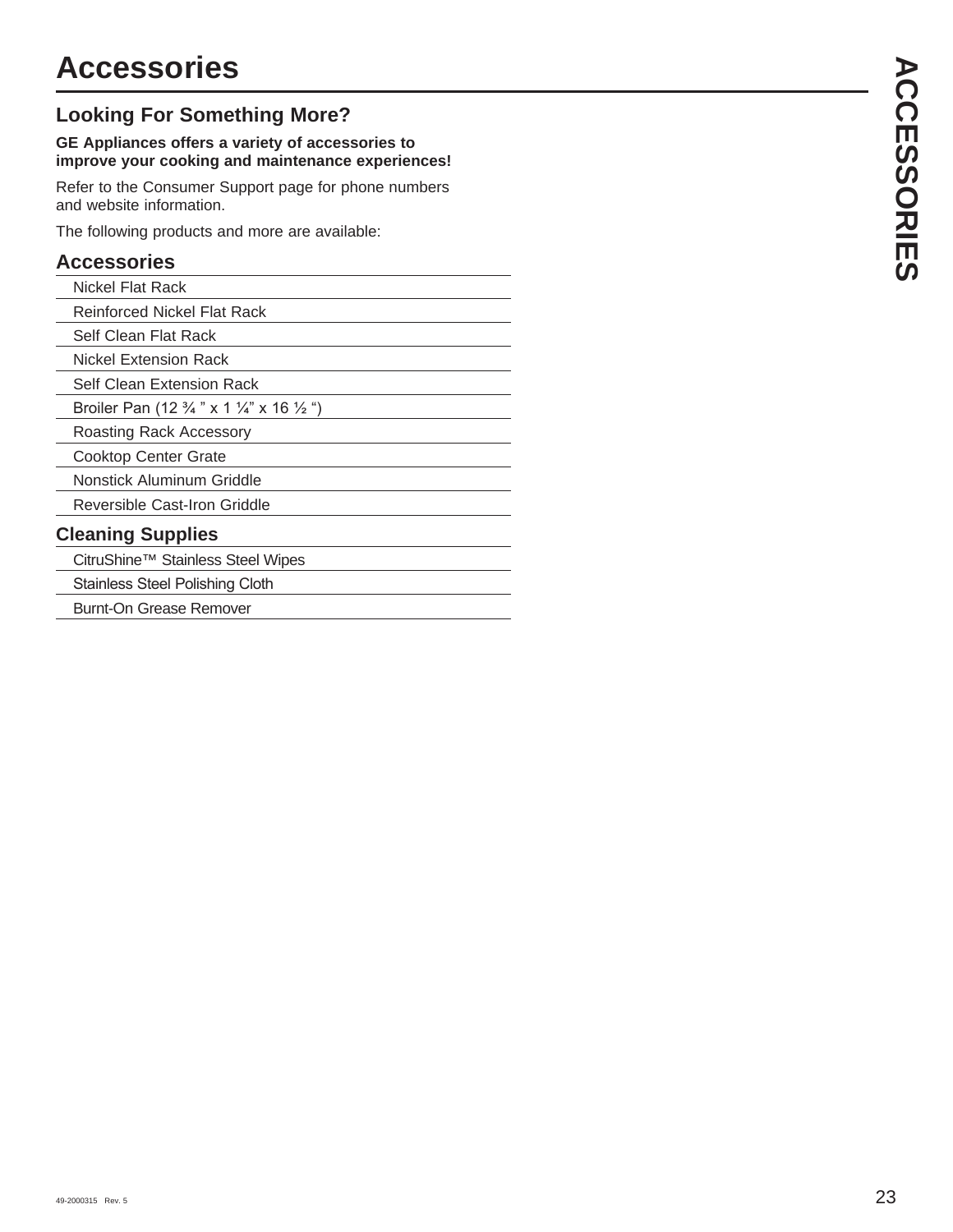# **Consumer Support**

**CONSUMER SUP**<br> **GE Appliances Website**<br>
Have a question or need assistar<br>
of the year! You can also shop for<br>
services designed for your conver<br> **CONSUMER Appliance OF APPLIANCE Register your new appliance on-1**<br> **CONSUME** Have a question or need assistance with your appliance? Try the GE Appliances Website 24 hours a day, any day of the year! You can also shop for more great GE Appliances products and take advantage of all our on-line support services designed for your convenience. In the US: GEAppliances.com

# **Register Your Appliance**

Register your new appliance on-line at your convenience! Timely product registration will allow for enhanced communication and prompt service under the terms of your warranty, should the need arise. You may also mail in the pre-printed registration card included in the packing material. In the US: **GEAppliances.com/register** 

# **Schedule Service**

Expert GE Appliances repair service is only one step away from your door. Get on-line and schedule your service at your convenience any day of the year. In the US: **GEAppliances.com/service** or call 800.432.2737 during normal business hours.

# **Extended Warranties**

Purchase a GE Appliances extended warranty and learn about special discounts that are available while your warranty is still in effect. You can purchase it on-line anytime. GE Appliances Services will still be there after your warranty expires. In the US: GEAppliances.com/extended-warranty or call 800.626.2224 during normal business hours.

# **Remote Connectivity**

For assistance with wireless network connectivity (for models with remote enable), visit our website at GEAppliances.com/connect or call 800.220.6899 in the US.

# **Parts and Accessories**

Individuals qualified to service their own appliances can have parts or accessories sent directly to their homes (VISA, MasterCard and Discover cards are accepted). Order on-line today 24 hours every day. In the US: **GEApplianceparts.com** or by phone at 877.959.8688 during normal business hours.

**Instructions contained in this manual cover procedures to be performed by any user. Other servicing generally should be referred to qualified service personnel. Caution must be exercised, since improper servicing may cause unsafe operation.**

# **Contact Us**

If you are not satisfied with the service you receive from GE Appliances, contact us on our Website with all the details including your phone number, or write to:

In the US: General Manager, Customer Relations | GE Appliances, Appliance Park | Louisville, KY 40225 **GEAppliances.com/contact**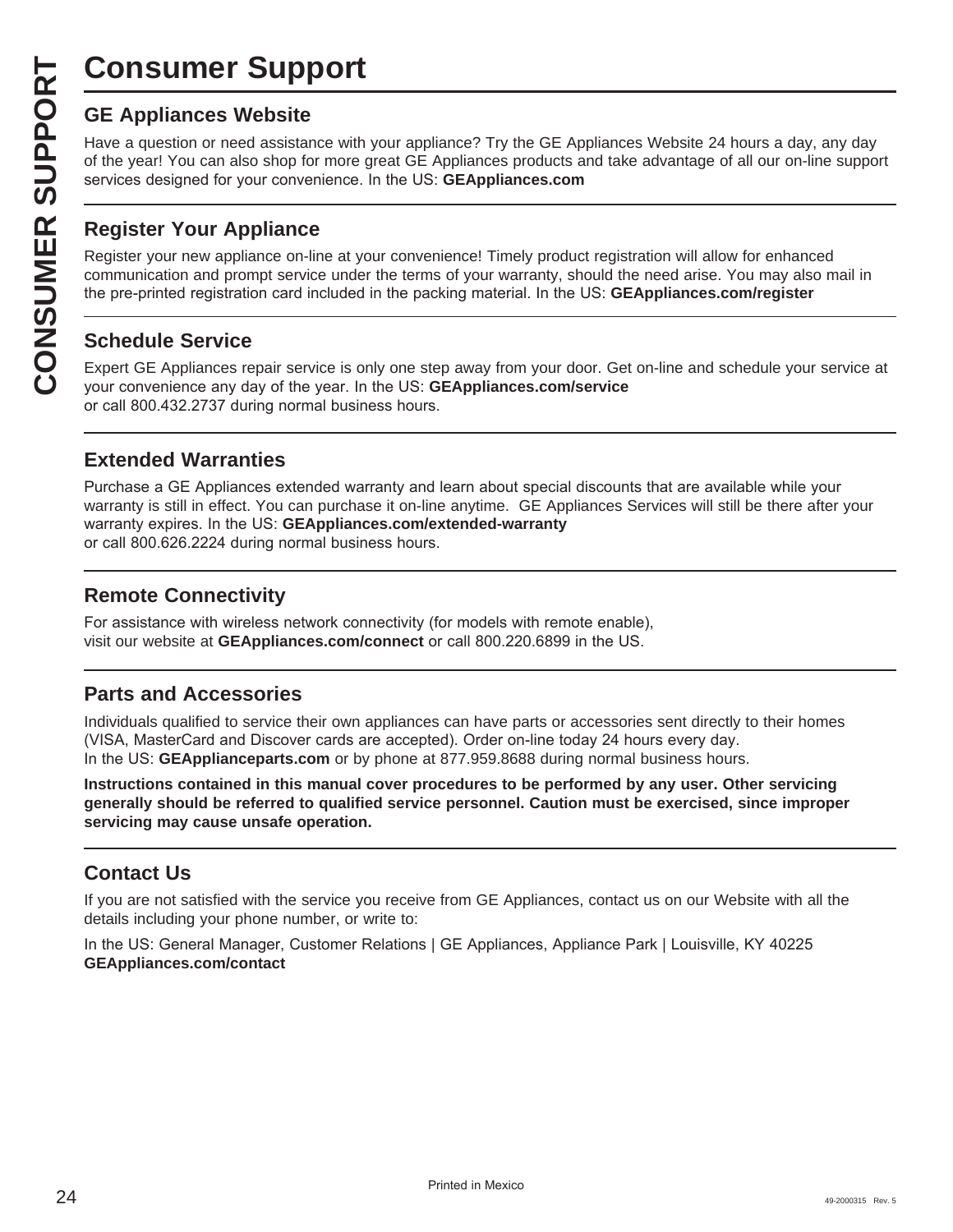





## INFORMACIÓN DE SEGURIDAD . . . . .3

# **USO DE LA ESTUFA**<br>En Caso de Corte de Corrier

| En Caso de Corte de Corriente 7             |
|---------------------------------------------|
|                                             |
| Uso del Reloj y el Temporizador 9           |
|                                             |
| Modo Sabático 10                            |
|                                             |
| Papel de Aluminio y Cobertores del Horno 11 |
|                                             |
| Modos de Cocción  12                        |
| Ventilaciones de Aire del Horno  12         |
|                                             |

#### CUIDADO Y LIMPIEZA

| Placa de Cocción 16 |  |
|---------------------|--|
|                     |  |
|                     |  |
|                     |  |

| <b>CONSEJOS PARA LA</b><br><b>SOLUCIÓN DE PROBLEMAS</b> 20 |  |
|------------------------------------------------------------|--|
| <b>GARANTÍA LIMITADA22</b>                                 |  |
|                                                            |  |
| <b>SOPORTE PARA</b>                                        |  |

# MANUAL DEL PROPIETARIO

JGBS10 JGBS30 RGBS200 RGBS300 RGBS330

Escriba los números de modelo y de serie aquí:

Nº de Modelo \_\_\_\_\_\_\_\_\_\_\_\_

Nº de Serie

Encontrará la etiqueta de calificación en el frente, detrás del cajón de la estufa.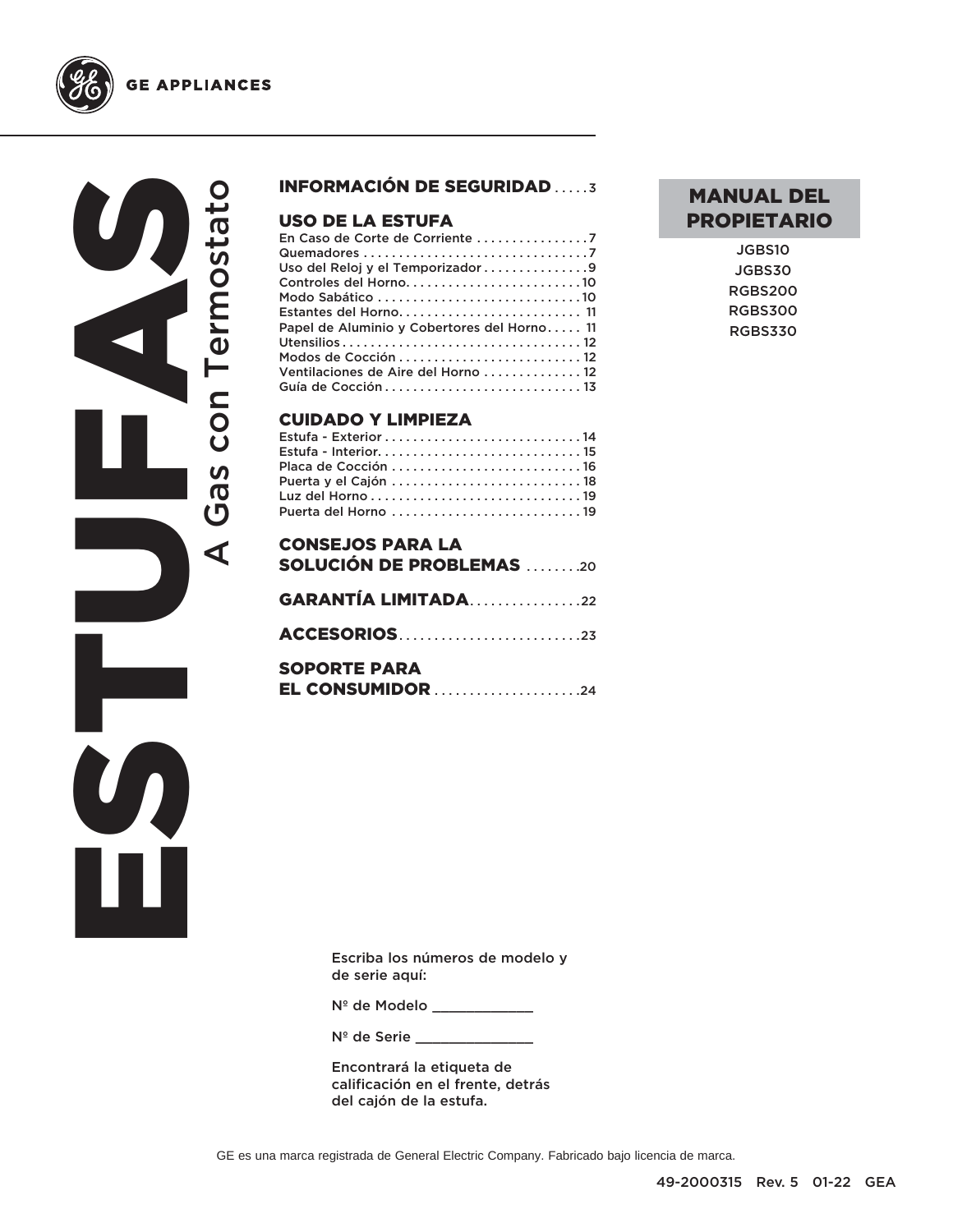# **GRACIAS POR HACER QUE GE APPLIANCES SEA PARTE DE SU HOGAR.**

Ya sea que haya crecido usando GE Appliances, o que ésta es su primera vez, nos complace tenerlo en la familia.

Sentimos orgullo por el nivel de arte, innovación y diseño de cada uno de los electrodomésticos de GE Appliances, y creemos que usted también. Entre otras cosas, el registro de su electrodoméstico asegura que podamos entregarle información importante del producto y detalles de la garantía cuando los necesite.

Registre su electrodoméstico GE ahora a través de Internet. Sitios Web y números telefónicos útiles están disponibles en la sección de Soporte para el Consumidor de este Manual del Propietario. También puede enviar una carta en la tarjeta de inscripción preimpresa que se incluye con el material embalado.

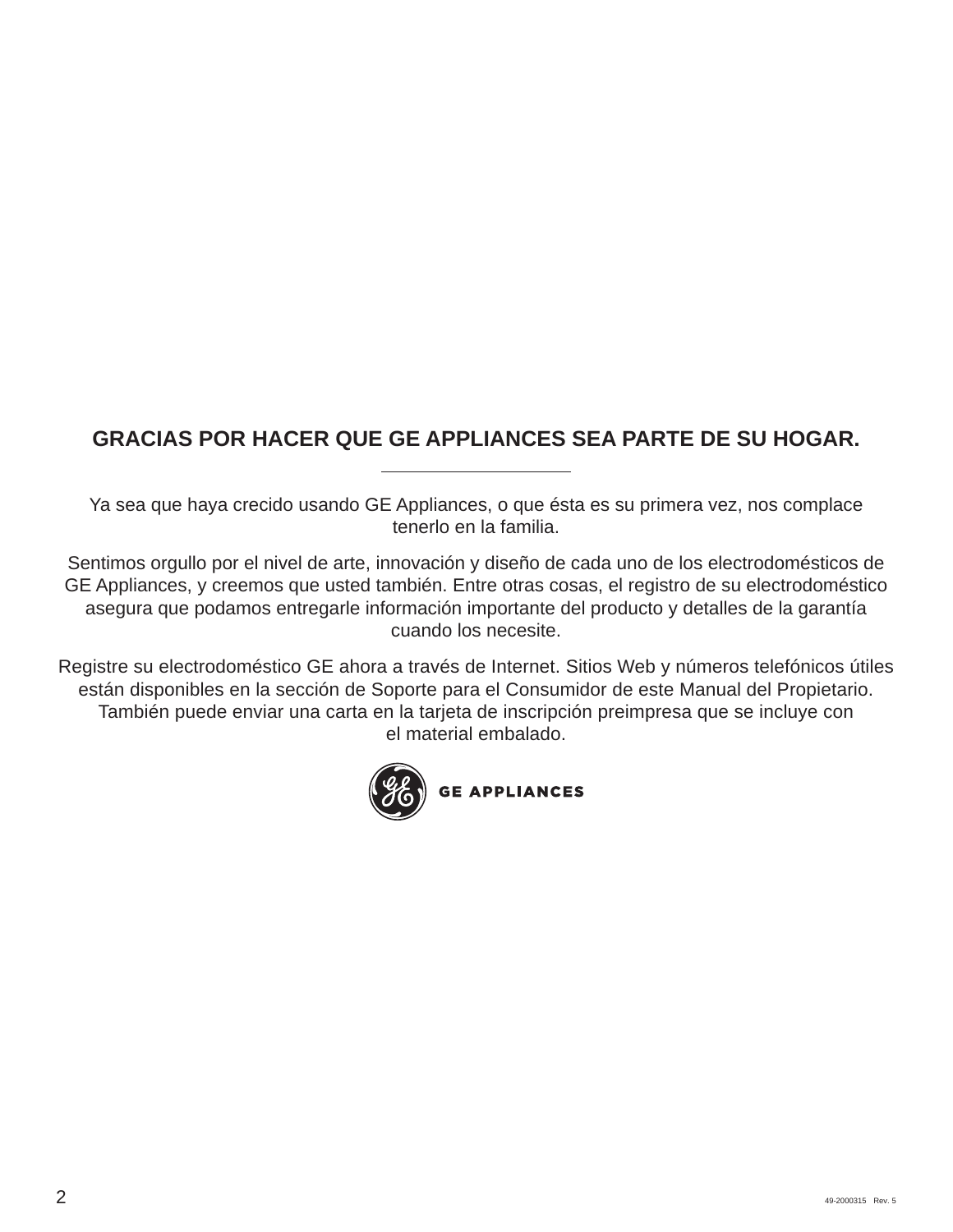# **INFORMACIÓN IMPORTANTE DE SEGURIDAD LEA TODAS LAS INSTRUCCIONES ANTES DE USAR ESTE ELECTRODOMÉSTICO**

**ADVERTENCIA** Lea todas las instrucciones de seguridad antes de utilizar este producto. No seguir estas instrucciones puede generar un incendio, una descarga eléctrica, lesiones corporales o la muerte.

**ADVERTENCIA Si la información de este manual no se sigue exactamente, se podrá producir un incendio o explosión, ocasionando daños sobre la propiedad, lesiones o la muerte.**

- **No guarde ni use gasolina u otros vapores inflamables y líquidos cerca de este ni de otros electrodomésticos.**
- **QUÉ DEBE HACER SI HUELE GAS**
	- No intente iluminar ningún electrodoméstico.
	- **No toque ningún interruptor eléctrico; no use teléfonos en su edificio.**
	- $\blacksquare$  De inmediato llame a su proveedor de gas desde el teléfono de un vecino.
	- **Si no se puede comunicar con su proveedor de gas, llame al departamento de bomberos.**
- **La instalación y las reparaciones deberán ser realizadas por un instalador calificado, agencia de servicios o el proveedor de gas.**

# **DISPOSITIVO ANTI-VOLCADURAS**



**Riesgo de Caída**

- **Un niño o adulto pueden volcar la cocina y morir.**
	- **Instale el soporte anti-volcaduras sobre la pared o el piso. • Asegúrese la estufa al soporte anti-volcaduras deslizando la unidad hacia atras de tal manera que la pata niveladora sea enganchada.**
	- **Vuelva a adherir el soporte anti-volcaduras si la estufa se mueve de lugar. • Si esto no se hace, se podrá producir la muerte o** 
		- **quemaduras graves en niños o adultos.**

Para reducir el riesgo de volcar la estufa, ésta debe sujetarse mediante un soporte antivolcaduras con una adecuada instalación. Ver las instrucciones de instalación enviadas con el soporte para obtener detalles completos antes de iniciar la instalación.

#### **Para Estufas Sin Apoyo y Deslizabless**

Para controlar si el soporte es instalado y ajustado de forma apropiada, mire que debajo de la estufa la pata niveladora trasera esté ajustada al soporte. En algunos modelos, el

cajón de almacenamiento o el panel de protección se pueden retirar para una fácil inspección. Si no es posible realizar una inspección visual, deslice la estufa hacia adelante, confirme que el soporte anti-volcaduras esté ajustado de forma segura al piso o la pared, y deslice la estufa hacia atrás de modo que la pata niveladora trasera se encuentre debajo del soporte anti-volcaduras.

Si la estufa es expulsada de la pared por alguna razón, siempre repita este procedimiento a fin de verificar que esté asegurado de forma correcta con un soporte anti volcaduras.

Nunca quite las patas de nivelación por completo ya que la estufa no quedará bien sujeta al dispositivo anti-volcaduras.



# **LEA Y GUARDE ESTAS INSTRUCCIONES**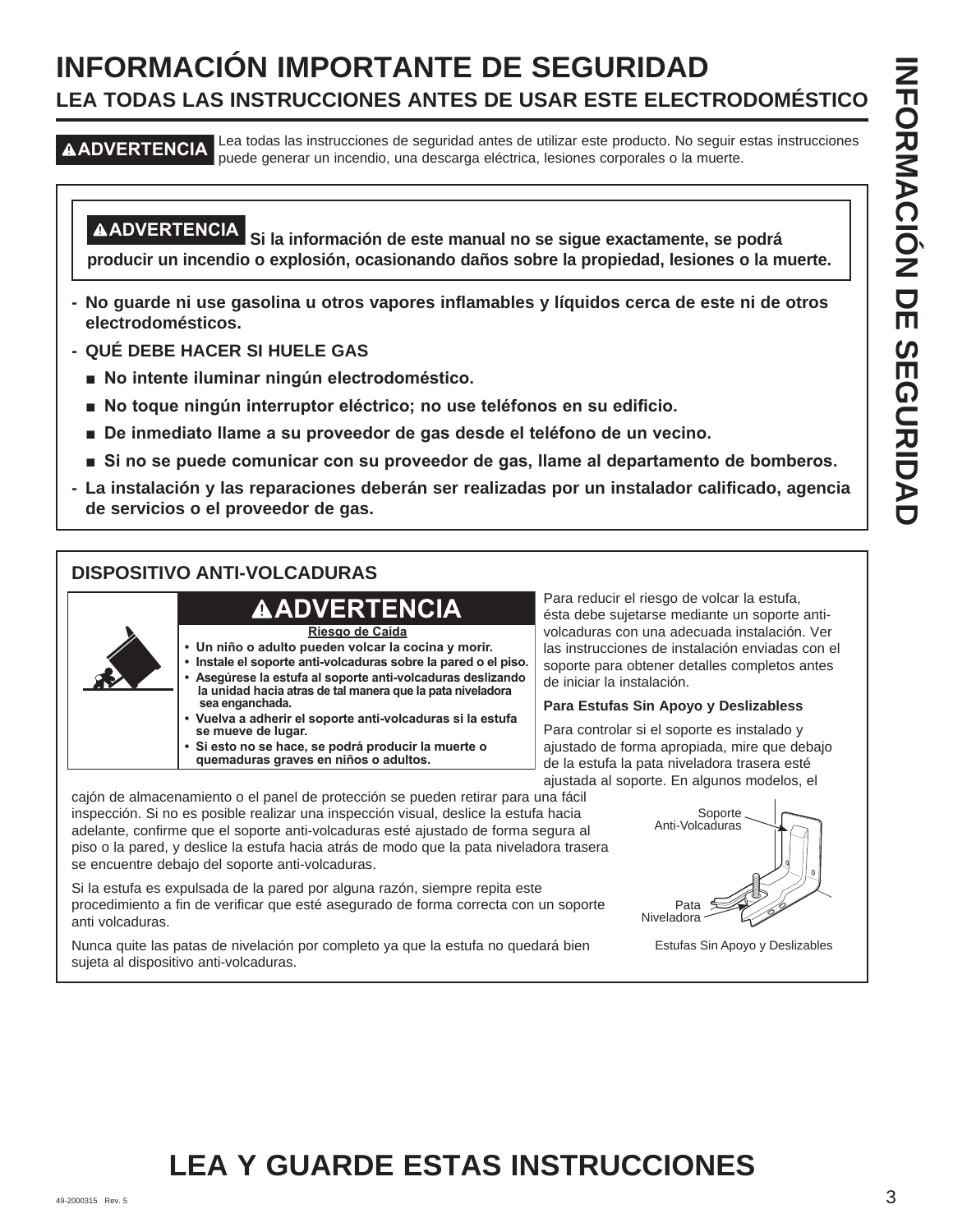# **INFORMACIÓN IMPORTANTE DE SEGURIDAD<br>
ILLEA TODAS LAS INSTRUCCIONES ANTES DE USAR ESTE ELECT<br>
MADVERTENCIA<br>
INSTRUCCIONES GENERALES DE SEGURIDAD<br>
INSTRUCCIONES GENERALES DE SEGURIDAD<br>
ILLEA TODAS LAS INSTRUCCIONES GENERALE LEA TODAS LAS INSTRUCCIONES ANTES DE USAR ESTE ELECTRODOMÉSTICO**

# **ADVERTENCIA INSTRUCCIONES GENERALES DE SEGURIDAD**

# **ADVERTENCIA NUNCA use este**

**electrodoméstico para calentar el ambiente. Como consecuencia de esto, se podrá producir envenenamiento con monóxido de carbono y el sobrecalentamiento del horno.**

- Use este electrodoméstico sólo para su propósito original, como se describe en el manual del propietario.
- Solicite que un instalador calificado instale su estufa y que esté correctamente conectada a tierra, de acuerdo con las instrucciones de instalación provistas.
- Cualquier ajuste y trabajo de servicio técnico deberá ser realizado únicamente por instaladores calificados de estufas a gas o técnicos del servicio. No intente reparar o reemplazar ninguna parte de la estufa, a menos que esto se recomiende específicamente en este manual.
- Su estufa es enviada desde la fábrica para uso con gas natural. Puede ser convertida para uso con gas propano. Si se requieren, estos ajustes deben ser realizados por un técnico calificado de acuerdo con las instrucciones de instalación y códigos locales. La agencia que realiza este trabajo asume la responsabilidad de la conversión.
- Solicite que el instalador le muestre la ubicación de la válvula de cierre de la estufa a gas y cómo apagarla en caso de ser necesario.
- Enchufe la estufa en un tomacorriente con conexión a tierra de 120 voltios únicamente. No retire la pata redonda de conexión a tierra del enchufe. Si tiene dudas sobre la conexión a tierra del sistema eléctrico para hogar, es su responsabilidad y obligación contar con el reemplazo de un tomacorriente sin conexión a tierra por un tomacorriente de tres patas correctamente conectado a tierra, de acuerdo con el Código Nacional de Electricidad. No use prolongadores con este electrodoméstico.
- Antes de realizar cualquier servicio técnico, desenchufe la estufa o desconecte el suministro de corriente desde el panel de distribución del hogar, retirando el fusible o desconectando el disyuntor.
- Para la estufa portátil, antes de realizar cualquier servicio técnico, retire la batería de 9V de la estufa a fin de desactivar el sistema de encendido a chispa.
- Asegúrese de que todos los materiales de embalaje sean retirados de la estufa antes de su uso, a fin de evitar que estos materiales se incendien.
- Evite ralladuras o impactos sobre las puertas de metal, estufas o paneles de control. Hacer esto podrá producir la rotura de vidrios. No cocine un producto con un vidrio roto. Es posible que se produzcan descargas, incendio o cortes.

No deje a los niños solos o fuera de su radio de atención en el área donde el electrodoméstico se encuentre en uso. Nunca se les deberá permitir trepar, sentarse o pararse sobre ninguna parte del electrodoméstico.

Ŷ **PRECAUCIÓN** No coloque artículos de interés para los niños sobre los gabinetes que están sobre un horno – si los niños se trepan sobre el horno para llegar a estos artículos podrían sufrir lesiones graves.

- Nunca bloquee las ventilaciones (aberturas de aire) de la estufa. Las mismas brindan las entradas y salidas de aire que son necesarias para que la estufa opere de forma correcta con la combustión adecuada. Las aberturas de aire están ubicadas en la parte trasera de la estufa, en la parte superior e inferior de la puerta del horno, y en la parte inferior de la estufa debajo del cajón calentador, del cajón del horno inferior o del panel de protección.
- Use sólo sostenedores de ollas secos los sostenedores húmedos sobre superficies calientes pueden producir quemaduras debido al vapor. No permita que los sostenedores de ollas tengan contacto con los quemadores superficiales, la parrilla de los quemadores, o el elemento de calefacción del horno. No use una toalla u otra tela voluminosa para reemplazar el mango de las cacerolas.
- No toque el elemento calentador ni la superficie interior del horno. Es posible que estas superficies estén demasiado calientes como para quemar, aunque su color sea oscuro. Durante y después del uso, no toque ni permita que telas u otros materiales inflamables toquen cualquier área interior del horno; espere a que haya pasado un tiempo suficiente para que se enfríen. Otras superficies del electrodoméstico se podrán calentar lo suficiente como para ocasionar lesiones. Las superficies potencialmente calientes incluyen la abertura de la ventilación del horno, superficies cercanas a la abertura y grietas alrededor de la puerta del horno.
- No caliente envases de comida que no hayan sido abiertos. Se podría acumular presión y el envase podría explotar, ocasionando una lesión.
- Cocine la comida completamente para evitar que se produzcan enfermedades a partir de la comida. Puede encontrar recomendaciones de seguridad mínima sobre la temperatura de la comida en **IsItDoneYet.gov** y fsis.usda.gov. Utilice un termómetro para tomar la temperatura de la comida y haga controles en diferentes ubicaciones.
- No permita que nadie se trepe, pare o cuelgue de la puerta del horno, del cajón o la estufa. Se podrá dañar la estufa o provocar su caída, ocasionando lesiones graves o la muerte.

# **LEA Y GUARDE ESTAS INSTRUCCIONES**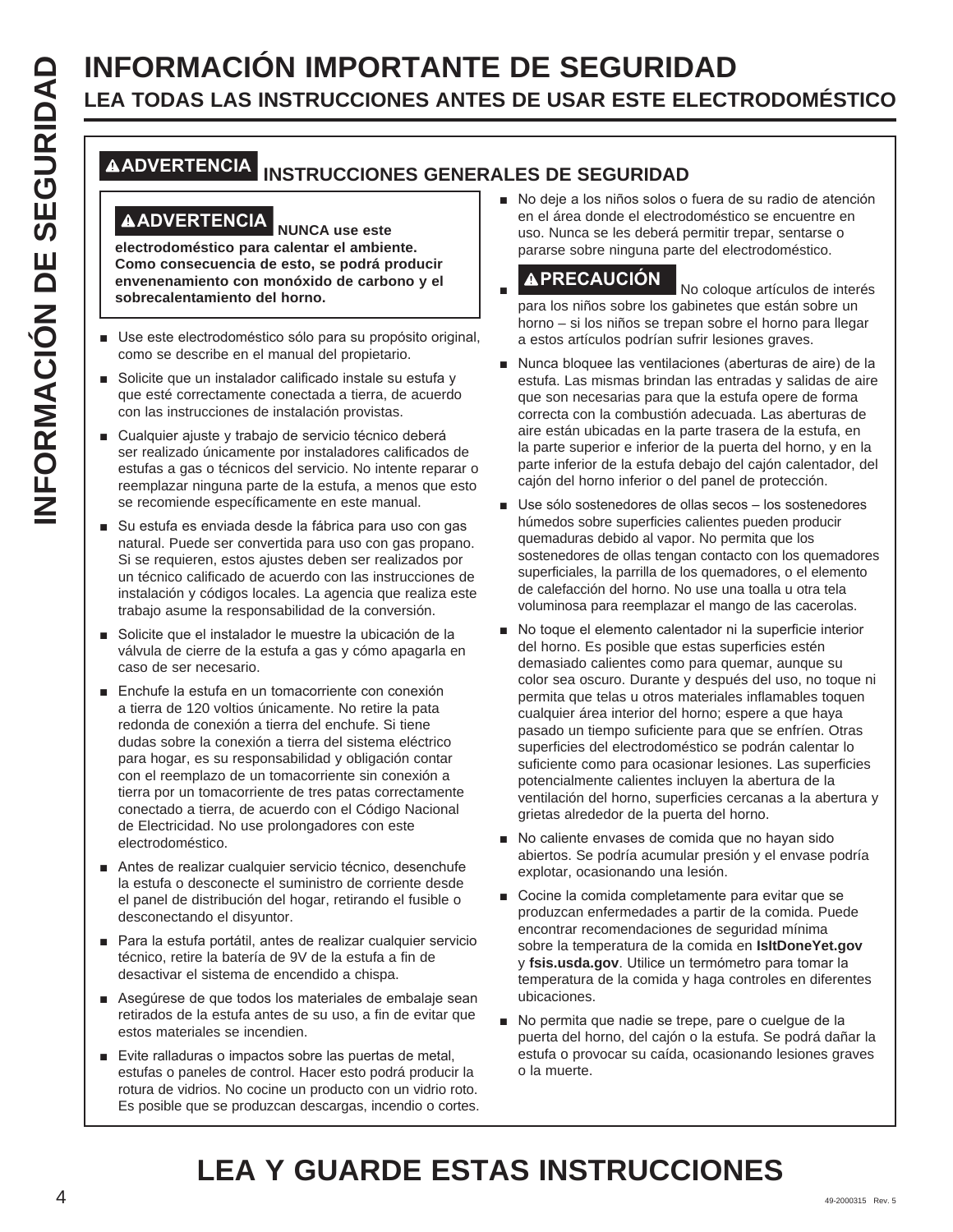# **INFORMACIÓN IMPORTANTE DE SEGURIDAD LEA TODAS LAS INSTRUCCIONES ANTES DE USAR ESTE ELECTRODOMÉSTICO**

#### **ADVERTENCIA MANTENGA LOS MATERIALES INFLAMABLES ALEJADOS DE LA ESTUFA Si esto no se cumple, se podrán sufrir lesiones personales graves o incendios.**

- No quarde ni use materiales inflamables en un horno o cerca de la parte superior de la estufa, incluyendo papel, plástico, sostenedores de ollas, trapos, cobertores de pared, cortinas, paños y gasolina u otros vapores y líquidos inflamables.
- Nunca use prendas holgadas o que cuelguen mientras usa el electrodoméstico. Evite acumular artículos comúnmente usados en gabinetes sobre la estufa, y

tenga cuidado al extender la mano sobre la estufa. La ropa que se encuentre cerca de los quemadores o superficies calientes se podrá encender, ocasionando quemaduras graves.

No permita que la grasa de la cocción u otros materiales inflamables se acumulen en o cerca de la estufa. La grasa del horno o sobre la estufa se podrá incendiar.

# **ADVERTENCIA EN CASO DE INCENDIO, SIGA LOS SIGUIENTES PASOS PARA EVITAR LA PROPAGACIÓN DEL FUEGO**

No use agua sobre el fuego de la grasa. Nunca tome una olla que se esté incendiando. Apague los controles. Extinga la olla que se esté incendiando sobre un quemador superficial, cubriendo la olla completamente con su tapa correspondiente, una hoja metálica de galletas o una bandeja plana. Si es necesario, use un químico seco multiuso o un extintor de chorro de espuma.

ahogue el fuego cerrando la puerta del horno y apagando el mismo o usando un químico seco multipropósito o un extintor de incendio con espuma.

- En caso de que haya fuego en el horno durante el período de auto limpieza, apague el horno y espere a que el fuego se extinga. No fuerce la puerta para abrirla. La entrada de aire fresco sobre las temperaturas de auto limpieza podrá conducir a la producción de llamas en el horno.
- Si hay un incendio en el horno durante el horneado,

# **ADVERTENCIA INSTRUCCIONES DE SEGURIDAD DE LA PARTE SUPERIOR DE LA ESTUFA**

# **ADVERTENCIA NUNCA**

**Pierda de Vista la Sección Superior de la Superficie de Cocción de este Electrodoméstico.** 

- **No seguir esta advertencia podrá resultar en incendio, explosión, o riesgos de quemaduras que podrán ocasionar daños sobre la propiedad, lesiones personales o la muerte.**
- **Si se produce un incendio, manténgase alejado del electrodoméstico y de inmediato llame al departamento de bomberos.**

## **NO INTENTE EXTINGUIR CON AGUA UN INCENDIO PRODUCIDO CON COMBUSTIBLE/ GRASA.**

- Nunca pierda de vista los quemadores cuando se encuentren en las configuraciones de calor media o alta. Las comidas, especialmente las que se preparan con aceite, se pueden incendiar, lo cual puede ocasionar un incendio que se propague a los gabinetes próximos.
- Nunca pierda de vista el aceite cuando esté friendo. Si se calienta más allá de su punto de cocción, el aceite se puede quemar y provocar un incendio que se puede propagar a los gabinetes próximos. Use un termómetro para grasas profundas siempre que sea posible, a fin de monitorear la temperatura del aceite.
- Para evitar derrames e incendios, use una cantidad mínima de aceite al usar una sartén poco profunda y evite la cocción de comidas congeladas con cantidades excesivas de hielo.
- Use el tamaño de olla adecuado para evitar que sean inestables o que sufran caídas fácilmente. Seleccione utensilios que coincidan con el tamaño del quemador. Las llamas del quemador se deberán ajustar de modo que no se extiendan más allá de la parte inferior de la olla. Una cantidad excesiva de llama puede representar un riesgo.
- Siempre use la posición LITE al encender los quemadores superiores y asegúrese de que estos se hayan encendido.
- Al usar utensilios de vidrio/ cerámica, asegúrese de que sean adecuados para el servicio de estufa; otros se podrán romper debido a un cambio repentino de temperatura.
- A fin de minimizar posibles quemaduras, incendio de materiales inflamables y derrames, la manija de un envase deberá ser inclinada hacia el centro de la estufa sin que se extienda sobre los quemadores cercanos.
- No use un wok con un anillo con soporte de metal redondo. El anillo podrá atrapar calor y bloquear el aire hacia el quemador, produciendo el riesgo de emisión de monóxido de carbono.
- No intente elevar la estufa. Hacer esto podría dañar la tubería de gas hasta los quemadores superficiales, ocasionando una pérdida de gas y riesgo de incendio.
- Al inhabilitar el Bloqueo del Control de Gas (en algunos modelos), asegúrese de que los controles de superficie se encuentren en la posición OFF (Apagado). Esto evitará que haya un flujo de gas no intencional desde los quemadores.
- No use papel de aluminio para cubrir rejillas cualquier parte de la estufa. Si se hace esto se podrá producir envenenamiento con monóxido de carbono, sobrecalentamiento de las superficies de la estufa o un posible riesgo de incendio.

# 49-2000315 Rev. 5 5 **LEA Y GUARDE ESTAS INSTRUCCIONES**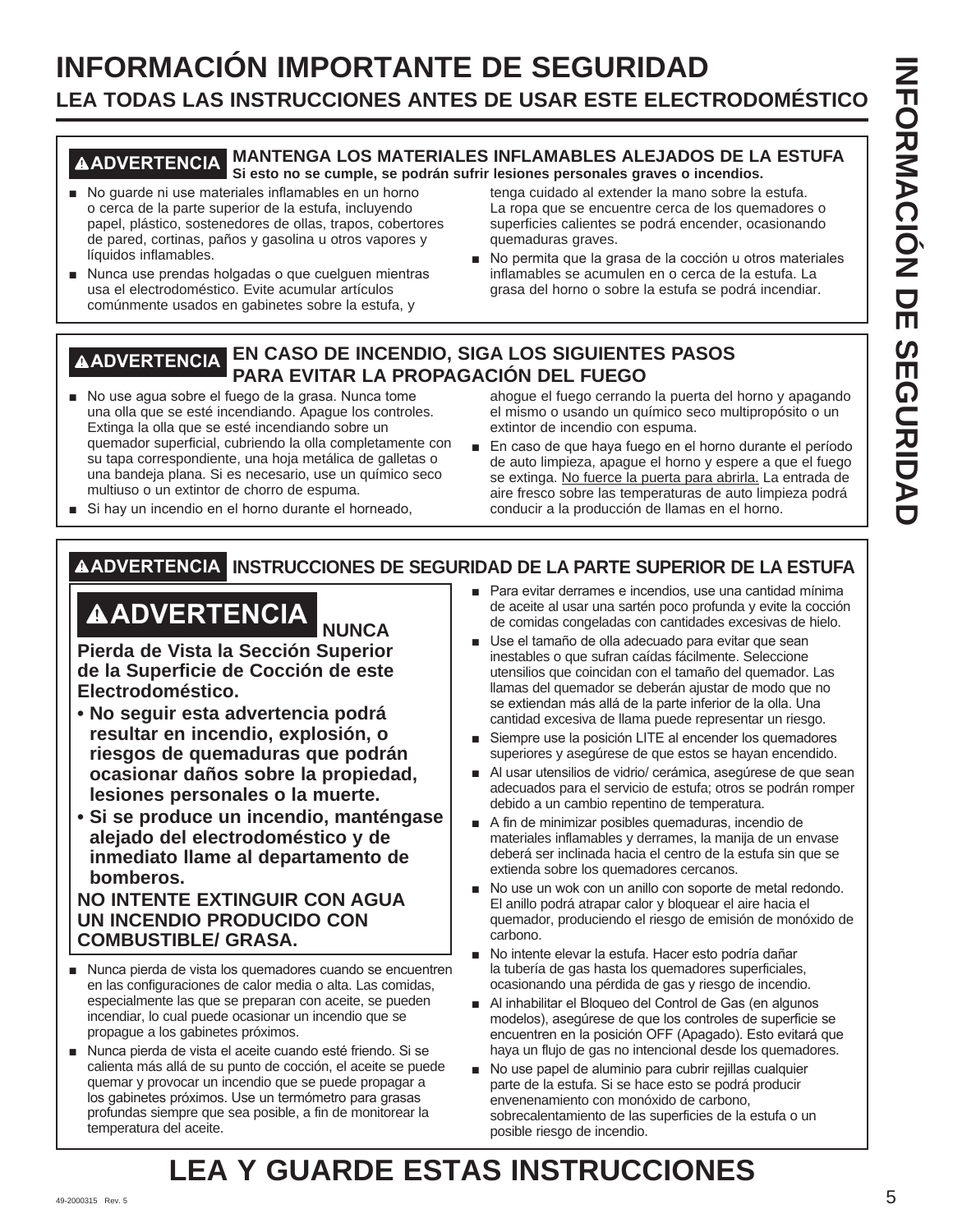# **LEA TODAS LAS INSTRUCCIONES ANTES DE USAR ESTE ELECTRODOMÉSTICO**

# **ADVERTENCIA INSTRUCCIONES DE SEGURIDAD**

# **ADVERTENCIA NUNCA cubra ninguna**

**INFORMACIÓN IMPORTANTE DE SEGURIDAD**<br> **INFORMACIÓN INSTRUCCIONES ANTES DE USAR ESTE ELECT<br>
MONTRITENCIA INSTRUCCIONES DE SEGURIDAD<br>
<b>INFORMACIÓN INSTRUCCIONES DE SEGURIDAD**<br> **INFORMACIÓN INSTRUCCIONES DE SEGURIDAD**<br> **INFO ranura, agujeros o pasajes en el fondo del horno ni cubra un estante entero con materiales tales como papel de aluminio o cobertores de horno. Hacer esto bloquea el flujo de aire a través del horno y puede ocasionar envenenamiento con monóxido de carbono. Nunca coloque papel de aluminio o cobertores de horno en el fondo del horno. Podrán atrapar el calor, ocasionando riesgos de humo o incendio.**

- Manténgase alejado de la estufa al abrir la puerta del horno. El aire caliente o el vapor que sale puede causar quemaduras en las manos, rostro y/u ojos.
- Nunca coloque los utensilios de estufa, piedras para pizza u horneado o cualquier otro tipo de aluminio

o cobertor en la base del horno. Este ítems pueden atrapar el calor o derretirse, ocasionando daños sobre el producto y el riesgo de descargas, humo o incendios.

- Coloque los estantes del horno en la ubicación correspondiente mientras éste se encuentra frío. Si es necesario retirar el estante mientras el horno se encuentra caliente, evite tocar las superficies calientes.
- No deje productos tales como papel, utensilios de estufa ni comida en el horno cuando no esté en uso. Los artículos guardados en el horno se pueden incendiar.
- No deje ningún producto sobre la superficie de cocción. cerca de la ventilación del horno. Los artículos se pueden sobrecalentar, y existe riesgo de incendio o quemaduras.
- Nunca ase con la puerta abierta. Se prohíbe asar con la puerta abierta debido al sobrecalentamiento de las perillas de control.

# **ADVERTENCIA INSTRUCCIONES DE SEGURIDAD DEL HORNO CON FUNCIÓN DE AUTO LIMPIEZ**

La función de auto limpieza usa el horno en temperaturas lo suficientemente altas como para consumir restos de comida que haya dentro del mismo. Para un funcionamiento seguro, siga estas instrucciones.

- No toque las superficies del horno durante el ciclo de limpieza automática. Mantenga a los niños alejados del horno durante la limpieza automática. Si no se siguen estas instrucciones, se podrán producir quemaduras.
- Antes de utilizar el ciclo de auto limpieza, retire las ollas, estantes de metal brillante del horno y otros utensilios que haya dentro del mismo. Sólo se pueden dejar dentro del horno los estantes para horno con recubrimiento de porcelana.
- Antes de utilizar el ciclo de auto limpieza, limpie la grasa y restos de comida que haya en el horno. Una cantidad excesiva de grasa se puede incendiar, lo cual puede producir daños con humo en su hogar.
- Si el modo de auto limpieza funciona de forma incorrecta, apague el horno y desconecte el suministro de corriente. Solicite el servicio de un técnico calificado.
- No use limpiadores para horno. No se deberá usar limpiador para hornos comerciales ni revestimientos de protección para hornos de ningún tipo en o alrededor de cualquier parte del horno.
- No limpie la junta de la puerta. La junta de la puerta es esencial para un buen sellado. Se debe tener cuidado de no frotar, dañar ni mover la junta.
- **IMPORTANTE:** La salud de algunas aves es extremadamente sensible a los humos emitidos durante el ciclo de limpieza automática de cualquier estufa. Coloque las aves en otra habitación bien ventilada.

# **Cómo Retirar la Película Protectora de Envío y la Cinta de Embalaje**

Con cuidado tome un extremo de la película protectora de envío con los dedos y lentamente retire la misma de la superficie del electrodoméstico. No utilice ningún producto filoso para retirar la película. Retire toda la película antes de usar el electrodoméstico por primera vez.

Para asegurar que no haya daños sobre el acabado del producto, la forma más segura de retirar el adhesivo de la cinta

de embalaje en electrodomésticos nuevos es aplicando un detergente líquido hogareño para lavar platos. Aplique con una tela suave y deje que se seque.

**NOTA:** El adhesivo deberá ser eliminado de todas las partes. No se puede retirar si se hornea con éste dentro.

Tenga en cuenta las opciones de reciclaje del material de embalaje de su electrodoméstico.

# **FORMA ADECUADA DE DESCARTAR SU ELECTRODOMÉSTICO**

Descarte o recicle su electrodoméstico de acuerdo con las Regulaciones Federales y Locales. Comuníquese con las autoridades locales para descartar o reciclar su electrodoméstico de forma ambientalmente segura.

# **LEA Y GUARDE ESTAS INSTRUCCIONES**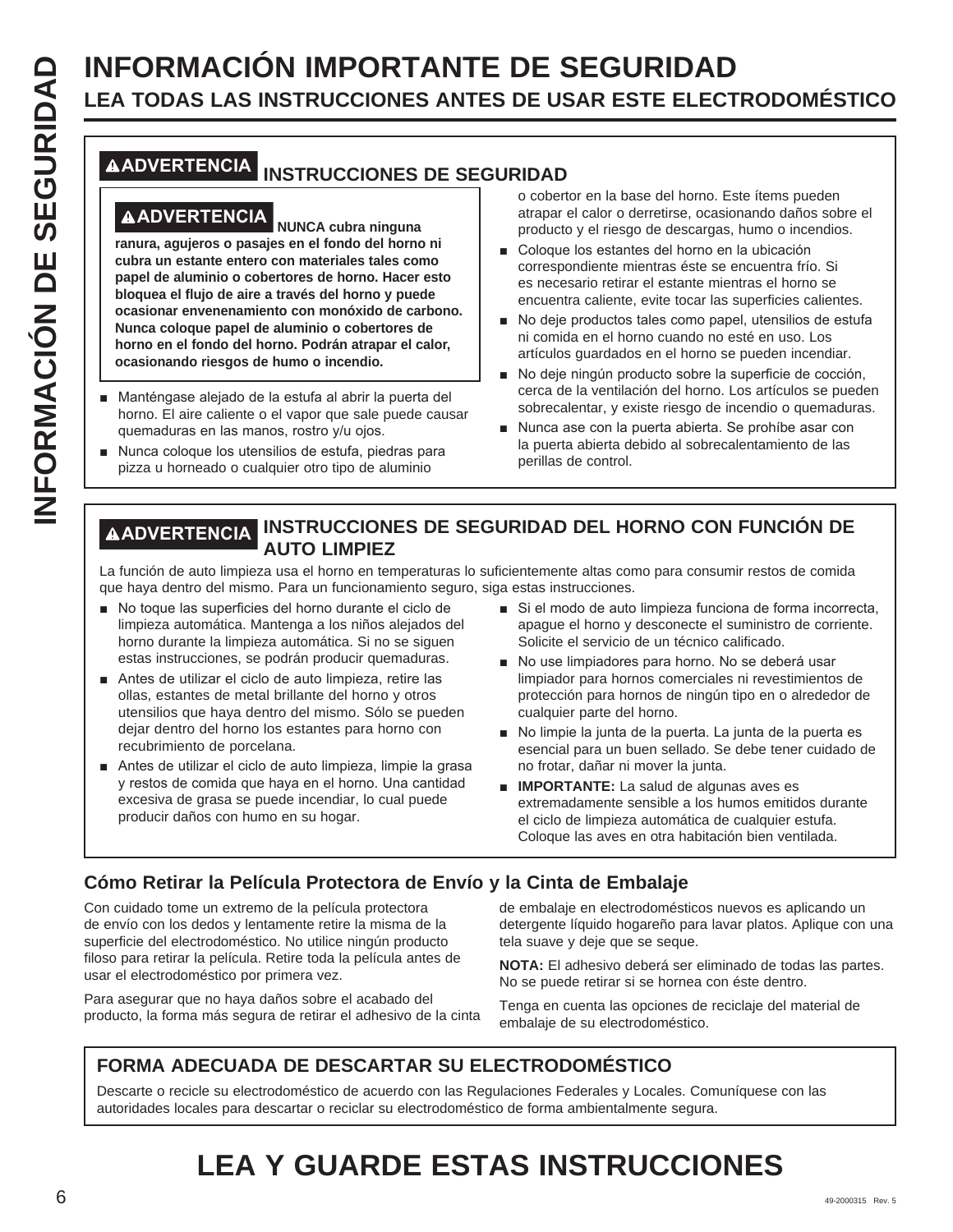# **En Caso de Corte de Corriente**

En el caso de un corte de luz, el horno quedará inoperable y no se deberá intentar usarlo. Sin embargo, los quemadores superficiales se podrán encender con un fósforo. Con extremo cuidado, sostenga un fósforo encendido cerca de los

puertos debajo de la tapa del quemador superficial; luego de forma lenta gire la perilla hasta la posición LITE (Bajo). Una vez encendidos, los quemadores superficiales continuarán funcionando normalmente.

# **Quemadores**

# **Iluminación de un Quemador Superficial ADVERTENCIA** Los quemadores sólo deben ser

usados cuando estén cubiertos por los utensilios. Las llamas de los quemadores que no estén cubiertas por el utensilio presentan un riesgo de incendio o incendio de telas. Nunca permita que las llamas se extiendan más allá de los costados del utensilio. Si esto no se cumple, se podrán producir lesiones graves.

Asegúrese de que todos los quemadores estén en sus ubicaciones correspondientes y que estén totalmente ensamblados antes de usar cualquiera de estos.

Seleccione un quemador y busque su perilla de control. Empuje y gire la perilla hasta la posición LITE.

# **Selección del Tamaño de la Llama**

Observe la llama, no la perilla, a medida que reduce el calor. Cuando se desee calentar de forma rápida, el tamaño de la llama de un quemador deberá ser equivalente al tamaño del utensilio de estufa que esté usando. Cuando las llamas

Escuchará un ruido de clic – el sonido de la chispa eléctrica que enciende el quemador. Cuando un quemador se gire a LITE, todos los quemadores generarán chispas. El chispeo continuará mientras la perilla permanezca en LITE. Una vez encendido el gas, gire la perilla para ajustar el tamaño de la llama.



Empuje el mango de control y gire el mismo hasta la posición LITE.

sean más grandes que la parte inferior del utensilio de estufa, no calentarán el utensilio más rápido y podrían ser riesgosas.



Estas llamas son demasiado grandes para la olla.

# **Reemplazo de la Batería de 9V (Estufa portátil)**

**PRECAUCIÓN** La batería puede explotar o producir pérdidas y ocasionar quemaduras, si es recargada, descartada en el fuego, insertada hacia atrás, o ensamblada de forma incorrecta.

Cuando se gira una perilla hacia la posición **LITE (Luz)**, se producirán chispas en los quemadores. Si la batería posee poca carga, esto hará que la cantidad de tiempo entre las chispas se incremente. Si el tiempo entre las chispas es superior a un Segundo, reemplace la batería. Si el quemador de la superficie no se enciende dentro de los cinco segundos, apague el gas y espere un minuto para que éste se disipe antes de intentar encenderlo nuevamente.

En algunos modelos, la luz indicadora del **Nivel de Batería** está ubicada sobre la izquierda de las perillas de los

quemadores. Esta luz brillará a medida que los quemadores sean encendidos, si la batería cuenta con suficiente energía como. Si esta luz indicadora no brilla durante el chispeo, el nivel de energía de la batería es bajo y la misma debería ser reemplazada de inmediato.

**IMPORTANTE:** Reemplace por una batería alcalina estándar de 9V. Cumpla con todos los requisitos estatales y locales para descartar la batería anterior.



Ubicación del Compartimiento de la Batería



# **Uso de los Quemadores**

#### **NOTAS:**

- No utilice el quemador durante un período de tiempo prolongado sin un utensilio de estufa sobre la parrilla. El acabado de la parrilla se puede resquebrajar si no hay un utensilio de estufa que absorba el calor.
- No intente desensamblar un quemador mientras otro quemador está encendido. Es posible que se produzca una descarga eléctrica, lo cual podría hacer que vuelque un utensilio de estufa caliente.
- Asegúrese de que los quemadores y las parrillas estén fríos antes de colocar la mano, tomar el mango de una olla, trapos de limpieza u otros materiales sobre estos.

Su horno ofrecen conveniencia, higiene y flexibilidad para una amplia variedad de aplicaciones de cocción.

El quemador más pequeño es para fuego lento. Un quemador de fuego lento que se coloque en LO (Bajo) brinda una cocción precisa para comidas tales como salsas delicadas que requieren poco calor durante un tiempo de cocción prolongado.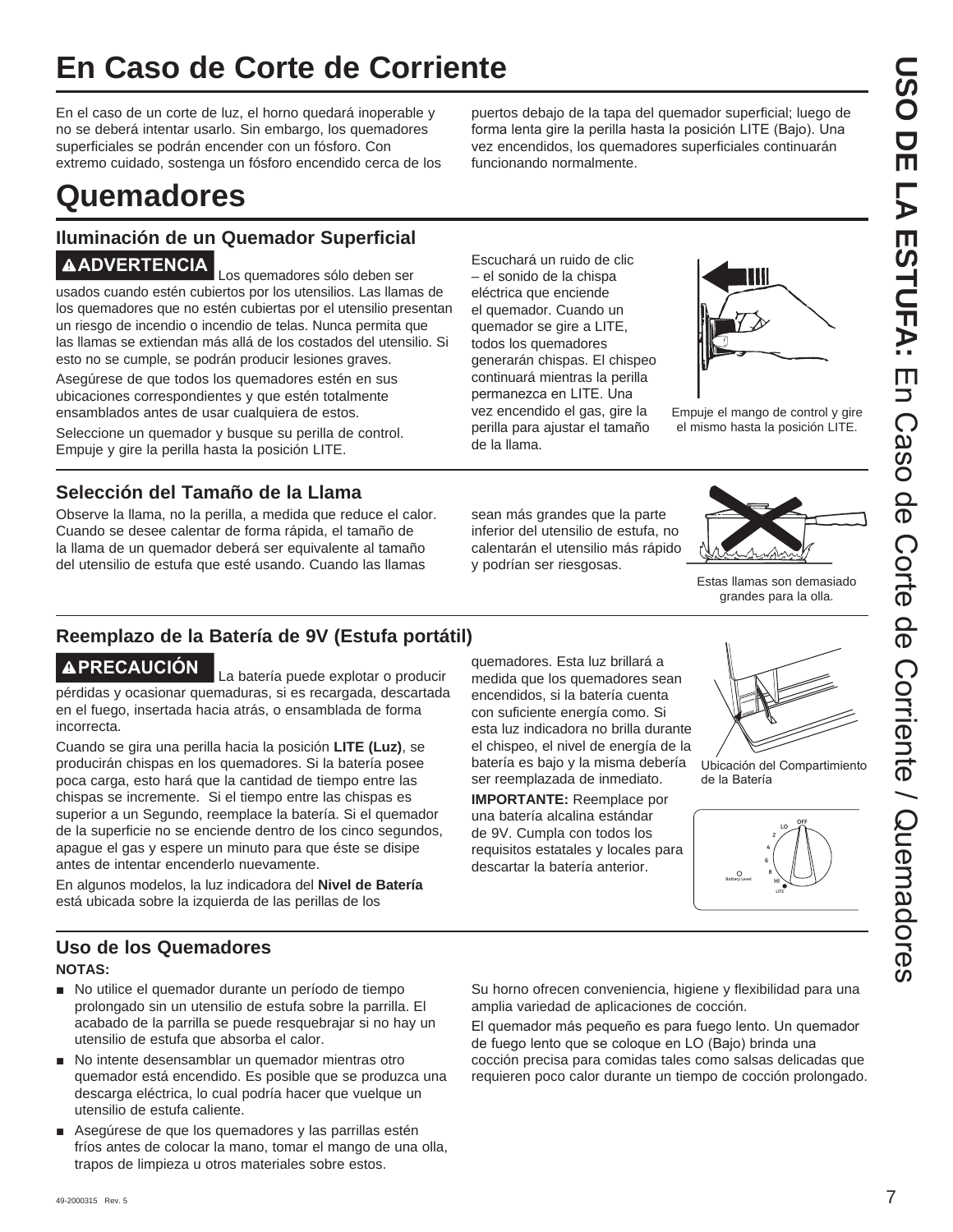## **Quemador de la Superficie**

El quemador redondo es para realizar una cocción general. Olla de tamaño adecuado a las llamas.

# **Utensilio sobre la Estufa**

**Aluminio:** Se recomienda un utensilio de peso mediano, ya que calienta de forma rápida y pareja. La mayoría de las comidas se doran de forma pareja en un sartén de aluminio. Use cacerolas con tapa hermética cuando cocine con cantidades mínimas de agua.

**Acero Inoxidable:** Este metal posee propiedades de calentamiento limitadas y normalmente se combina con cobre, aluminio u otros materiales para una mejor distribución del calor. Los sartenes con combinación de metales normalmente funcionan de forma satisfactoria si se usan con calor medio, como lo recomienda el fabricante. **Quemador de la Superficie<br>
El quemador de la Superficie<br>
El quemador redondo es para realizar una cocción gener<br>
DIS de tamaño adecuado a las llamas.<br>
<br>
<b>CIS de tamaño adecuado a las llamas.**<br>
<br> **CIS de cacrollac** de tama

**Hierro Forjado:** Si cocinará de forma lenta, la mayoría de los sartenes le darán resultados satisfactorios.

## **Parrillas para la Parte Superior de la Estufa**

No use cualquier repuesto de rejilla para la parte superior de la estufa con sus quemadores de gas, ya que realizará una combustión incompleta, generando niveles de monóxido de carbono superiores a los estándares permitidos. Esto puede ser peligroso para su salud.

# **Cómo Usar un Wok**

Use sólo woks con base plana de un diámetro de 14 pulgadas o menos. Asegúrese de que el fondo del wok se apoye de forma plana sobre la rejilla.

No use un anillo de soporte para wok. Colocar el anillo sobre el quemador o parrilla podrá hacer que el quemador funcione de forma inadecuada, produciendo niveles de monóxido de carbono que superan los estándares permitidos. Esto puede ser peligroso para su salud.



**Utensilios de esmalte:** Bajo ciertas condiciones, el esmalte de algunos utensilios de estufa se pueden derretir. Siga las recomendaciones sobre métodos de cocción del fabricante de

**Vidrio:** Existen dos tipos de utensilios de estufa de vidrio – aquellos para uso con el horno únicamente y aquellos para la cocción en la parte superior de la estufa (cacerolas, café y teteras). Los conductores de vidrio calientan de forma muy lenta. **Cerámica de Vidrio Resistente al Calor:** Se pueden usar para cualquier superficie o para cocción en el horno. Conduce el calor de forma muy lenta y se enfría de forma muy rápida. Consulte las instrucciones del fabricante de utensilios de estufa para saber

utensilios de estufa.

No use rejillas para la parte superior de la estufa.



# **Cómo Encender los Quemadores con un Fósforo (Estufa portátil)**

Si la batería está demasiado descargada como para encender los quemadores, puede encender los quemadores de la superficie a gas de su estufa con un fósforo de madera para estufa. Acerque un fósforo prendido al quemador, y luego presione y gire la perilla de control hasta la posición **LITE (Luz)**.

Tenga especial cuidado al encender los quemadores de esta manera. Los quemadores que se estén usando cuando se produzca un corte de corriente eléctrica continuarán funcionando normalmente.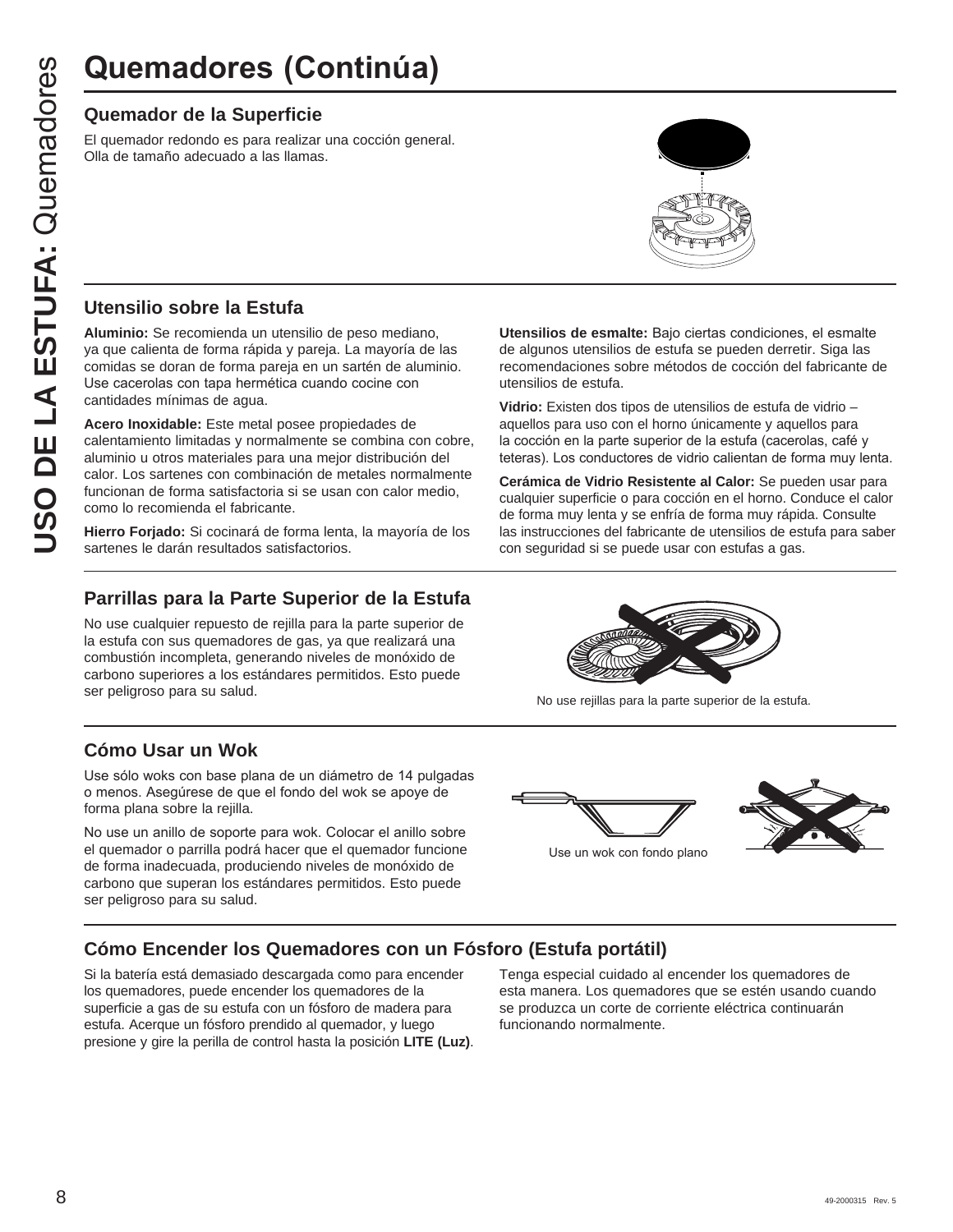# **Uso del Reloj y el Temporizador**

Es posible que las funciones y apariencias varíen con relación a su modelo a lo largo del manual.

Usted tiene la opción de que el temporizador muestre la cuenta regresiva de la hora del día. En tal caso, el temporizador emitirá una señal al concluir el período para alertar que el tiempo finalizó.

# **Para Configurar el Reloj**

**NOTA:** Al enchufar por primera vez la estufa o luego de un corte de corriente, toda la pantalla del Reloj/ Temporizador se iluminará.

- **1.** Presione la tecla **Clock (Reloj)**.
- **2.** Mantenga presionada la tecla **+** o **–** y la hora del día cambiará de a 10 minutos por vez. Para cargar la hora en minutes, dé a las teclas golpecitos cortos.
- **3.** Presione la tecla **Clock (Reloj)** para iniciar el reloj.

# **Para Programar el Temporizador de la Estufa**

- **1.** Presione la tecla **Kitchen Timer On/Off (Encendido/ Apagado del Temporizador de la Estufa)**.
- **2.** Presione las teclas **+** o **–** para programar el temporizador. Golpecitos cortos en las teclas **+** o **–** cambian la configuración del temporizador de a un minuto por vez. Mantener presionada la tecla **+** incrementa la configuración de a 10 minutos por vez.
- **3.** Una vez configurado el temporizador, presione la tecla **Kitchen Timer On/Off (Encendido/ Apagado del Temporizador de la Estufa)** para iniciar el conteo.

 A medida que el temporizador realice la cuenta regresiva, una señal dará una indicación cuando falte un minuto. Luego de la señal, la pantalla realizará la cuenta regresiva en segundos. Cuando el tiempo finalice, se emitirá una señal final. Presione la tecla **Kitchen Timer On/Off (Encendido/ Apagado del Temporizador de la Estufa)** para detener la señal.

**CLOCK** 

**ITCHEN** 

**TIMER** ON/OFF

**CLOCK** 



**KITCHEN** ON/OFF

╄

SET

# **Para Cambiar o Cancelar la Configuración del Temporizador de la Estufa**

Cuando el temporizador esté realizando la cuenta regresiva, utilice la tecla **+** o **–** para cambiar el tiempo restante, o presione la tecla **Kitchen Timer On/ Off (Encendido/ Apagado del Temporizador de la Estufa)** para detener

el temporizador. El temporizador no se puede cancelar, a menos que haya completado las instrucciones anteriores de "configuración del temporizador" en su totalidad.

# **Mostrar el Reloj Mientras el Temporizador de la Estufa Está Funcionando**

Presionar la tecla **Clock (Reloj)** mientras el temporizador está funcionando no interferirá con el funcionamiento del temporizador; la pantalla cambiará para mostrar el reloj, pero el temporizador continuará la cuenta regresiva y aún dará

la señal cuando el tiempo finalice. Presione la tecla **Kitchen Timer On/Off (Encendido/ Apagado del Temporizador de la Estufa)** para modificar la pantalla a fin de que muestre el temporizador.

# **USO DE LA ESTUFA:DSO ESTUPLA:** Cso del Reloj y el Tenporizador Uso del Reloj y el Temporizador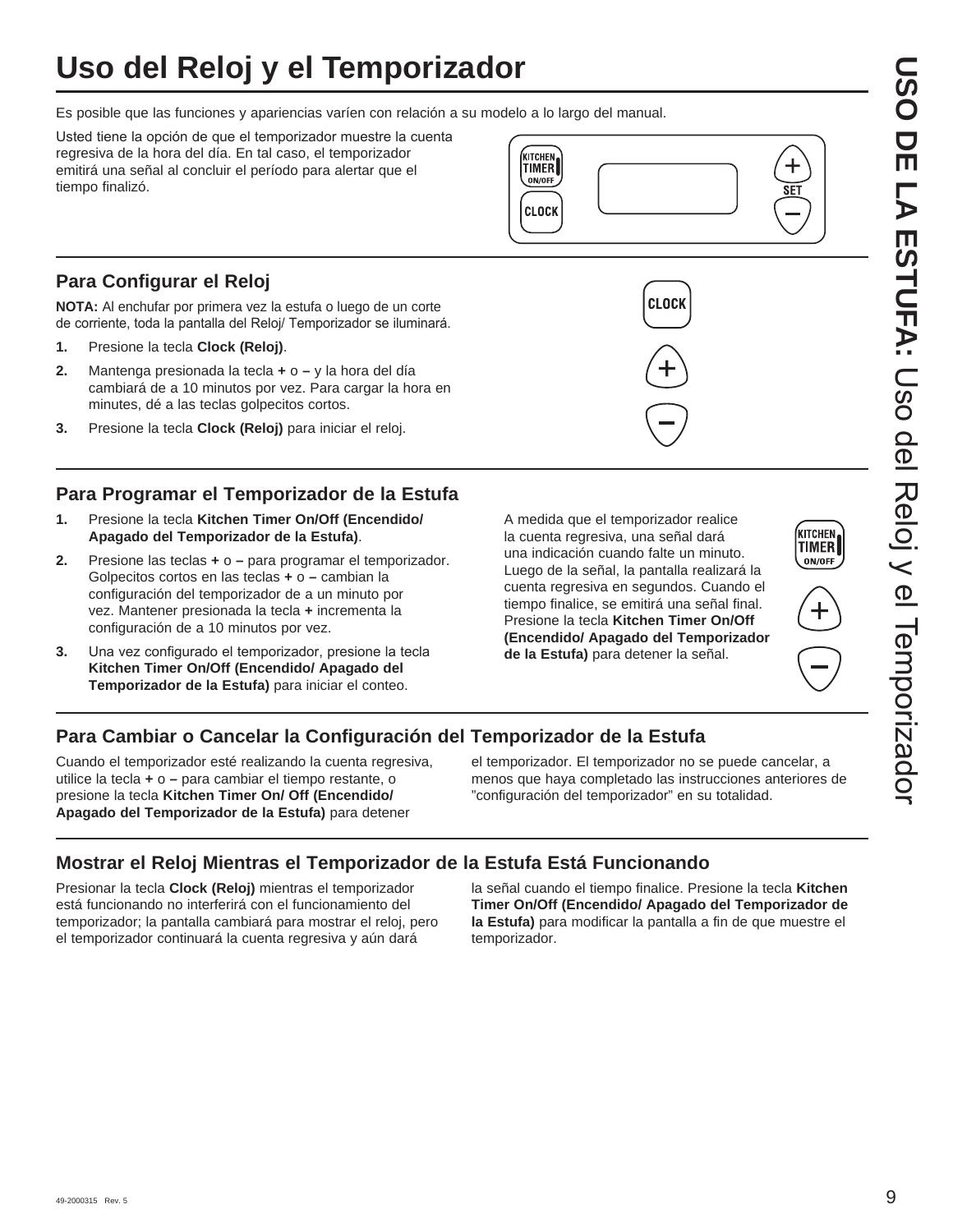Presione la perilla **Oven Temp (Temperatura del Horno) en la configuración que desee.**

La luz de Oven/Cycle (Horno/ Ciclo) se enciende cuando el quemador está encendido. Realizará ciclos de encendido y apagado durante la cocción.

#### **Para Ajustar el Termostato**

**(en modelos con la Perilla Oven Temp (Temperatura del Horno):**

- Controles del Horno (en algunos modelos)<br>
Terrilla de la Temperatura del Horno (en algunos modelos)<br>
la configuración que dese.<br>
Un la via de horno (en algunos modelos)<br>
la configuración que dese.<br>
Un la via de vonci/piel 1. Empuje la perilla **Oven Temp (Temperatura del Horno)** fuera del rango y observe la parte trasera. Para realizar un ajuste, afloje (aproximadamente un giro), pero sin quitar completamente, los dos tornillos en la parte trasera de la perilla.
	- 2. Con la parte trasera de la perilla hacia usted, sostenga el extremo exterior de la perilla con una mano y gire el frente de la misma con a otra.

 Para incrementar la temperatura del horno, mueva el tornillo superior hacia la derecha. Escuchará un sonido de clic por cada nivel en que mueva la perilla.

 Para reducir la temperatura del horno, mueva el tornillo superior hacia la izquierda. Cada clic cambiará la temperatura del horno en aproximadamente 10º F. (El rango es de más 60° F o menos 30º F desde la flecha). Sugerimos que haga Frente de la Perilla OVEN el ajuste de a un clic desde la configuración original y que controle el rendimiento del horno antes de hacer cualquier ajuste adicional.

- 3. Una vez realizado el ajuste, vuelva a ajustar los tornillos de modo que estén firmes, pero tenga cuidado de no ajustarlos en exceso.
- 4. Reemplace la perilla, enlazando el área plana de la misma con el hueco, y controle el funcionamiento.



TEMP (Temperatura del Horno) (la apariencia de la perilla puede variar)



Parte trasera de la Perilla OVEN TEMP (Temperatura del Horno) (la apariencia de la perilla puede variar)

# **Cómo Encender el Horno con un Fósforo (Estufa portátil)**

El horno de una estufa a batería sin cable se podrá encender con un fósforo y ser operado normalmente, incluso aunque la batería esté muy baja como para activar el sistema de encendido por chispa. Siga estos pasos para encender el quemador del horno con un fósforo:

- 1. Retire la puerta, los estantes, y la parte inferior del horno. Para retirar la parte inferior del horno, retire los dos tornillos con cabeza hexagonal de ¼" en la parte trasera del horno.
- 2. Ubique el piloto del quemador del horno en la parte trasera izquierda del quemador del horno.
- 3. Sostenga un fósforo encendido sobre el piloto del quemador del horno. Gire la perilla del control del horno hacia la posición **PILOT (Piloto)** y empuje hacia adentro completamente.
- 4. Una vez encendido el piloto, continúe presionando de manera firme la perilla por 10 segundos antes de liberarla.
- 5. El piloto deberá permanecer encendido. Si no es así, repita los pasos 3 y 4.
- 6. Reemplace la parte inferior, los estantes y la puerta del horno.
- 7. Gire la perilla hacia la configuración de temperatura deseada. El horno funcionará normalmente.

Gire la perilla de control del horno hacia **Off (Apagado)** al finalizar el horneado.

# **Modo Sabático**

Ciertos modelos cumplen con los requisitos Sabáticos Judía para el uso durante el día sabático y feriados.

# **Inicio del Horneado**

Para iniciar el horneado, simplemente gire la perilla del termostato hasta la temperatura deseada. Debido a que el modelo con termostato responderá con un sonido de clic cuando la perilla del mismo sea usada para encender el horno, esta operación debe tener lugar antes del comienzo del modo Sabbath (Sabático) o Holidays (Feriados).

# **Ajuste de Temperatura**

Para ajustar la temperatura del horno mientras se cumple con los requisitos sabáticos, el usuario deberá observar la luz del indicador de ON (Encendido) del horno:

■ Para ajustar la temperatura del horno en un valor más alto, el usuario deberá primero confirmar que la luz de "OVEN ON" (Horno Encendido) se encuentra encendida. Sólo

entonces, el usuario puede girar la perilla a una temperatura más alta que aquella configurada previamente.

Para ajustar la temperatura del horno en un valor más bajo, el usuario deberá primero confirmar que la luz de "OVEN ON" (Horno Encendido) se encuentra apagada. Sólo entonces, el usuario puede girar la perilla a una temperatura más baja que aquella configurada previamente.

## **Dejar de Hornear**

Para dejar de hornear, simplemente gire la perilla del termostato a una posición de apagado. Debido a que el modelo con termostato responderá con un sonido de clic cuando la perilla del mismo sea usada para apagar el horno, esta operación debe tener lugar luego de la finalización del modo Sabbath (Sabático) o Holidays (Feriados).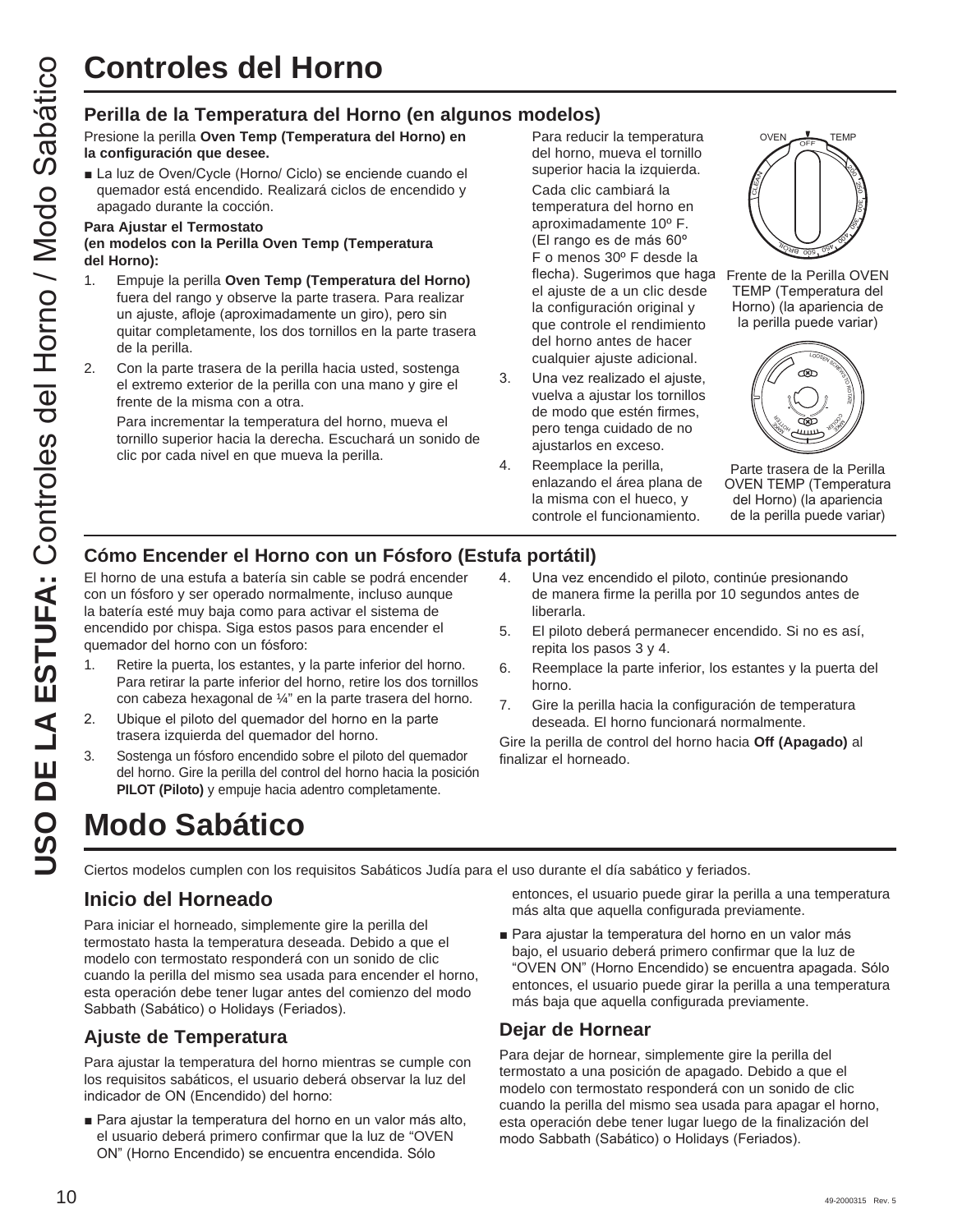# **Funcionamiento de la Luz del Horno**

La luz del horno se puede encender o apagar antes del inicio del modo sabático o del feriado. Abrir y cerrar la puerta no cambiará el estado de la luz del horno.

## **Aviso de Corte de Luz durante el Modo Sabático**

Si se produce un corte de luz mientras realiza un horneado sabático, la unidad regresará al modo de horneado sabático cuando el servicio sea reestablecido, y el horno regresará a la misma temperatura configurada antes del corte, sin ninguna intervención del usuario.

# **Estantes del Horno**

El horno cuenta con seis posiciones de estantes. En la Guía de Cocción, se brindan recomendaciones de posiciones de los estantes para diferentes tipos de comidas. Se ajusta un estante en una dirección para afectar los resultados de cocción. Por ejemplo, si se prefieren partes superiores más oscuras en tartas, panecillos o galletas, pruebe moviendo la comida a un estante que se encuentre una posición más arriba. Si encuentra que las comidas están demasiado doradas en la parte superior, pruebe moviendo las mismas más abajo la próxima vez.

Al hornear con múltiples ollas y en múltiples estantes, asegúrese de que haya por lo menos 11/2" entre las ollas, a fin de dejar suficiente espacio para que fluya el aire.

Para evitar posibles quemaduras, coloque los estantes en la posición deseada antes de encender el horno.

# **Retiro y Reemplazo de los Estantes Planos**

Al colocar y retirar utensilios de estufa, empuje el estante hacia afuera del tope (posición de detención) sobre el soporte del estante.

Para retirar un estante, empuje el mismo hacia usted hasta alcanzar la posición donde se detiene, incline el frente hacia arriba y empuje hacia afuera.

Para reemplazar un estante, coloque el extremo curvado del mismo sobre los soportes de los estantes. Incline el frente del estante hacia arriba y empuje el mismo hasta que se detenga. Luego apoye el estante y empuje el mismo hasta que entre completamente en el horno.

Es posible que resulte difícil deslizar los estantes, especialmente luego de un ciclo de limpieza automática. Para mejorar las condiciones de deslizamiento, use una tela suave o una toalla de papel para frotar aceite vegetal sobre los extremos izquierdo y derecho de los estantes y/o sobre los soportes del estante.

**NOTA:** Retire los estantes en desuso al usar el horno para un precalentamiento más rápido, mayor eficiencia y un rendimiento óptimo de la cocción.

Para acceder a instrucciones sobre cómo ordenar estantes adicionales, consulte la sección de Asistencia/ Accesorios.



La cantidad de posiciones de la bandeja puede variar en relación al modelo.



Retiro de los estantes



Reemplazo de los estantes

# **Papel de Aluminio y Cobertores del Horno**

**PRECAUCIÓN** No use ningún tipo de aluminio o cobertor de horno para cubrir el fondo del horno. Estos ítems **pueden atrapar el calor o derretirse, ocasionando daños sobre el producto y el riesgo de descargas, humo o incendios. Los daños por uso inadecuado de estos ítems no están cubiertos por la garantía del producto.**

Se podrá usar aluminio para evitar derrames, colocando una hoja sobre un estante inferior varias pulgadas debajo de la comida. No use más aluminio que el necesario y nunca cubra totalmente el estante de un horno con papel de aluminio. Mantenga el aluminio a por lo menos 1 1/2" de las paredes del horno, para evitar una circulación deficiente del calor.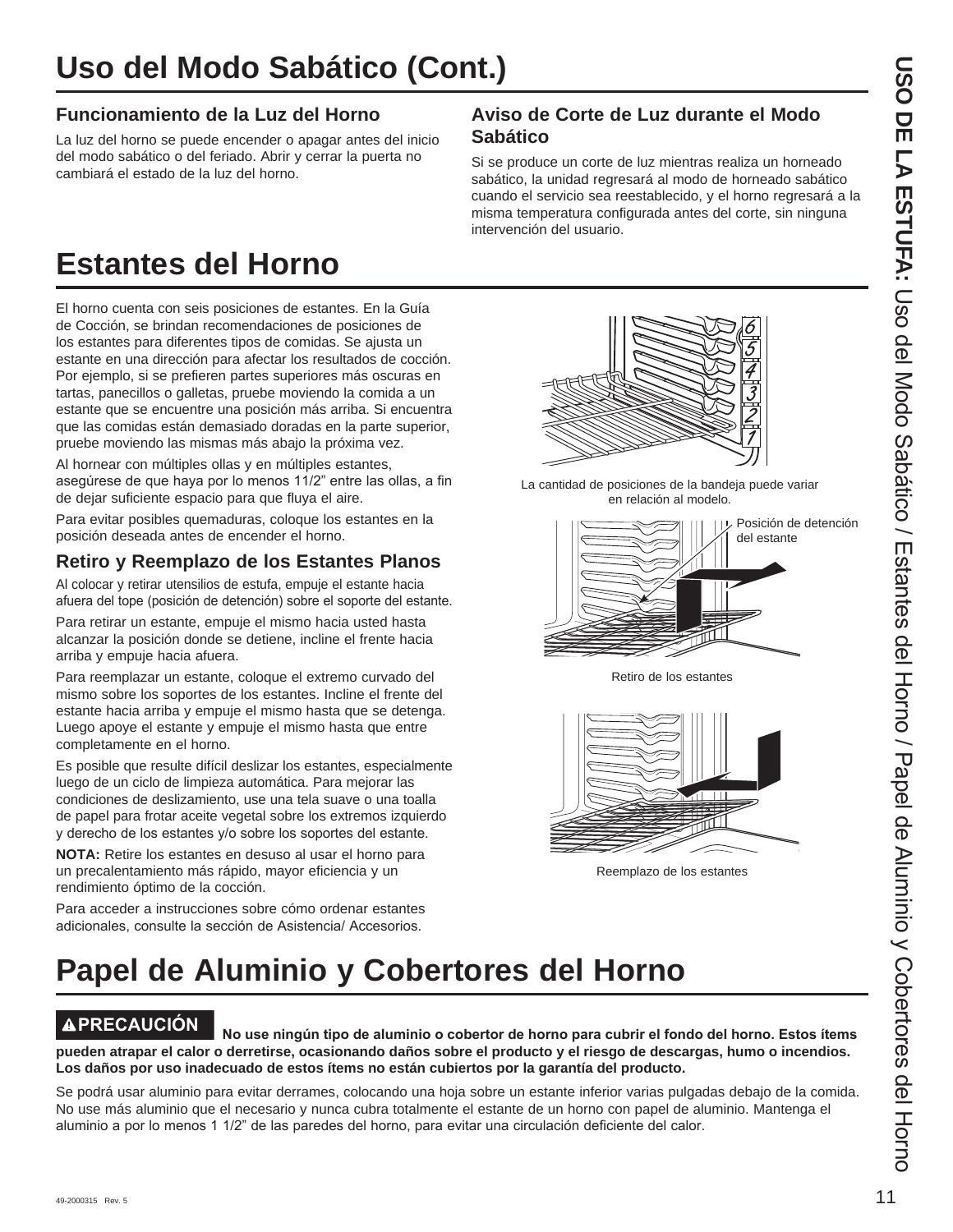# **Utensilios**

# **Pautas de Uso de Utensilios**

El material, el acabado y el tamaño de los utensilios afectan el horneado.

Las ollas oscuras, revestidas y opacas absorben el calor más rápidamente que las ollas claras y brillantes. Al usar ollas que absorben el calor más rápidamente, las comidas podrán resultar más doradas, crocantes y con una capa más gruesa.

Si utiliza utensilios oscuros y revestidos, controle la comida antes del tiempo mínimo de cocción. Si se obtienen resultados no deseados con este tipo de utensilios, considere la posibilidad de reducir la temperatura del horno en 25°F la próxima vez.

Las ollas brillantes pueden producir resultados de horneado

# **Modos de Cocción**

más parejos en tortas y galletas.

Las ollas de vidrio y cerámica calientan con lentitud, pero retienen bien el calor.

Estos tipos de ollas funcionan bien con platos tales como tartas y postres con natilla.

Las ollas con aislante de aire calientan lentamente y pueden producir fondos dorados.

Mantenga los utensilios limpios para una cocción más pareja.

La cerámica calienta de forma lenta y retiene bien el calor. Si es posible, se recomienda precalentar este tipo de utensilios. Se podrá requerir tiempo de cocción adicional.

Su nuevo horno posee una variedad de modos de cocción para que pu eda obtener los mejores resultados. Estos modos se describen a continuación. Para acceder a recomendaciones para comidas específicas, consulte la sección de la Guía de Cocción. Recuerde que es posible que su nuevo horno funcione de manera diferente que aquel que está reemplazando.

# **Bake (Hornear)**

El modo de horneado es utilizado para hornear y dorar. Al preparar comidas horneadas tales como tortas, galletas y masas, siempre precaliente el horno primero. Para usar este modo, gire la perilla del termostato hasta la temperatura deseada.

# **Broil (Asar)**

Siempre ase con la puerta del horno y el cajón cerrados. Monitoree la comida de cerca al asar. Tenga cuidado al asar en estantes de posiciones superiores, ya que colocar la comida más cerca del quemador para asar incrementa el humo, salpicaduras y la posibilidad de que se incendien las grasas.

Intente asar las comidas que normalmente haría a la parrilla. Ajuste las posiciones de los estantes para ajustar la intensidad del calor a la comida Coloque las comidas más cerca del quemador para asar, cuando se desee una superficie más cocinada y un interior poco cocido. Las comidas más gruesas y aquellas que se deben cocinar completamente se deberán asar en un estante de una posición más baja. Para usar este modo, gire la perilla del termostato hasta la configuración **Broil (Asar)**. **NOTA:** Retire del horno aquellos estantes que se encuentren en desuso para un precalentamiento más rápido, mayor eficiencia y óptimo rendimiento.

# **Ventilaciones de Aire del Horno**

Nunca bloquee las ventilaciones (aberturas de aire) de la estufa. Las mismas brindan las entradas y salidas de aire que son necesarias para que la estufa se mantenga fresca y funcione de forma correcta con la combustión adecuada.

Las aberturas de aire se encuentran ubicadas en la parte trasera de la estufa, en la parte superior e inferior de la puerta del horno, y en la parte inferior de la estufa.

# **Compartimiento para Asar (en algunos modelos)**

Para un mejor soasado, utilice la posición del estante que ubique la comida lo más cerca posible del calentador para asar. Mueva la comida para una mayor cocción/ menor soasado. Tenga cuidado de no tocar la puerta interna al colocar y retirar comida en el compartimiento para asar.



Compartimiento para Asar Desplegable (algunos modelos)



La apariencia y la ubicación de la ventilación varían.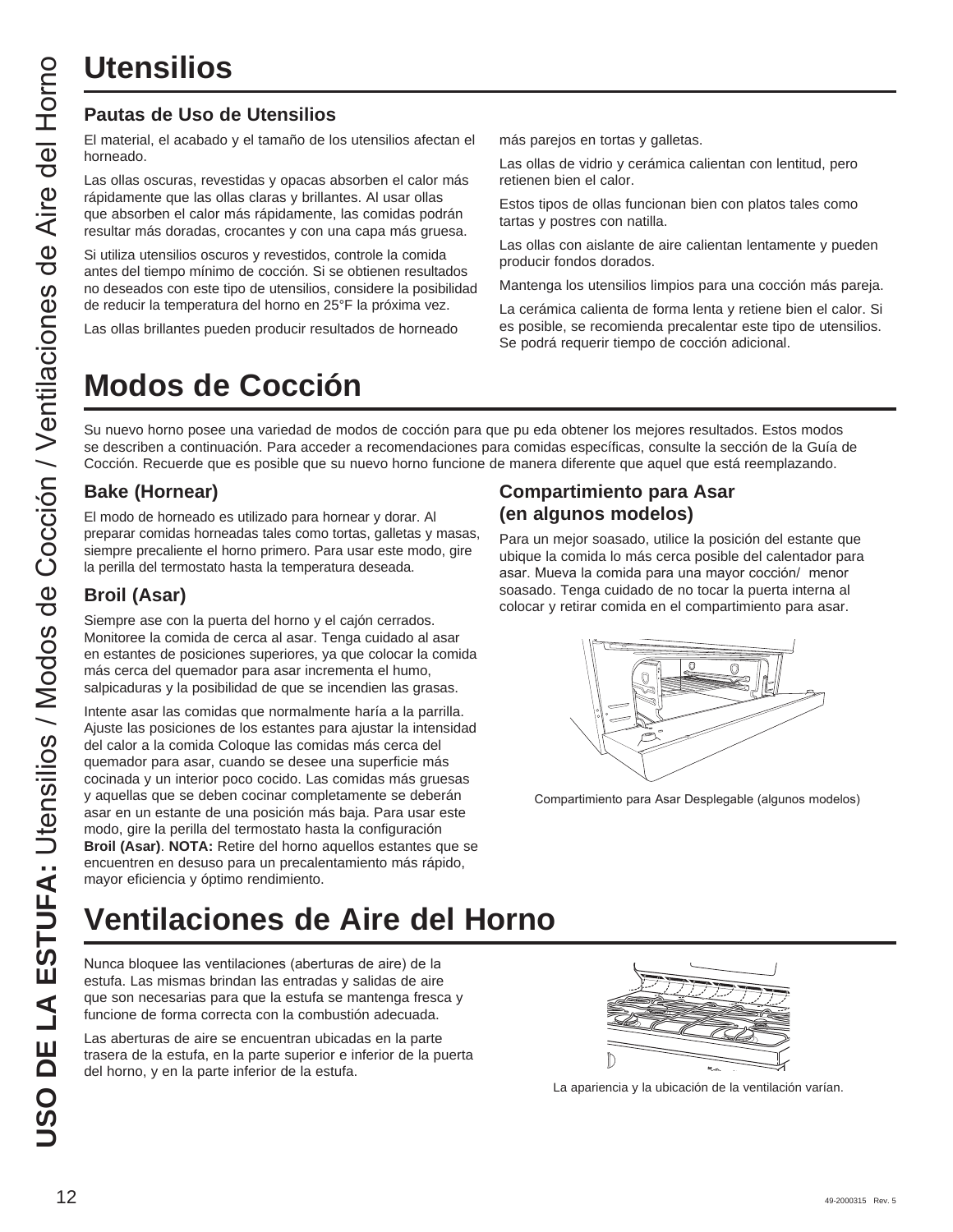# **Guía de Cocción**

| <b>TIPO DE COMIDA</b>                                                                                   | <b>MODO(S)</b><br><b>RECOMENDADO(S)</b> | <b>POSICIÓN(ES)</b><br><b>DE ESTANTES</b><br><b>RECOMENDADA</b> | <b>SUGERENCIAS ADICIONALES</b>                                                                                                                                                        |
|---------------------------------------------------------------------------------------------------------|-----------------------------------------|-----------------------------------------------------------------|---------------------------------------------------------------------------------------------------------------------------------------------------------------------------------------|
| <b>Productos Horneados</b>                                                                              |                                         |                                                                 |                                                                                                                                                                                       |
| Tortas con capas, tortas<br>rectangulares, roscas, panecillos,<br>pan rápido en un Solo Estante         | Hornear                                 | 203                                                             | Use utensilios brillantes.                                                                                                                                                            |
| Tortas con capas* en Múltiples<br><b>Estantes</b>                                                       | Hornear                                 | 2y4                                                             | Asegúrese de que haya un flujo de aire adecuado<br>(Vea la ilustración).                                                                                                              |
| Tortas de grasa (pastel de ángel)                                                                       | Hornear                                 | $\mathbf{1}$                                                    | Use utensilios brillantes.                                                                                                                                                            |
| Galletas, galletitas, bizcochitos en<br>un Solo Estante                                                 | Hornear                                 | 3                                                               | Use utensilios brillantes.                                                                                                                                                            |
| Galletas, galletitas, bizcochitos en<br>Múltiples Estantes                                              | Hornear                                 | 2y4                                                             | Asegúrese de que haya un flujo de aire adecuado. Cambie la<br>ubicación de la comida parcialmente durante la cocción, a fin de<br>obtener resultados de cocción más parejos.          |
| <b>Bife y Cerdo</b>                                                                                     |                                         |                                                                 |                                                                                                                                                                                       |
| Hamburguesas                                                                                            | Asar Alto                               | $\mathsf{C}$                                                    | Use una bandeja para asar; mueva la comida más abajo para<br>que quede más preparada y menos soasada. Preste atención a<br>la comida al asarla. Centre la comida debajo del quemador. |
| <b>Bifes y Chuletas</b>                                                                                 | Asar Alto                               | C                                                               | Use una bandeja para asar; mueva la comida más abajo para<br>que quede más preparada y menos soasada. Preste atención a<br>la comida al asarla. Centre la comida debajo del quemador. |
| Dorados                                                                                                 | Hornear                                 | 102                                                             | Deje sin cubrir, use una olla chata tal como una olla para asar.<br>No se requiere precalentarla.                                                                                     |
| Ave                                                                                                     |                                         |                                                                 |                                                                                                                                                                                       |
| Pollo entero                                                                                            | Hornear                                 | 1 <sub>0</sub> 2                                                | Deje sin cubrir, use una olla chata tal como una olla para asar.                                                                                                                      |
| Pechugas, patas, muslos con<br>huesos                                                                   | Asar Alto<br>Hornear                    | B                                                               | Ase del lado de la piel hacia abajo primero. Preste atención a la<br>comida al asarla.                                                                                                |
| Pechugas de pollo deshuesadas                                                                           | Asar Alto<br>Hornear                    | B                                                               | Mueva la comida más abajo para que quede más preparada y<br>menos soasada y más arriba para soasar/ dorar al asar.                                                                    |
| Pavo entero                                                                                             | Hornear                                 | Ro <sub>1</sub>                                                 | Deje sin cubrir, use una olla chata tal como una<br>olla para asar.                                                                                                                   |
| Pechuga de Pavo                                                                                         | Hornear                                 | 1 <sub>0</sub> 2                                                | Deje sin cubrir, use una olla chata tal como una<br>olla para asar.                                                                                                                   |
| Pescado                                                                                                 | Asar Alto                               | B (>1/2 pulgada)                                                | Preste atención a la comida al asarla.                                                                                                                                                |
| <b>Cazuelas</b>                                                                                         | Hornear                                 | 203                                                             |                                                                                                                                                                                       |
| Comidas Congeladas a Conveniencia                                                                       |                                         |                                                                 |                                                                                                                                                                                       |
| Pizza, papas fritas, tator tots, patitas<br>de pollo fritas, aperitivos en un Solo<br>Estante           | Hornear                                 | 3                                                               | Use utensilios brillantes.                                                                                                                                                            |
| Pizza, papas fritas, tator tots, patitas<br>de pollo fritas, aperitivos en Múltiples<br><b>Estantes</b> | Hornear                                 | 2 y 4                                                           | Use utensilios brillantes.<br>Cambie la ubicación de la comida parcialmente durante la<br>cocción, a fin de obtener resultados de cocción más parejos.                                |

\*Al hornear cuatro capas de torta a la vez, use los estantes 2 y 4. Coloque las ollas como se muestra, de modo que no quede una olla encima de la otra.

Cocine la comida completamente para evitar que se produzcan enfermedades a partir de la comida. Puede encontrar recomendaciones sobre temperatura mínima para estufar de forma segura en **IsItDoneYet.gov**. Asegúrese de usar un termómetro de comidas para medir la temperatura de las mismas.



**Posiciones de los Estantes**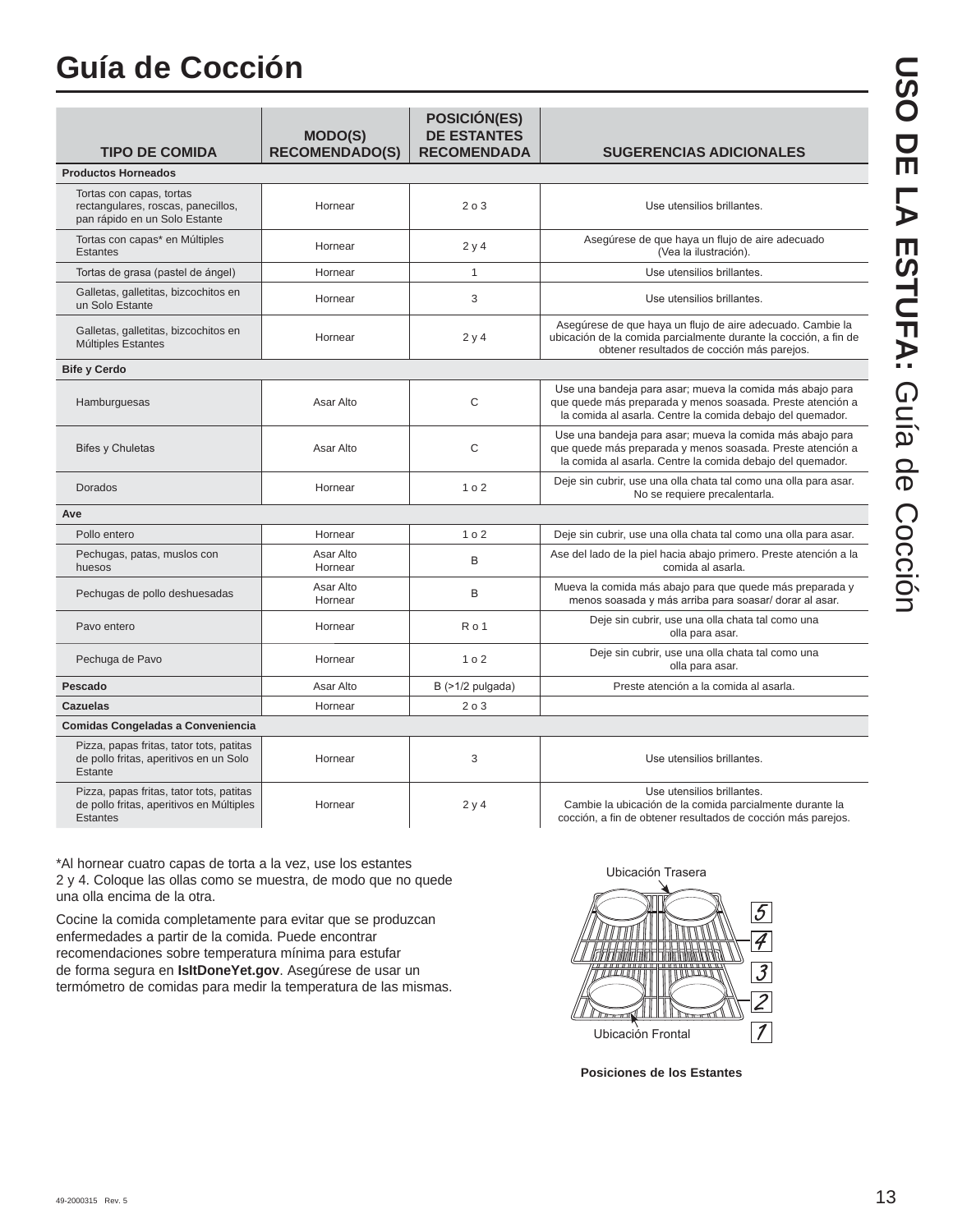# **Estufa - Exterior**

Asegúrese de que todos los controles estén apagados y que las superficies estén frías antes de limpiar cualquier parte de la estufa.



**AADVERTENCIA** Si se quita la estufa para efectuar una limpieza, reparaciones o cualquier otra razón, verifique que el dispositivo anti-volcaduras se coloque de manera adecuada cuando vuelva a instalarse la estufa. Si no toma esta precaución, la estufa puede volcarse y provocar lesiones.

## **Bloqueo del Control**

Si así lo desea, puede desactivar los botones de toque antes de la limpieza.

Consulte Lock Controls (Controles de Bloqueo) en la sección Oven Controls (Controles del Horno) en este manual.

Limpie los derrames con un paño húmedo.

También puede utilizar un limpiador de vidrios.

Quite suciedades más rebeldes con agua tibia jabonosa. No utilice abrasivos de ninguna clase.

Vuelva a activar los botones de toque después de la limpieza.

## **Panel de control**

Una buena idea es limpiar el panel de control luego de cada uso. Limpie con un jabón suave y agua o vinagre y agua, enjuague con agua limpia y pula en seco con una tela suave. No use limpiadores abrasivos, limpiadores líquidos fuertes,

almohadillas para fregar de plástico ni limpiadores de horno en el panel de control; dañarán el acabado, incluyendo el Acero Inoxidable Negro.

# **Exterior del Horno**

No use limpiadores de horno, limpiadores abrasivos, limpiadores líquidos fuertes, estropajos de acero, almohadillas para fregar de plástico, ni polvos limpiadores en el interior o el exterior del horno. Limpie el mismo con agua y jabón o una solución de vinagre y agua. Enjuague con agua limpia y seque con una tela seca. Al limpiar supeficies, asegúrese de que estén a temperatura ambiente y fuera del contacto con

## **Superficies pintadas**

Las superficies pintadas incluyen los lados de la estufa y la puerta, la parte superior del panel de control y el frente del cajón. Límpielas con jabón y agua o con una solución de agua y vinagre.

la luz solar. Si las manchas en el borde de la ventana de la puerta son persistentes, use un limpiador abrasivo suave o una esponja con estropajo para obtener un mejor resultado. El derrame de adobo, jugos de fruta, salsas de tomate y líquidos para humedecer que contengan ácidos pueden ocasionar descoloración y se deberán limpiar de inmediato. Deje que las superficies calientes se enfríen, y luego limpie y enjuague.

No utilice limpiadores de horno comerciales, polvos limpiadores, esponjillas de acero o abrasivos potentes sobre cualquier superficie pintada, incluyendo el Acero Inoxidable Negro.

# **Acero Inoxidable excluyendo el Acero Inoxidable Negro (en algunos modelos)**

No use virutas de acero; éstas dañarán la superficie.

Los limpiadores con ácido oxálico tales como Bar Keepers Friend Soft Cleanser™ eliminarán el óxido, deslustres y pequeñas manchas sobre la superficie. Use sólo un limpiador líquido libre de material abrasivo y frote en la dirección de las líneas del cepillo con una esponja suave y húmeda.

Para limpiar la superficie de acero inoxidable, use agua tibia con jabón o un limpiador o pulidor para acero inoxidable. Siempre limpie la superficie en la dirección del veteado. Siga las instrucciones del limpiador para limpiar la superficie de acero inoxidable.

Para realizar consultas sobre la adquisición de productos, incluyendo limpiadores o pulidores para electrodomésticos de acero inoxidable, consulte las secciones de Accesorios y Soporte al Consumidor al final de este manual.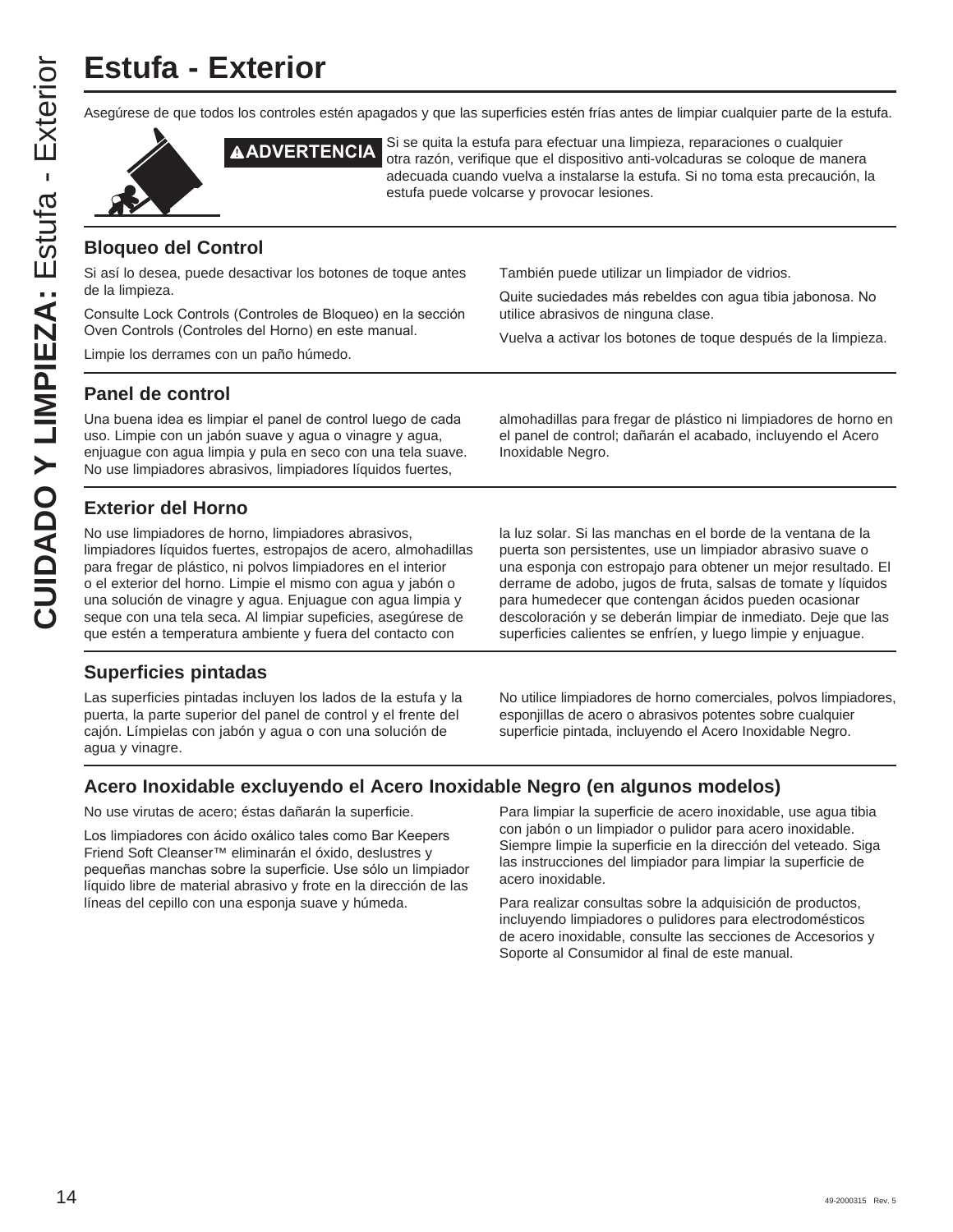# **Estufa - Interior**

El interior de su nuevo horno puede ser limpiado de forma manual o utilizando los modo Self Clean (Limpieza Automática).

El derrame de adobo, jugos de fruta, salsas de tomate y líquidos para humedecer que contengan ácidos pueden ocasionar descoloración y se deberán limpiar de inmediato. Espere a que las superficies calientes se enfríen, y luego limpie y enjuague.

# **Limpieza Manual**

No use limpiadores de horno, limpiadores líquidos fuertes, estropajos de acero, ni almohadillas para fregar en el interior del horno. Para la suciedad de la parte inferior del horno y otras superficies esmaltadas, use un abrasivo suave que contenga ácido oxálico, tal como Bar Keepers Friend®, con una esponja antirayaduras. Tenga cuidado de no aplicar

limpiadores abrasivos o esponjas sobre la puerta de vidrio, ya que estos rayarán el revestimiento reflectante. El interior del horno y la puerta de vidrio podrán ser limpiados con una tela suave, jabón suave y agua, o con vinagre y una solución de agua. Luego de la limpieza, enjuague con agua limpia y seque con una tela seca.

# **Modo de Limpieza Automática (en algunos modelos)**

Lea las Instrucciones de Seguridad del Horno con Limpieza Automática, en el comienzo de este manual, antes de usar el modo Self Clean (Limpieza Automática). Este modo usa temperaturas muy altas para limpiar el interior del horno. Sólo los estantes del horno de limpieza automática (negros) y las rejillas podrán permanecer en el horno durante el ciclo de limpieza automática. Todos los demás ítems, incluyendo los estantes niquelados (plateados), deberán ser retirados. Si los estantes niquelados (plateados) se dejan dentro del horno durante un ciclo de limpieza automática, los estantes sufrirán deslustre. Si cualquier tipo de estante es dejado en el horno durante el ciclo de limpieza automática, es posible que se vuelva difícil deslizar el estante. Para acceder a instrucciones sobre cómo mejorar esto, consulte la sección de Estantes del Horno.

**IMPORTANTE:** Las emanaciones producidas por el ciclo de autolimpieza de cualquier horno afectan la salud de algunas aves de manera notoria. Procure llevar sus aves a otra habitación bien ventilada.

Para usar la función Self Clean (Limpieza Automática):

- 1. Comience con el horno a temperatura ambiente.
- 2. Limpie la grasa excesiva y las suciedades del horno y del interior de la puerta.
- 3. Retire todos los ítems. Consulte sobre la Limpieza de la Superficie de Cocción para determinar si sus rejillas pueden ser limpiadas automáticamente y para detalles importantes en relación a la colocación de las rejillas.
- 4. Cierre la puerta. Deslice la manija de la traba de la puerta hacia la izquierda hasta llegar al límite.
- 5. Gire la Perilla del Horno hasta la Función de Limpieza Automática.

No podrá abrir la puerta durante el ciclo de limpieza automática. La puerta permanecerá bloqueada luego del ciclo de limpieza automática hasta que el horno se enfríe y se alcance la temperatura de desbloqueo. Al finalizar el ciclo de limpieza automática, deje que el horno se enfríe, destrabe la puerta, y limpie cualquier ceniza que haya quedado en el horno.

# **Estantes**

Todos los estantes se pueden lavar con agua caliente y jabón. Los estantes esmaltados (no brillosos) se pueden dejar en la cavidad durante el ciclo de limpieza automática.

Es posible que resulte más difícil deslizar los estantes, especialmente luego de la limpieza automática. Coloque aceite vegetal en una tela húmeda o toalla de papel y frote sobre los extremos izquierdo y derecho.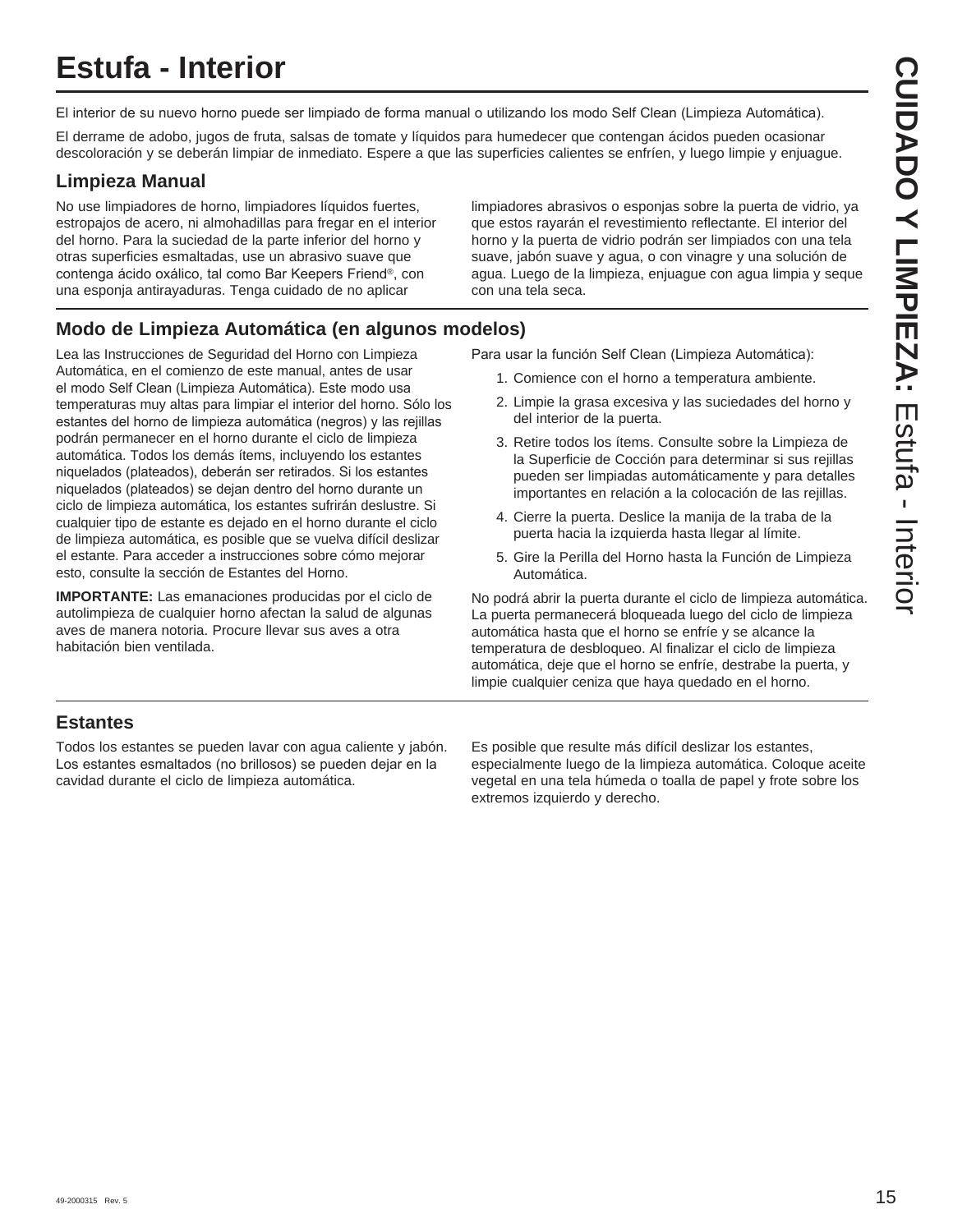# **Placa de Cocción**

## **Retiro de los Quemadores Superficiales para su Limpieza**

Apague todos los controles. Espere a que la placa de cocción se enfríe antes de retirar las rejillas y las partes del quemador. Al retirar las tapas y cabezas de los quemadores, recuerde su tamaño y ubicación. Vuelva a colocarlos en la misma ubicación luego de la limpieza.



**Quemador Redondo (en algunos modelos)**

# **Limpieza de los Quemadores Superficiales**

#### **Limpieza de las Tapas de los Quemadores**

Lave las tapas de los quemadores en agua caliente con jabón y enjuague con agua limpia. Puede fregar con u na base de fregado plástica para eliminar partículas de comida quemadas. Las tapas redondas de los quemadores también se pueden limpiar en un lavavajillas.

#### **Limpieza de las Cabezas de los Quemadores**

Limpie las cabezas de los quemadores de forma rutinaria, especialmente luego de derrames importantes, que podrían bloquear las aberturas del quemador. Retire los quemadores cuando estén fríos. Lave los mismos con agua caliente y jabón. Enjuague con agua limpia. Para eliminar las manchas más rebeldes, use un cepillo con cerda plástica.

**NOTA:** No use lana de acero ni estropajos para limpiar las partes del quemador, ya que podrán bloquear las aberturas. Nunca lave las cabezas de los quemadores en el lavavajillas. Esto podrá hacer que se descoloren.

Las hendiduras de las cabezas de los quemadores se deben mantener limpias en todo momento para obtener una llama pareja y sin obstrucción.

Las partes bloqueadas o sucias de los quemadores o los electrodos no permitirán que el quemador funcione de forma correcta.



#### **Reemplazo de los Quemadores Superficiales**

Antes de colocar las tapas y cabezas de los quemadores y el ensamble de la cabeza/ tapa nuevamente, escurra el exceso de agua y luego seque las mismas totalmente.

Vuelva a colocar las cabezas de los quemadores en las ubicaciones correctas, de acuerdo con sus tamaños. Asegúrese de que cada tapa quede correctamente apoyada sobre la cabeza del quemador, como se muestra a continuación.



La tapa del

correctamente colocada.



La tapa del quemador NO está correctamente colocada. quemador NO está

La tapa del quemador está correctamente colocada.



**estufa sin que todas las partes de los quemadores y las parrillas estén en sus respectivos lugares.**

Cualquier derrame en o alrededor de un electrodo se deberá limpiar de forma cuidadosa. Evite golpear el electrodo con cualquier cosa dura, ya que podrá ser dañado.



El electrodo del encendedor de la chispa es expuesto cuando la cabeza del quemador es retirada. Cuando un quemador se gira a **LITE**, todos los quemadores hacen chispa. No intente desensamblar ni limpiar un quemador mientras otro quemador está encendido.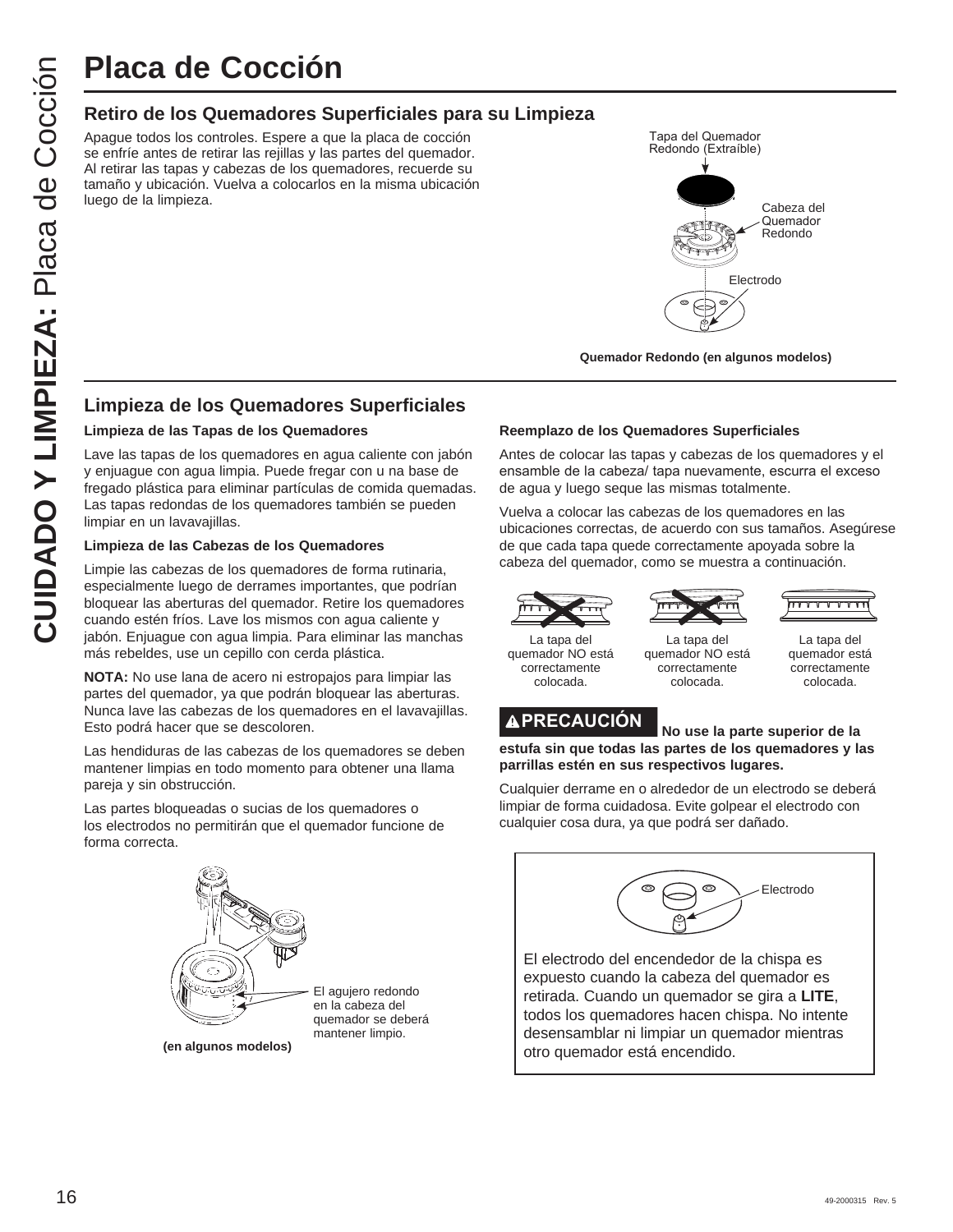# **Parrillas de Quemadores**

#### **Limpieza Manual**

Las rejillas se deberán lavar con agua caliente y jabón y deberán ser enjuagadas con agua limpia. Para ablandar la comida quemada, coloque las rejillas en una solución con ¼ de taza de amoníaco hogareño durante varias horas. Luego, friegue las rejillas con un estropajo de plástico con agua caliente y jabón. Enjuague a fondo y seque.

#### **Modo Self Clean (Limpieza Automática) (en algunos modelos)**

Si las rejillas no cuentan con protectores de goma en la superficie inferior, podrán ser limpiadas en el horno usando el ciclo de limpieza automática. No intente limpiar las rejillas en el horno si las mismas cuentan con protectores de goma. Hacer esto destruirá los protectores de goma, afectando el funcionamiento de los quemadores.

Las rejillas cubiertas de porcelana se podrán volver gradualmente ásperas si son expuestas de forma continua a las temperaturas de limpieza automática.

Su horno está equipado con estantes niquelados, se recomienda seguir las instrucciones para la colocación de rejillas en el fondo del horno. Los estantes cubiertos de níquel (plateados) no deben permanecer en el horno durante el ciclo de limpieza automática. Hacer esto deslustrará los estantes. Si cualquier tipo de estante es dejado en el horno durante el ciclo de limpieza automática, es posible que se vuelva difícil deslizar el estante. Para acceder a instrucciones de lubricación, consulte la sección de Estante del Horno.

**NOTA:** Al colocar o retirar rejillas del horno, no deslice las mismas sobre los estantes ni sobre el fondo del horno. Hacer esto podría dañar el esmalte de los estantes o el fondo del horno.

#### **Para realizar la limpieza automática de sus rejillas en el fondo del horno:**

- 1. Retire todos los estantes del horno.
- 2. De forma suave, coloque una rejilla en el centro del fondo del horno con la rejilla orientada en la posición erguida. Apile la rejilla(s) restante como se muestra a continuación. No coloque ni apile las rejillas en ninguna otra configuración.



Una vez que las rejillas fueron colocadas en el horno, use el ciclo de limpieza automática siguiendo las instrucciones de la sección de Limpieza del Horno.

**NOTA:** Tenga cuidado al retirar las parrillas del horno superior una vez que el ciclo de auto limpieza haya finalizado. Es posible que las parrillas aún estén calientes.

Una vez completado el ciclo de limpieza automática, las rejillas pueden ser retiradas de forma cuidadosa. Es posible que observe un residuo blanco en las rejillas. Limpie el mismo con una esponja húmeda. Si las manchas blancas persisten, moje la esponja con una solución mitad de vinagre y mitad de agua y vuelva a limpiar las rejillas.

Al reemplazar las rejillas en la superficie de cocción, asegúrese de ubicarlas de forma correcta. Las rejillas se deben poder posicionar de forma segura en la superficie de cocción.

## **Protectores de Soportes de Rejillas (en algunos modelos)**

Si uno de los protectores de goma de la rejilla de la placa de cocción se pierde o daña, se podrán obtener piezas de repuesto llamando al 1.800.GE.CARES.

Para insertar los nuevos protectores, simplemente coloque el extremo del protector con forma cónica en el agujero de la placa de cocción y empuje hacia abajo de forma suave, doblando el protector.

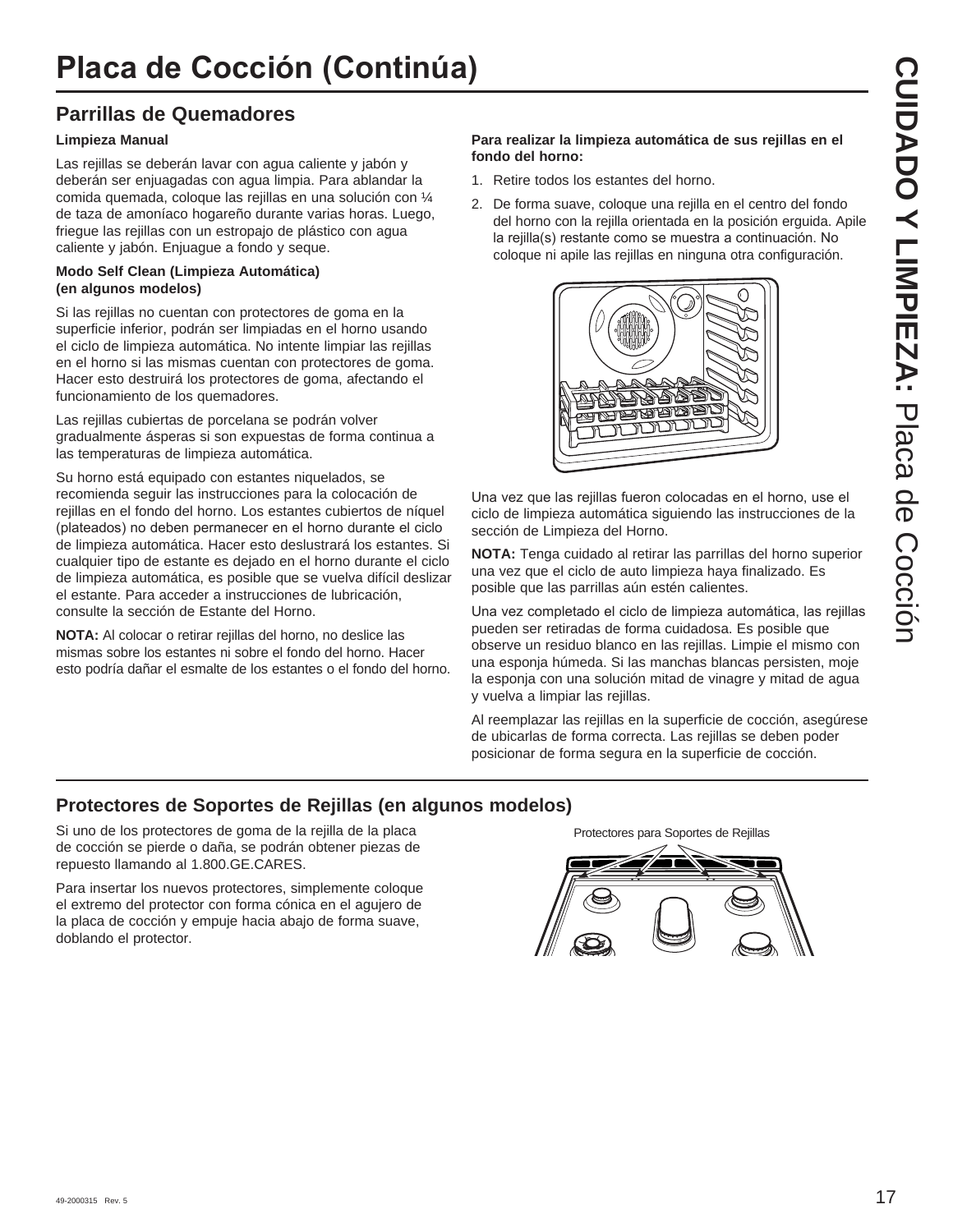# **Limpieza de la Puerta del Horno**

#### **Limpieza del Interior de la Puerta**

No permita que el excedente de agua entre a ningún agujero o ranuras de la puerta.

Aplique detergente para lavar platos sobre cualquier salpicadura que haya sobre el vidrio debido al horneado. Use el filo de una navaja del lado seguro para despejarlo. Luego limpie el vidrio con una tela con jabón para eliminar cualquier residuo y seque.

El área que está fuera de la junta se puede limpiar con un estropajo de plástico con jabón. No frote ni limpie la junta de la puerta; posee una resistencia extremadamente baja a la abrasión.

Si observa que la junta se empieza a gastar, se deshilacha o daña de cualquier forma y si quedó fuera de la puerta, deberá reemplazar la misma.

#### **Limpieza del Exterior de la Puerta**

Si las manchas en el borde de la ventana de la puerta son persistentes, use un limpiador abrasivo suave o una esponja con estropajo para obtener un mejor resultado. No use este método sobre ninguna otra superficie.

#### **Superficies de Acero Inoxidable (en algunos modelos)**

No use virutas de acero; éstas dañarán la superficie.

Para limpiar la superficie de acero inoxidable, use agua tibia con jabón o un limpiador o pulidor para acero inoxidable. Siempre limpie la superficie en la dirección del veteado. Siga las instrucciones del limpiador para limpiar la superficie de acero inoxidable.

Para realizar consultas sobre la adquisición de productos, incluyendo limpiadores o pulidores para electrodomésticos de acero inoxidable, consulte las secciones de Accesorios y Soporte al Consumidor al final de este manual.

# **Cajón de Almacenamiento Extraíble (en algunos modelos)**

El cajón de almacenamiento es un buen lugar para guardar utensilios de estufa y panadería. No guarde plásticos ni materiales inflamables en el cajón.

El cajón de almacenamiento se podrá retirar para limpiar debajo de la estufa. Limpie el cajón de almacenamiento con una tela o esponja húmeda. Nunca use abrasivos duros ni almohadillas para fregar.

#### **Retiro del Cajón de Almacenamiento:**

- 1. Empuje el cajón hacia afuera hasta que se detenga.
- 2. Incline el frente del cajón hacia arriba y empuje el mismo hacia fuera de la estufa.

#### **Reemplazo del Cajón de Almacenamiento:**

- 1. Apoye los costados del cajón en los topes de la estufa.
- 2. Empuje directamente hacia atrás hasta que el cajón quede en su posición.
- 3. Deslice el cajón completamente dentro del horno.



El cajón de almacenamiento se podrá retirar para limpiar debajo de la estufa.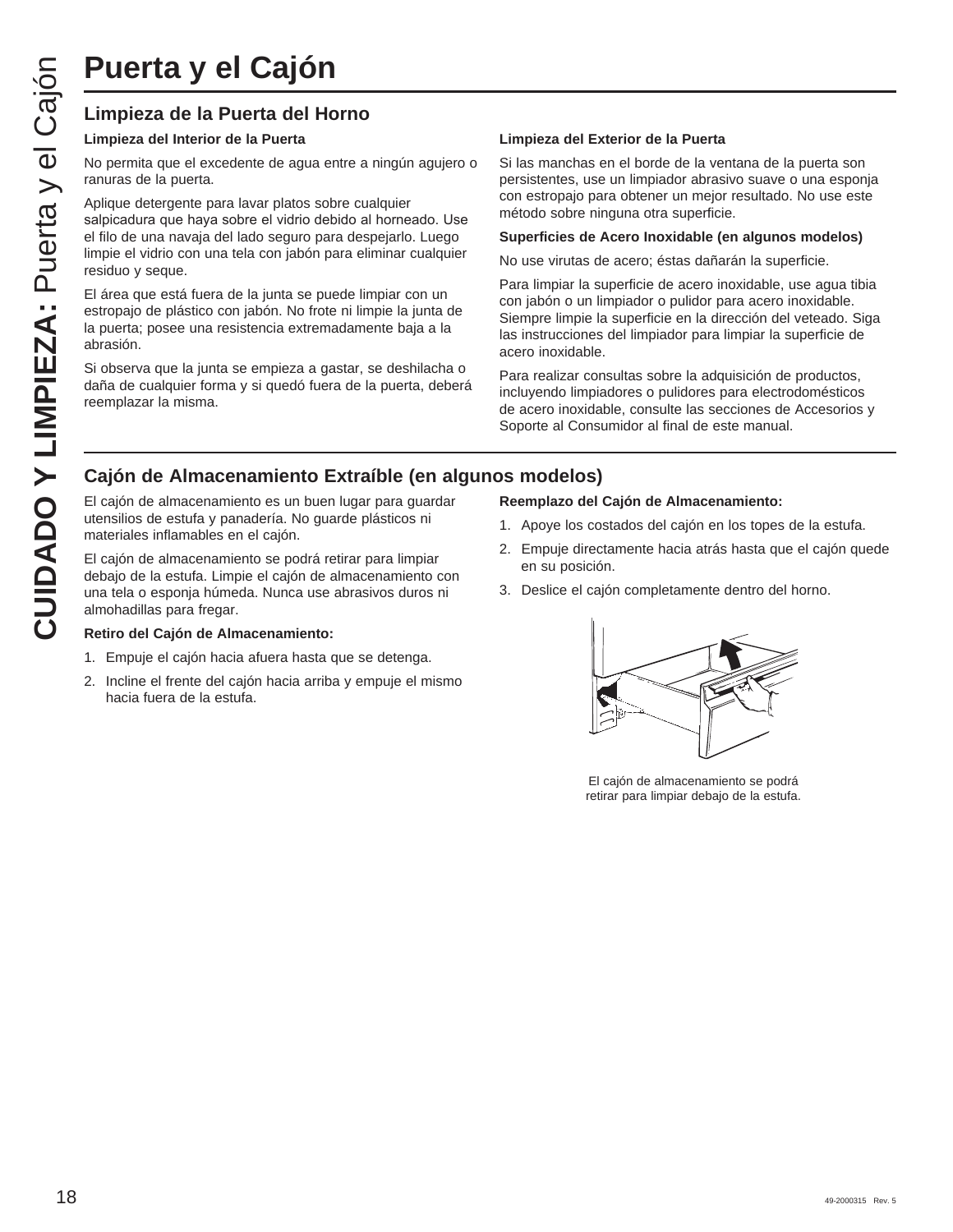# **Luz del Horno**

#### **ADVERTENCIA PELIGRO DE DESCARGA ELÉCTRICA O QUEMADURAS:** Antes de reemplazar la bombilla del horno, desconecte la alimentación de energía al horno desde el panel principal de fusibles o del interruptor de circuitos. No hacerlo puede provocar una descarga eléctrica o una quemadura.

**A PRECAUCIÓN** RIESGO DE INCENDIO: La tapa de vidrio y la lámpara de luz se deberán retirar cuando estén frías. Tocar el vidrio caliente sin protección en las manos o con un trapo húmedo puede ocasionar quemaduras.

**A PRECAUCIÓN Antes de reemplazar la lámpara de luz del horno, desconecte la conexión eléctrica de la estufa del fusible** principal o del panel del disyuntor. Asegúrese de dejar que la tapa de la luz y la lámpara se enfríen completamente.

> La lámpara de luz del horno está cubierta por una tapa de vidrio extraíble que es sostenida por un cable que la cruza. Retire la puerta del horno, si lo desea, para llegar a la tapa fácilmente. Retire la puerta del horno, si lo desea, para llegar a la tapa fácilmente. Para acceder a instrucciones detalladas sobre el retiro de la puerta del horno, consulte la sección sobre Cómo Retirar la Puerta del Horno.

> > Tapa de vidrio (en modelos con limpieza automática únicamente)

#### Reemplazo de la Lámpara (en modelos JGSS66 únicamente):

- 1. Desconecte el cable de electricidad a la estufa.
- 2. Mantenga estable la tapa de vidrio, de modo que no se caiga al ser liberada.
- 3. Deslice la misma cerca del borde del suspensor de la tapa, hasta que la tapa sea liberada. No retire ningún tornillo **para retirar la tapa de vidrio.**
- 4. Reemplace la lámpara por una para electrodomésticos de 40 watts. No toque la lámpara caliente con la mano o una tela húmeda. Sólo retire la lámpara cuando esté fría.
- 5. Mantenga la tapa de vidrio estable sobre la lámpara nueva.
- 6. Empuje el suspensor de la tapa del cable cerca del borde, hasta que el borde del suspensor de la tapa del cable esté ubicado en el borde de la tapa de vidrio.
- 7. Conecte la electricidad a la estufa.

# **Puerta del Horno**

La puerta es muy pesada. Tenga cuidado al retirar y levantar la puerta. No levante la puerta usando la manija.

#### **Retiro de la Puerta:**

- 1. Abra la puerta totalmente.
- 2. Sobre cada bisagra, deslice el bloqueo de la bisagra hacia arriba, asegurando que se ajuste en su posición totalmente hacia arriba.
- 3. Firmemente tome ambos lados de la puerta cerca de la manija.
- 4. Cierre la puerta hasta que la parte superior de la misma quede a aproximadamente 3" de la estructura de la estufa.
- 5. Levante la puerta hacia arriba y afuera de la estufa, hasta que ambos brazos de las bisagras estén fuera de las ranuras de la estructura de la estufa.

#### **Reemplazo de la Puerta:**

- 1. Firmemente tome ambos lados de la puerta cerca de la manija.
- 2. Con la puerta en el mismo ángulo que en la posición de retiro, apoye la abertura en la parte inferior del brazo de la bisagra izquierda sobre el extremo inferior de la ranura de la bisagra izquierda. La abertura en el brazo de la bisagra deberá estar totalmente apoyada en la parte inferior de la ranura. Repita el procedimiento del lado derecho.
- 3. Abra la puerta totalmente. Si la puerta no se abre completamente, los brazos de la manija no están asentados correctamente. Retire la puerta de la estufa y repita el Paso 2.
- 4. Empuje los bloqueos de la bisagra hacia abajo hasta la posición de bloqueo.
- 5. Cierre la puerta del horno.



Empuje los bloqueos de las bisagras hacia arriba para desbloquearlos





Borde Amplio suspensor de tapa





Empuje los bloqueos de la bisagra hacia abajo para bloquear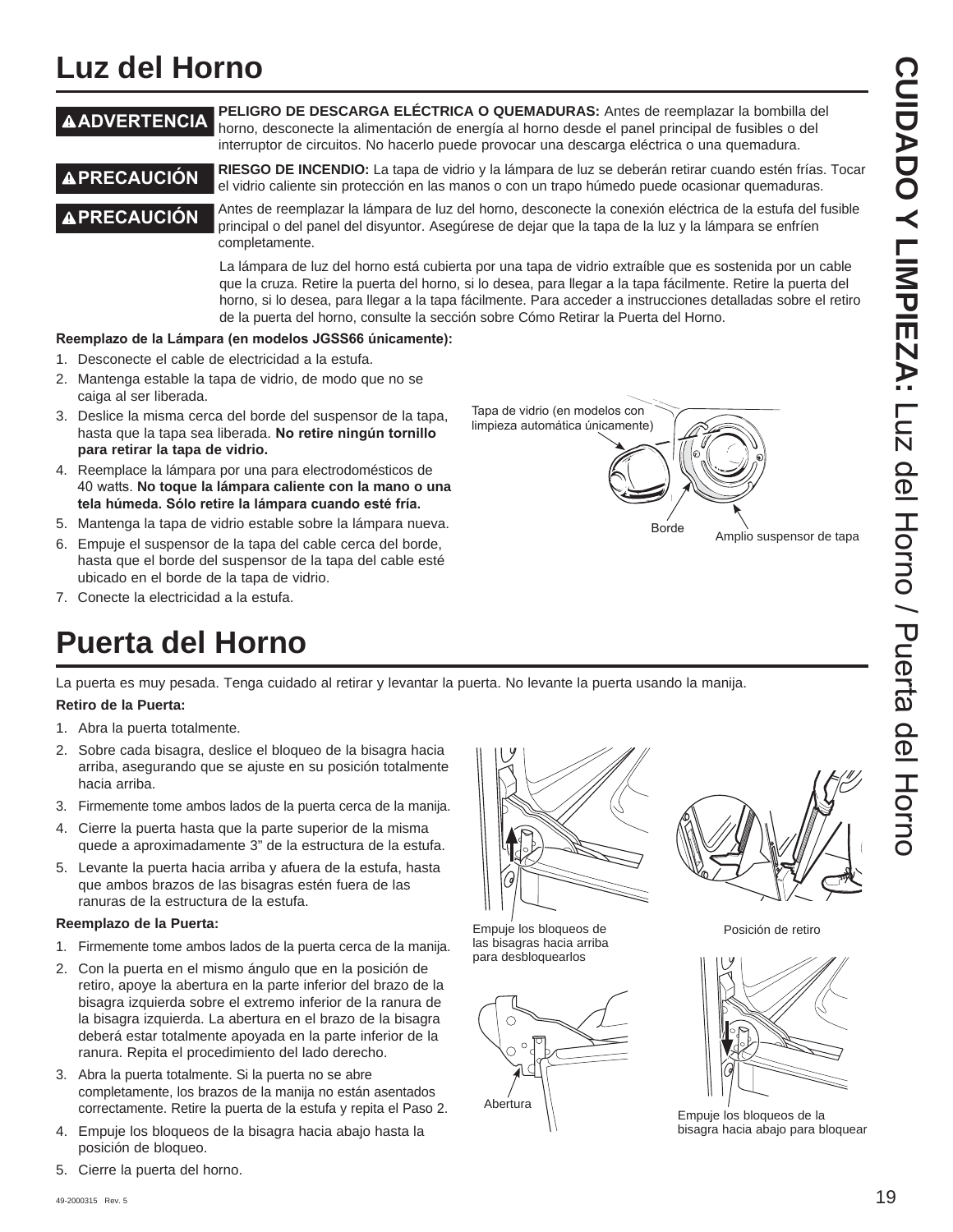# **Consejos para la Solución de Problemas...** Antes de solicitar el servicio técnico

¡Ahorre tiempo y dinero! Primero revise los cuadros que aparecen en las siguientes páginas y es posible que no necesite solicitar reparaciones.

| <b>Problema</b>                                                                                                    | <b>Causa Posible</b>                                                                                                                                                                                                                                                                                                                                                | Qué Hacer                                                                                                                                                                                                                                                                                                                                                                                             |
|--------------------------------------------------------------------------------------------------------------------|---------------------------------------------------------------------------------------------------------------------------------------------------------------------------------------------------------------------------------------------------------------------------------------------------------------------------------------------------------------------|-------------------------------------------------------------------------------------------------------------------------------------------------------------------------------------------------------------------------------------------------------------------------------------------------------------------------------------------------------------------------------------------------------|
| Mi horno nuevo no estufa<br>como el anterior. ¿Hay<br>algún problema con<br>las configuraciones de<br>temperatura? | Su horno nuevo cuenta con un sistema de cocción<br>diferente con relación al anterior y, por lo tanto, es<br>posible que cocine de forma diferente.                                                                                                                                                                                                                 | Durante los primeros usos, siga los tiempos y temperaturas<br>de sus recetas atentamente y use las posiciones de los<br>estantes recomendadas en la Guía de Cocción. Si aún<br>piensa que su horno nuevo estufa con demasiado calor o<br>demasiado frío, podrá ajustar el termostato usted mismo<br>para aplicar su preferencia de cocción específica. Consulte<br>la sección de Controles del Horno. |
| La comida no se hornea<br>de forma apropiada                                                                       | Controles del horno configurados de forma<br>incorrecta.                                                                                                                                                                                                                                                                                                            | Consulte la sección Modos de Cocción.                                                                                                                                                                                                                                                                                                                                                                 |
|                                                                                                                    | La posición del estante es incorrecta o el estante<br>no está nivelado.                                                                                                                                                                                                                                                                                             | Consulte la sección Modos de Cocción y la Guía de<br>Cocción.                                                                                                                                                                                                                                                                                                                                         |
|                                                                                                                    | Uso de una cacerola incorrecta o de una cacerola<br>de tamaño incorrecto.                                                                                                                                                                                                                                                                                           | Consulte la sección Utensilios.                                                                                                                                                                                                                                                                                                                                                                       |
|                                                                                                                    | La temperatura del horno debe ser ajustada.                                                                                                                                                                                                                                                                                                                         | Consulte la sección de Controles del Horno.                                                                                                                                                                                                                                                                                                                                                           |
| La comida no asa de                                                                                                | Controles del horno configurados de forma incorrecta.                                                                                                                                                                                                                                                                                                               | Asegúrese de seleccionar el modo correcto para asar.                                                                                                                                                                                                                                                                                                                                                  |
| forma apropiada                                                                                                    | Se usó una posición incorrecta del estante.                                                                                                                                                                                                                                                                                                                         | Para acceder a sugerencias de ubicación de estantes,<br>consulte la Guía de Cocción.                                                                                                                                                                                                                                                                                                                  |
|                                                                                                                    | Utensilio de estufa inadecuado para asar.                                                                                                                                                                                                                                                                                                                           | Use una olla específicamente diseñada para asar                                                                                                                                                                                                                                                                                                                                                       |
|                                                                                                                    | El papel de aluminio sobre la olla para asar<br>no fue ajustado de forma apropiada ni cortado<br>apropiadamente para drenar la grasa.                                                                                                                                                                                                                               | Si usará papel de aluminio en la olla para asar, envuelva de<br>forma ajustada y agregue cortes conforme con aquellos en<br>la olla para permitir que la grasa sea drenada.                                                                                                                                                                                                                           |
| La temperatura del horno<br>es demasiado caliente o<br>demasiado fría                                              | La temperatura del horno debe ser ajustada.                                                                                                                                                                                                                                                                                                                         | Consulte la sección de Controles del Horno.                                                                                                                                                                                                                                                                                                                                                           |
| El horno parece no<br>funcionar                                                                                    | Es posible que un fusible de su hogar se haya<br>quemado o que el disyuntor se haya desconectado.                                                                                                                                                                                                                                                                   | Reemplace el fusible o reinicie el disyuntor.                                                                                                                                                                                                                                                                                                                                                         |
|                                                                                                                    | Controles del horno configurados de forma incorrecta.                                                                                                                                                                                                                                                                                                               | Consulte la sección Uso del Horno.                                                                                                                                                                                                                                                                                                                                                                    |
| Sonido de "chisporroteo"<br>o "traqueo"                                                                            | Éste es el sonido de metal calentándose o enfriándose<br>durante las funciones de cocción y limpieza.                                                                                                                                                                                                                                                               | Esto es normal.                                                                                                                                                                                                                                                                                                                                                                                       |
| ¿Por qué la estufa hace<br>un sonido de "clic"<br>cuando uso el horno?                                             | Su estufa fue diseñada para mantener un control<br>más ajustado sobre la temperatura del horno.<br>Es posible que escuche que los elementos de<br>calentamiento del horno hagan sonidos de "clic"<br>con mayor frecuencia que con hornos más antiguos<br>para lograr mejores resultados durante los ciclos de<br>horneado, asado, convección y limpieza automática. | Esto es normal.                                                                                                                                                                                                                                                                                                                                                                                       |
| El reloj y el temporizador<br>no funcionan                                                                         | Es posible que un fusible de su hogar se haya<br>quemado o que el disyuntor se haya desconectado.                                                                                                                                                                                                                                                                   | Reemplace el fusible o reinicie el disyuntor.                                                                                                                                                                                                                                                                                                                                                         |
| A veces el horno tarda<br>más en precalentarse a la<br>misma temperatura                                           | Utensilio o comida en el horno                                                                                                                                                                                                                                                                                                                                      | El utensilio o la comida en el horno hará que éste tarde más en<br>precalentarse. Retire estos artículos para reducir el tiempo de<br>precalentamiento.                                                                                                                                                                                                                                               |
|                                                                                                                    | Número de estantes en el horno                                                                                                                                                                                                                                                                                                                                      | Agregar más estantes al horno hará que éste tarde más en<br>precalentarse. Retire algunos estantes.                                                                                                                                                                                                                                                                                                   |
| La luz del horno no<br>funciona                                                                                    | La lámpara está floja o presenta defectos.                                                                                                                                                                                                                                                                                                                          | Ajuste o reemplace la lámpara. Para acceder a instrucciones<br>sobre cómo reemplazar la lámpara, consulte la sección de<br>Mantenimiento.                                                                                                                                                                                                                                                             |
| El modo de limpieza<br>automática del horno no<br>funciona                                                         | La temperatura del horno es demasiado caliente<br>como para configurar la limpieza automática.                                                                                                                                                                                                                                                                      | Espere a que el horno se enfríe y reinicie los controles.                                                                                                                                                                                                                                                                                                                                             |
|                                                                                                                    | Los controles del horno están configurados de<br>forma incorrecta.                                                                                                                                                                                                                                                                                                  | Consulte la sección Cuidado y limpieza.                                                                                                                                                                                                                                                                                                                                                               |
| Exceso de humo durante<br>un ciclo de limpieza                                                                     | Suciedad o grasa excesiva.                                                                                                                                                                                                                                                                                                                                          | Gire la Perilla de Temperatura del Horno a OFF (Apagar).<br>Espere hasta el que Horno se enfríe por debajo de la<br>temperatura de desbloqueo. Abra las ventanas para liberar<br>el humo en la habitación. Limpie el exceso de suciedad y<br>reinicie el ciclo de limpieza.                                                                                                                           |
| El horno parece no<br>funcionar.                                                                                   | El horno se encuentra en Sabbath Mode (Modo<br>Sabático)                                                                                                                                                                                                                                                                                                            | Verifique que el horno no esté en Sabbath Mode (Modo<br>Sabático). Consulte la sección Uso del Modo Sabático.                                                                                                                                                                                                                                                                                         |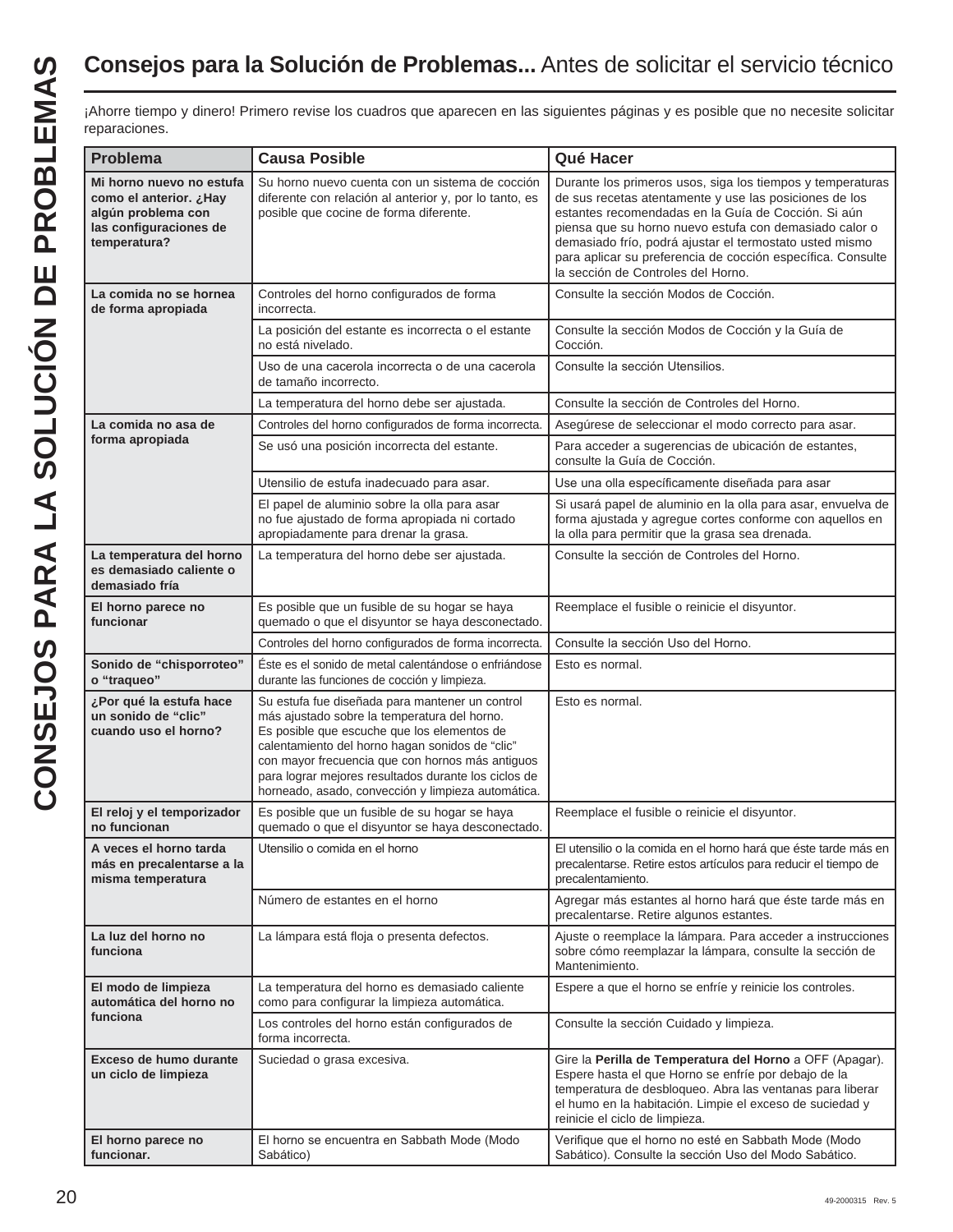# **Consejos para la Solución de Problemas...** Antes de solicitar el servicio técnico

| <b>Problema</b>                                                                               | <b>Causa Posible</b>                                                                                                                                                                                                        | Qué Hacer                                                                                                                                                                                                                                                                |
|-----------------------------------------------------------------------------------------------|-----------------------------------------------------------------------------------------------------------------------------------------------------------------------------------------------------------------------------|--------------------------------------------------------------------------------------------------------------------------------------------------------------------------------------------------------------------------------------------------------------------------|
| El horno no limpia luego<br>de un ciclo de limpieza                                           | Los controles del horno están configurados de forma<br>incorrecta.                                                                                                                                                          | Consulte la sección Cuidado y limpieza.                                                                                                                                                                                                                                  |
|                                                                                               | El horno estaba demasiado sucio.                                                                                                                                                                                            | Limpie derrames excesivos antes de iniciar el ciclo de<br>limpieza. Es posible que, en hornos con mucha suciedad,<br>sea necesario usar la limpieza automática nuevamente.                                                                                               |
| Fuerte olor a "quemado"<br>o a "aceite" desde la<br>ventilación                               | Esto es normal en un horno nuevo y desaparecerá con<br>el tiempo.                                                                                                                                                           | Para acelerar el proceso, configure el ciclo de limpieza<br>automática. Consulte la sección Cuidado y limpieza.<br>Esto es temporario.                                                                                                                                   |
| Humo excesivo al asar                                                                         | La comida está demasiado cerca del quemador.                                                                                                                                                                                | Baje la posición del estante con comida.                                                                                                                                                                                                                                 |
| No es posible abrir la<br>puerta del horno cuando<br>desea cocinar.                           | La puerta del horno está bloqueada debido a que la<br>temperatura interior del horno no descendió por debajo<br>de la temperatura de bloqueo.                                                                               | Espere a que el horno se enfríe por debajo de la<br>temperatura de bloqueo.                                                                                                                                                                                              |
| El quemador no se<br>enciende                                                                 | La carga de la batería es baja/descargada                                                                                                                                                                                   | Reemplace la batería (consulte sobre la Reemplazo de la<br>Batería de 9V).                                                                                                                                                                                               |
|                                                                                               | El enchufe en la estufa no está completamente<br>insertado en el tomacorriente eléctrico.                                                                                                                                   | Asegúrese de que el cable de electricidad esté enchufado<br>en un tomacorriente correctamente conectado a tierra.                                                                                                                                                        |
|                                                                                               | El suministro de gas no fue conectado o encendido.                                                                                                                                                                          | Consulte las Instrucciones de Instalación provistas con su<br>estufa.                                                                                                                                                                                                    |
|                                                                                               | Es posible que un fusible de su hogar se haya<br>quemado o que el disyuntor se haya desconectado.                                                                                                                           | Reemplace el fusible o reinicie el disyuntor.                                                                                                                                                                                                                            |
|                                                                                               | Las piezas del quemador no fueron reemplazadas<br>correctamen.                                                                                                                                                              | Lea la sección Cuidado y limpieza de la estufa.                                                                                                                                                                                                                          |
|                                                                                               | Es posible que las hendiduras de los quemadores, o el<br>puerto del encendedor redondo en el quemador oval,<br>estén atascados.                                                                                             | Retire los quemadores o limpie los mismos. Controle que<br>no haya comida quemada ni grasa en el área del electrodo.<br>Lea la sección de Cuidado y Limpieza de la estufa.                                                                                               |
|                                                                                               | Residuos de comida en el electrodo                                                                                                                                                                                          | Suavemente pula el extremo plano del electrodo con una<br>lima de uñas o con una lija hasta que quede brilloso.                                                                                                                                                          |
| Los quemadores<br>superiores no queman<br>de forma pareja                                     | Ensamble del quemador inapropiado.                                                                                                                                                                                          | Asegúrese de que las tapas de los quemadores estén<br>instaladas correctamente. Consulte Cuidado y limpieza en<br>la sección de la estufa.                                                                                                                               |
|                                                                                               | Las hendiduras al costado del quemador se podrán<br>atascar.                                                                                                                                                                | Retire los quemadores para su limpieza. Consulte la<br>sección de Cuidado y limpieza de la estufa.                                                                                                                                                                       |
| Llamas de los<br>quemadores son muy<br>grandes o amarillas                                    | Promedio inadecuado de aire a gas.                                                                                                                                                                                          | Si la estufa es conectada a gas Propano, contacte al<br>técnico que instaló la estufa o que hizo la conversión.                                                                                                                                                          |
| Los quemadores<br>superficiales se iluminan<br>pero los quemadores<br>para hornear y asar no. | Es posible que los quemadores de gas del horno hayan<br>sido apagados.                                                                                                                                                      | El apagado del gas del horno está ubicado en el<br>regulador de gas cerca de la adherencia de la tubería de<br>gas a la estufa. Ubique la misma y dé vuelta la palanca.<br>aac<br>La palanca se<br>muestra cerrada.<br>EMPUJE PARA ABRIR<br>Modelos con quemador sellado |
| La puerta de vidrio del<br>horno parece estar<br>"teñida" o tener un color<br>"arcoíris".     | El vidrio del horno interno está cubierto con una barrera<br>de calor que refleja este último nuevamente hacia el<br>horno, a fin de evitar la pérdida de calor y de mantener<br>fría la puerta externa mientras se hornea. | Esto es normal. Bajo ciertas luces y ángulos, es posible<br>que visualice esta tinta o arcoíris.                                                                                                                                                                         |
| El cajón no se desliza<br>de forma pareja o se<br>arrastra                                    | El cajón está desalineado.                                                                                                                                                                                                  | Extienda totalmente el cajón y empuje el mismo<br>totalmente hacia adentro. Consulte la sección Cuidado y<br>limpieza de la estufa.                                                                                                                                      |
|                                                                                               | El cajón está sobrecargado o la carga está des<br>balanceada.                                                                                                                                                               | Reduzca peso o redistribuya los contenidos de los<br>cajones.                                                                                                                                                                                                            |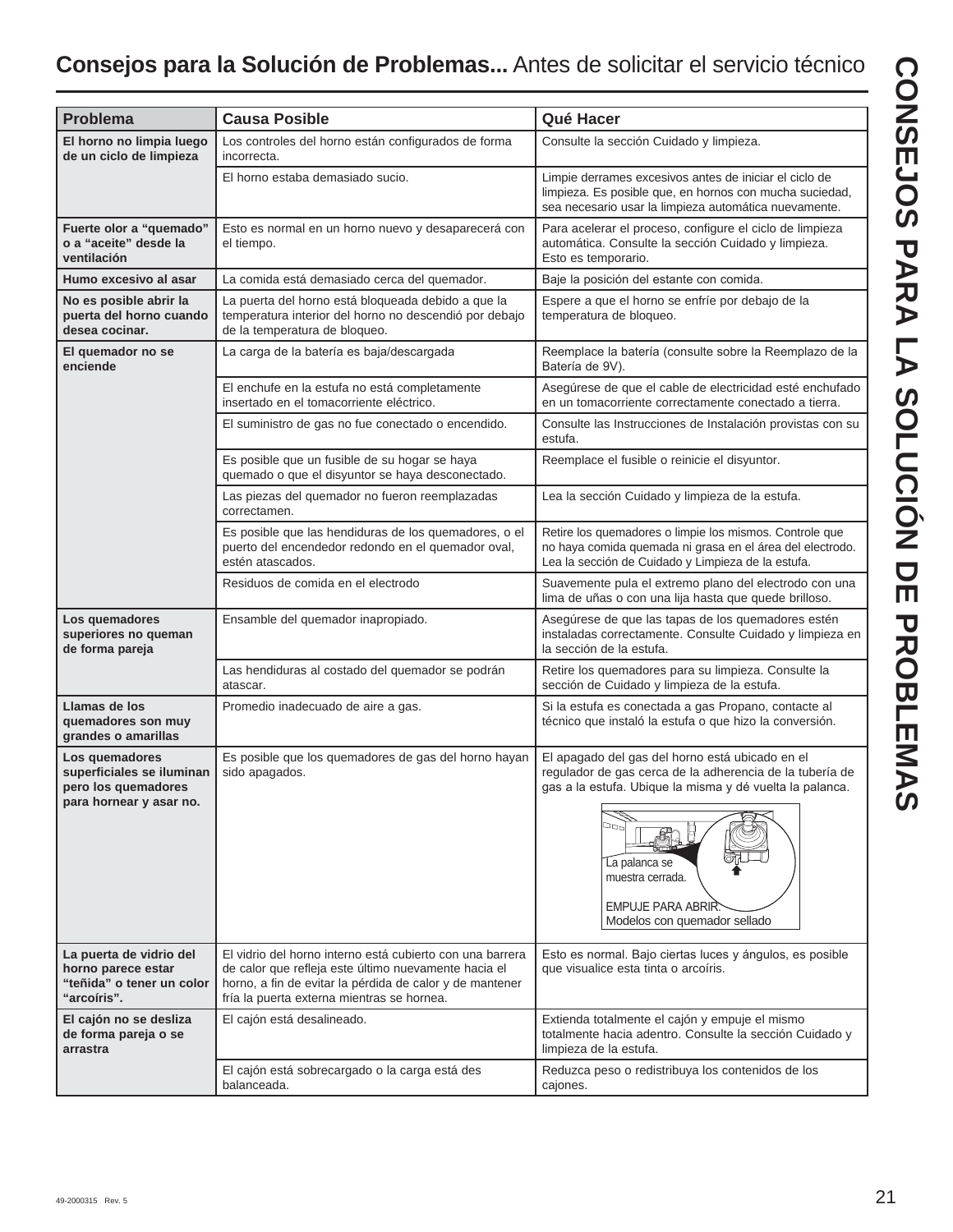# **GEAppliances.com**

Todo el servicio de garantía es provisto por nuestros Centros de Servicio de Fabricación, o un técnico autorizado de Customer Care®. Para programar una visita del servicio técnico a través de Internet, visítenos en **GEAppliances.com/service**, o llame a GE Appliances al 800.GE.CARES. Cuando llame para solicitar el servicio, tenga los números de serie y modelo disponibles.

Para realizar el servicio técnico de su electrodoméstico, se podrá requerir el uso de datos del puerto de abordaje para su diagnóstico. Esto da al técnico del servicio de fábrica de GE Appliances la habilidad de diagnosticar de forma rápida cualquier problema con su electrodoméstico, y de ayudar a GE Appliances a mejorar sus productos al brindarle a GE Appliances la información sobre su electrodoméstico. Si no desea que los datos de su electrodoméstico sean enviados a GE Appliances, solicitamos que le indique a su técnico no entregar los datos a GE Appliances en el momento del servicio. Garantía Limitada de la Estufa a Gas de GE Appliances<br>
Fodo el servicio de grantía es provisto por nuestros Centros de Servicio de Fabricación, o un técnico autorizado de Customer Care®.<br>
Para programar una visita del serv

| Por el Período de<br>GE Appliances reemplazará                                                                                                      |
|-----------------------------------------------------------------------------------------------------------------------------------------------------|
| Un Año<br>Desde la fecha de la esta garantía limitada de un año, GE Appliances también proveerá, sin costo, todo el trabajo y el<br>compra original |

# **Qué no cubrirá GE Appliances:**

- Viajes del técnico del servicio a su hogar para enseñarle sobre cómo usar el producto.
- Instalación, entrega o mantenimiento inadecuados.
- Fallas del producto en caso de abuso, mal uso, modificación o uso para propósitos diferentes al original o uso comercial.
- Reemplazo de fusibles de la casa o reinicio de disyuntores.
- Daños ocasionados sobre el producto por accidente. incendio, inundaciones o catástrofes naturales.
- Daños incidentales o consecuentes causados por posibles defectos sobre este producto.
- Daños sobre el acabado, tales como óxido sobre la superficie, deslustres o manchas pequeñas no informadas dentro de las 48 horas luego de la entrega.
- Daño causado después de la entrega.
- **Producto no accesible para brindar el servicio requerido.**
- Solicite el servicio técnico para reparar o reemplazar las lámparas, excepto las lámparas LED.

# **EXCLUSIÓN DE GARANTÍAS IMPLÍCITAS**

Su única y exclusiva alternativa es la reparación del producto, como se indica en la Garantía Limitada. Las garantías implícitas, incluyendo garantías implícitas de comerciabilidad o conveniencia sobre un propósito particular, se limitan a un año o al período más corto permitido por la ley.

Esta garantía limitada se extiende al comprador original y a cualquier propietario posterior de los productos comprados para uso doméstico dentro de EE. UU. Si el producto está en un área donde no se encuentra disponible un Proveedor Autorizado del Servicio Técnico de GE Appliances, usted será responsable por el costo de un viaje o se podrá requerir que traiga el producto a una ubicación del Servicio Técnico de GE Appliances autorizado para recibir el servicio. En Alaska, la garantía limitada excluye el costo de envío o visitas de servicio a su domicilio. Algunos estados no permiten la exclusión o limitación de daños fortuitos o consecuentes. Esta garantía limitada le otorga derechos legales específicos, y usted también podría tener otros derechos que varían de estado a estado. Para conocer cuáles son sus derechos legales, consulte a la oficina de asuntos del consumidor local o estatal o al Fiscal de su estado.

# **Garante: GE Appliances,** *a* **Haier** *company*

Louisville, KY

**Garantías Extendidas:** Adquiera una garantía extendida de GE Appliances y conozca los descuentos especiales que están disponibles mientras su garantía aún está vigente. Puede acceder a la misma a través de Internet en cualquier momento en

## **GEAppliances.com/extended-warranty**

o llamando al 800.626.2224 durante el horario comercial. Los Servicios para los GE Appliances aún estarán disponibles cuando su garantía caduque.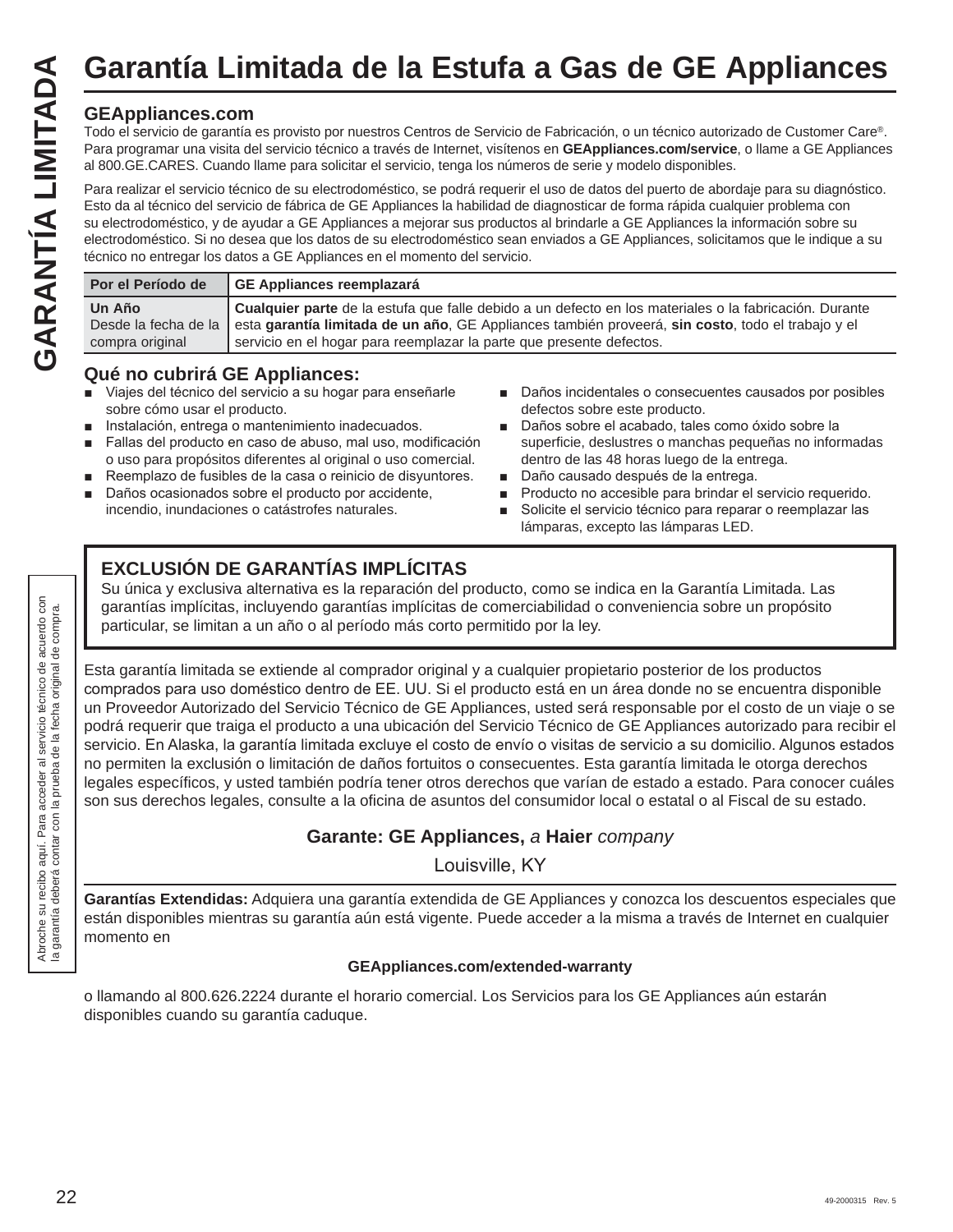# **¿Busca Algo Más?**

**¡GE Appliances ofrece una variedad de accesorios para mejorar sus experiencias de cocción y mantenimiento!**

Para acceder a números telefónicos e información de sitios Web, consulte la página de Soporte para el Consumidor.

Estos y otros productos están disponibles:

## **Accesorios**

| Estante Plano de Níquel |  |
|-------------------------|--|
|-------------------------|--|

Estante Plano Reforzado de Níquel

Estante Plano con Limpieza Automática

Estante Extensible de Níquel

Estante Extensible con Limpieza Automática

Olla para Asar (12  $\frac{3}{4}$ " x 1  $\frac{1}{4}$ " x 16  $\frac{1}{2}$ ")

Accesorio del Estante para Dorar

Rejilla Central de la Superficie de Cocción

Plancha de Aluminio No Adherente

Plancha de Hierro Forjado Reversible

## **Suministros de Limpieza**

Limpiadores de Acero Inoxidable CitriShine™

Paño de Pulido de Acero Inoxidable

Removedor de Grasa Quemada